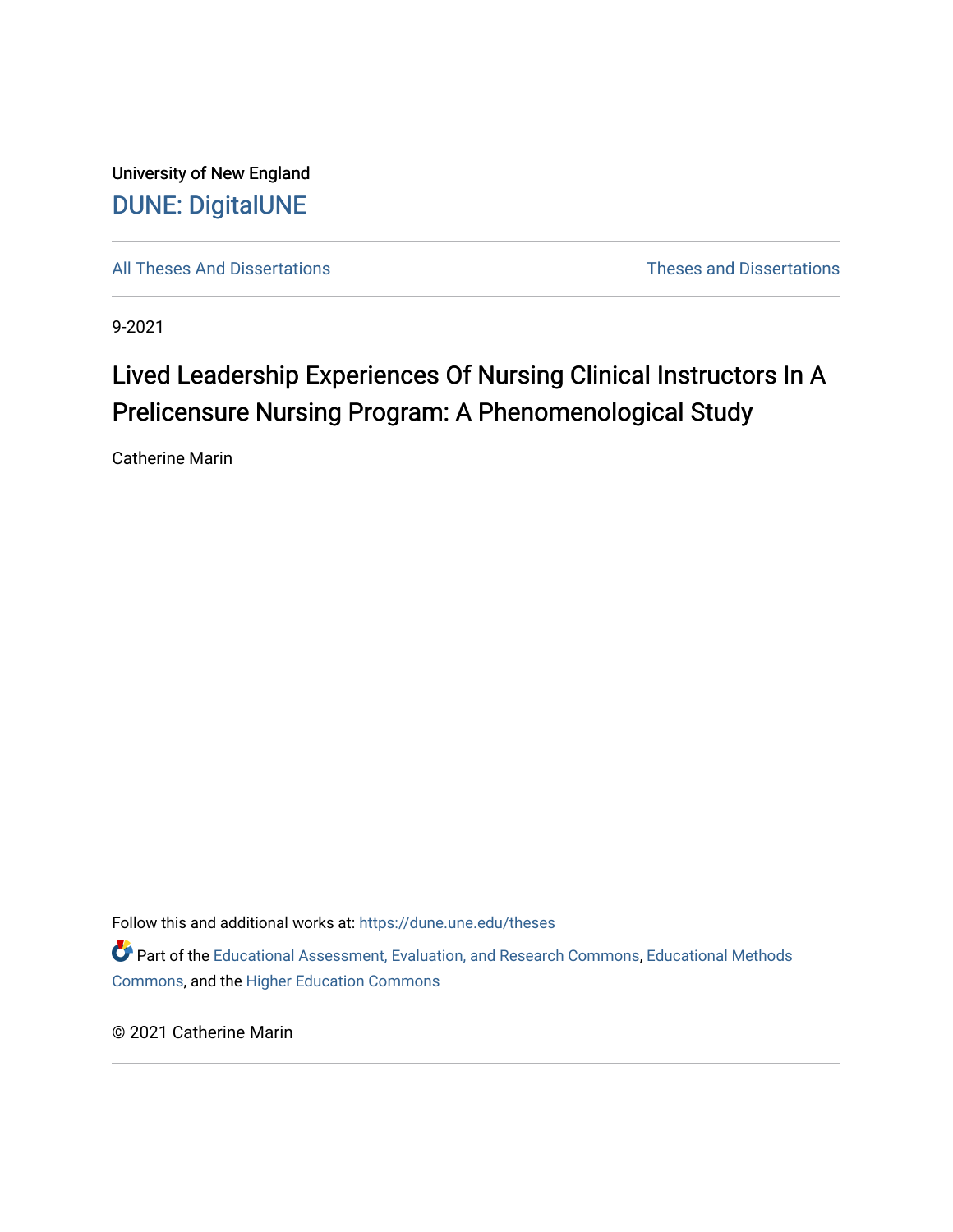# LIVED LEADERSHIP EXPERIENCES OF NURSING CLINICAL INSTRUCTORS IN A PRELICENSURE NURSING PROGRAM: A PHENOMENOLOGICAL STUDY

By

Catherine Marin

B.A. (University of California, Riverside) 1986 B.S. (Azusa Pacific University) 1991 M.S. (University of Phoenix) 2013

#### A DISSERTATION

Presented to the Affiliated Faculty of The College of Graduate and Professional Studies at the University of New England

Submitted in Partial Fulfillment of Requirements For the degree of Doctor of Education

> It was presented on 09/10/2021 and reviewed by

Gizelle Luevano, Ed.D., Lead Advisor University of New England

Corey Berg, Ed.D., Secondary Advisor University of New England

Regina Rico, Ph.D., Affiliate Committee Member University of Phoenix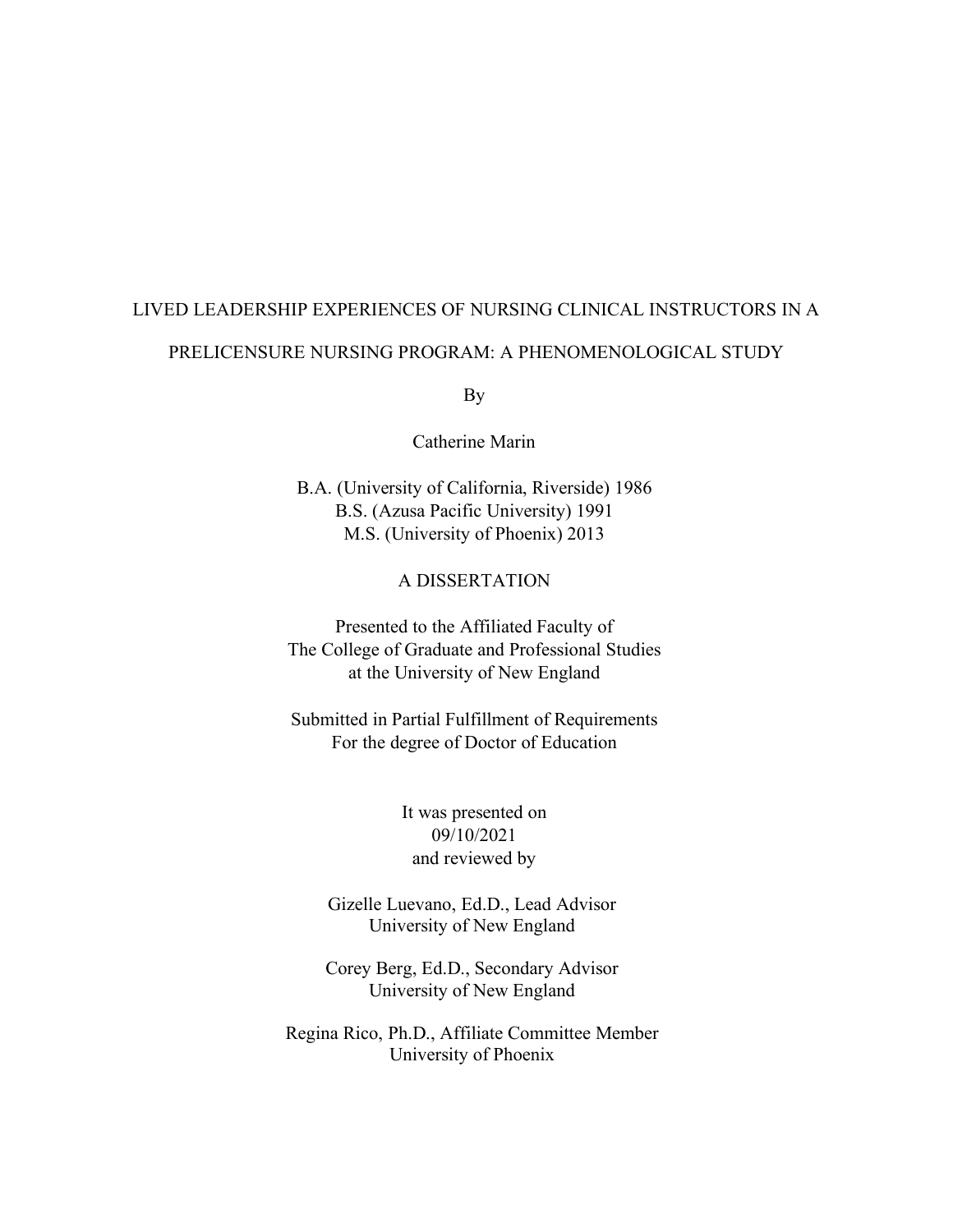### ALL RIGHTS RESERVED

### C 2021

### Catherine Marin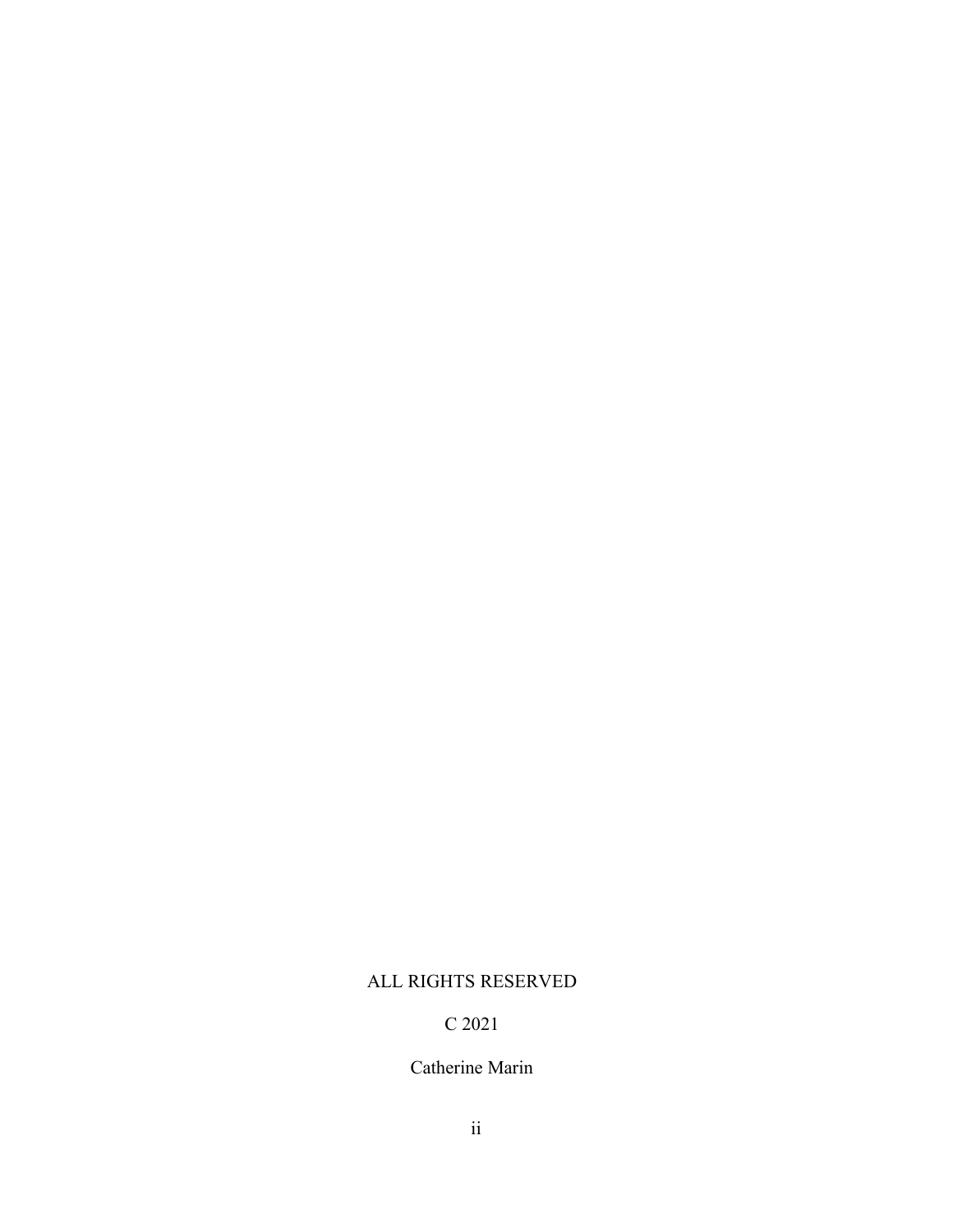

**Portland Campus** 716 Stevens Avenue Portland, ME 04103 (207) 221-4464 T  $(207)$  523-1924 F

# **Doctor of Education Program**

**This Dissertation was reviewed and approved by:**

Lead Advisor Signature: Aizelle Quevano

Lead Advisor (print name): <u>Gizelle Luevano</u>

Secondary Advisor Signature: May Orting

Secondary Advisor (print name): Corey Berg

**Date:** September 10, 2021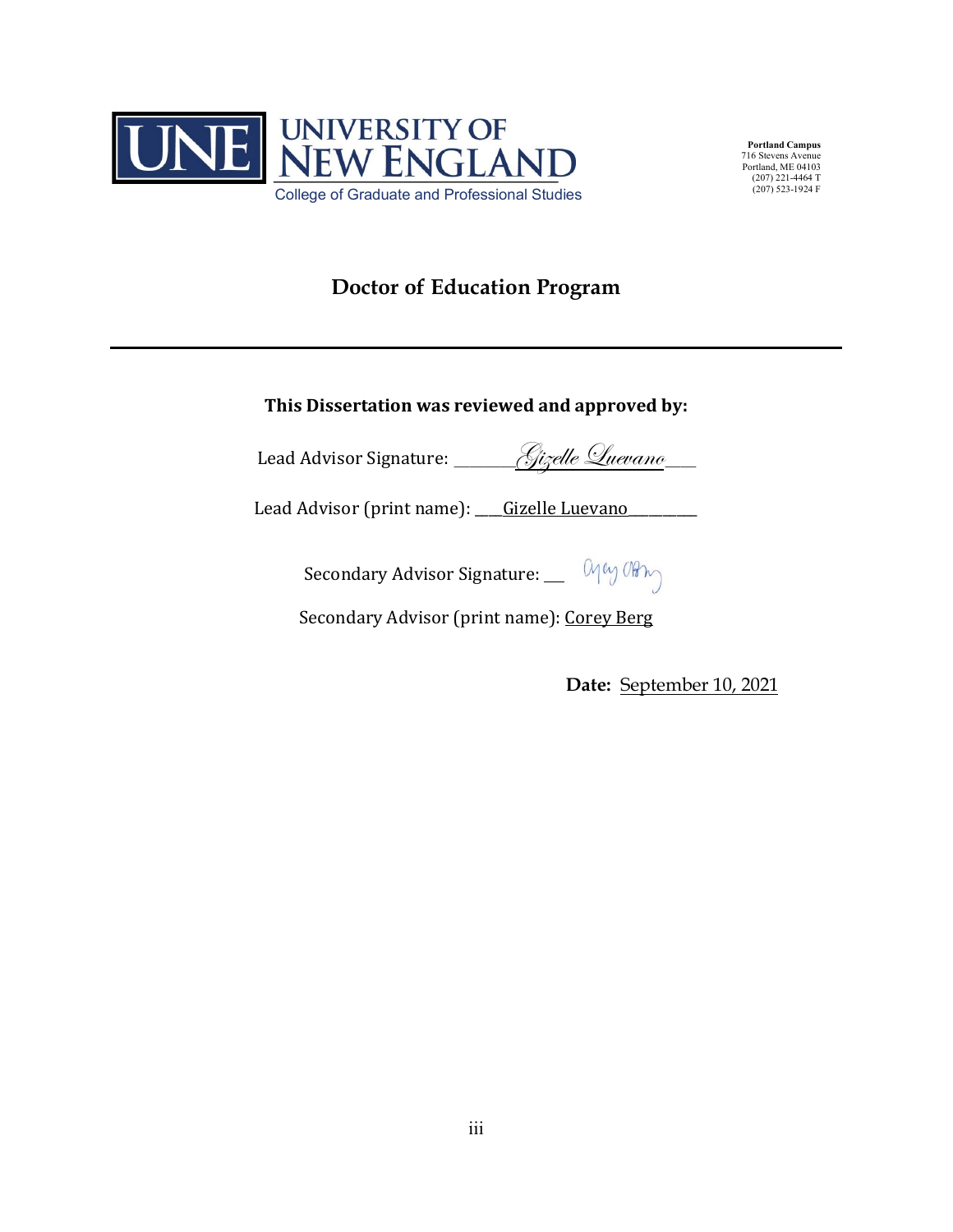# LIVED LEADERSHIP EXPERIENCES OF NURSING CLINICAL INSTRUCTORS IN A PRELICENSURE NURSING PROGRAM: A PHENOMENOLOGICAL STUDY

#### Abstract

The role of the nursing clinical instructor has evolved alongside the nursing profession. Nursing clinical instructors are expected to teach, coach, empower, and lead future registered nurses throughout their academic prelicensure journey. Although nursing clinical instructors possess at least the minimum required educational and clinical experience for their role as instructors, it is unclear how they obtain their leadership skills. The purpose of this qualitative phenomenological study was to understand how nursing clinical instructors attain selfempowerment and develop leadership skills. The theoretical framework was the integrated model of leader traits, behaviors, and effectiveness (IMoLB) developed by Derue et al. (2011).

The following research questions supported the study:

- 1. What are the consistent leadership traits that clinical instructors within the nursing profession perceive as essential to effectively teach and lead?
- 2. How do nursing clinical instructors perceive that they acquire the self-empowerment and leadership skills that shape their roles?

Seven nursing clinical instructors participated in the study using two data collection instruments: (a) the Multifactor Leadership Questionnaire, and (b) online interviews with the Zoom video conferencing platform. The REDCap platform was utilized to gather the MLQ survey data. Transcripts from the audio-recorded interviews were coded alongside the survey data to determine themes expressed by the nursing clinical instructors. Three prominent themes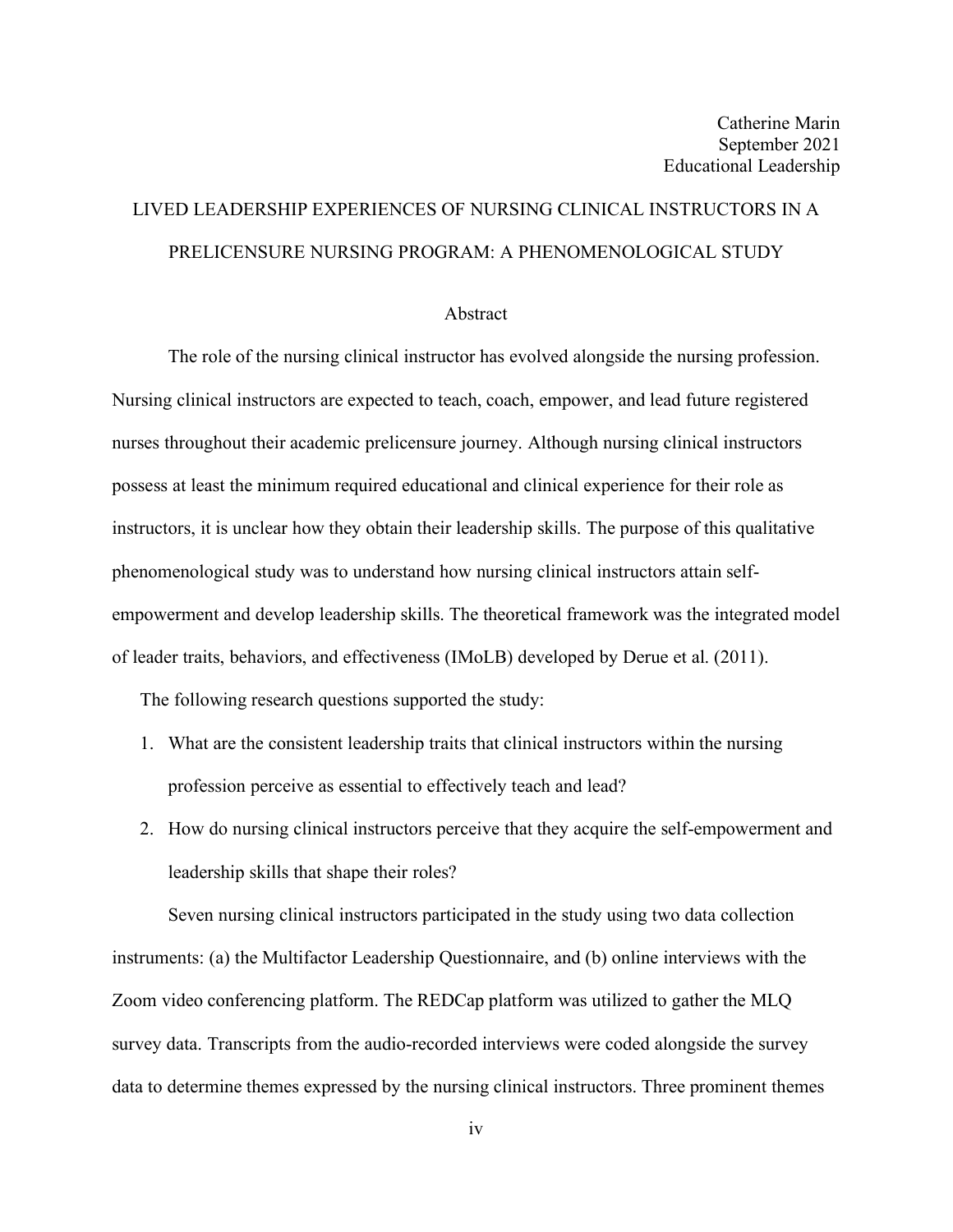emerged from the qualitative analysis: (a) ensuring students are competent, (b) possessing confidence when leading students and other nursing clinical instructors, and (c) establishing connections with followers. The results from this study may assist higher education leaders in creating leadership education and mentoring programs for current and future nursing clinical instructors.

*Keywords:* Community College, National Licensing, Registered Nurse, Clinical Nurse Instructor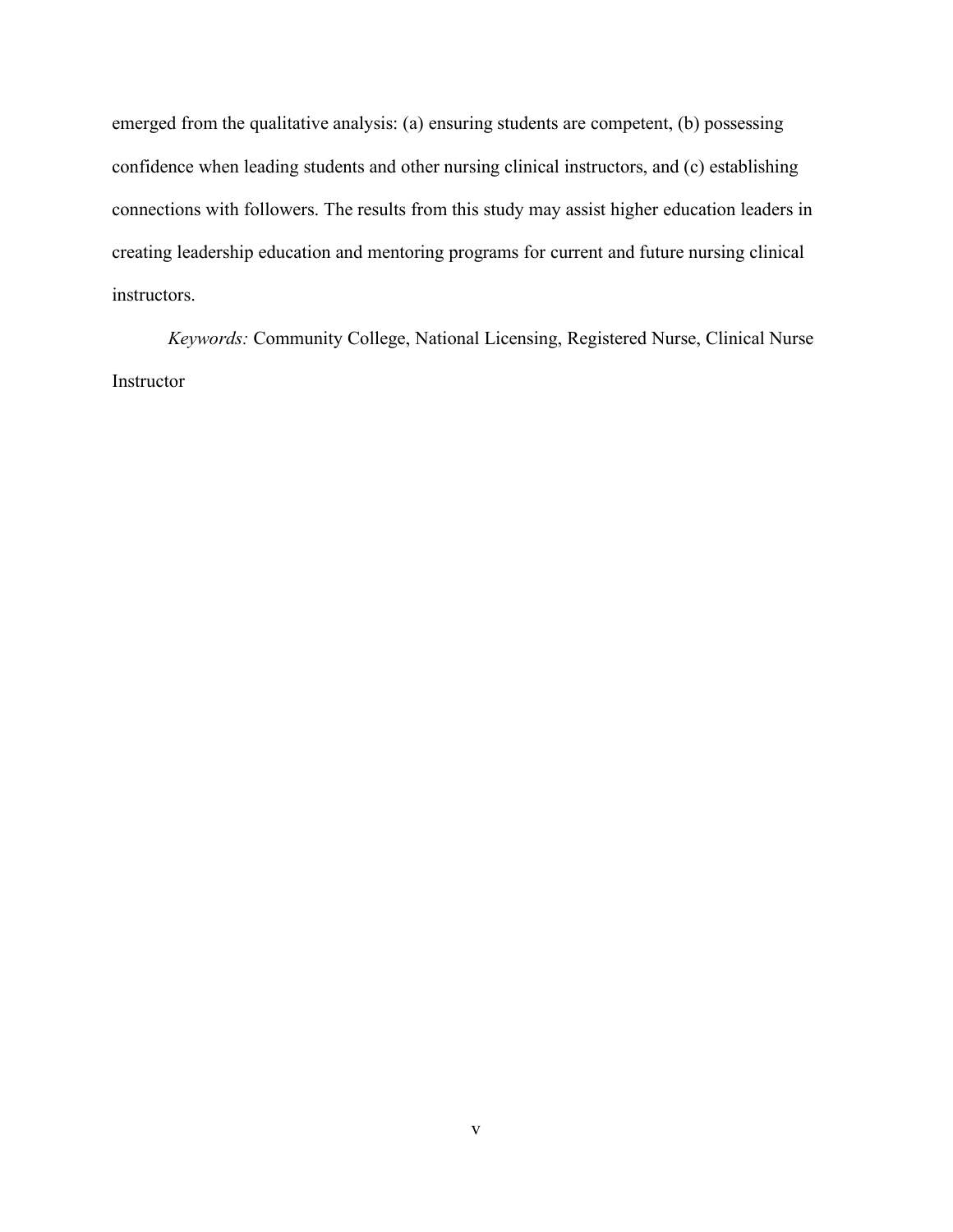#### ACKNOWLEDGEMENTS

Many people have helped on my dissertation journey. First, I would like to thank my UNE committee members, Dr. Luevano and Dr. Berg, who helped me get to the finish line! I also would like to thank other UNE committee members, Dr. Collay, Dr. Burch, and Dr. Wagle who also guided me at the beginning of my journey. Finally, special thanks go out to my affiliate member and friend, Dr. Gina Rico, who has stood by and supported me.

Thank you, Anthony, my husband, for your patience and strength. I want to especially thank my children, Liana and Cruz, who stood by me and supported me throughout this journey. Thank you, Kona, my doggie best friend, who sat by me at my desk as I researched, wrote, and participated in Zoom meetings.

I want to give my love and appreciation to my mom, Myrna, who always has supportive endeavors. Thank you, Dad, Ventura, an angel in heaven, who always instilled education values into me and my brothers and sister. Also, thank you, Chris, Vince, and Kim, for believing in and standing by me as I traversed this dissertation journey. Finally, I want to thank other angels, my grandparents, Joseph and Emiliana, who also supported my academic and professional endeavors.

Finally, I want to thank the research site community college and nursing faculty for allowing me to conduct the research and share your experiences. Also, I want to thank all of my loved ones and friends who cheered for me every step along the dissertation journey.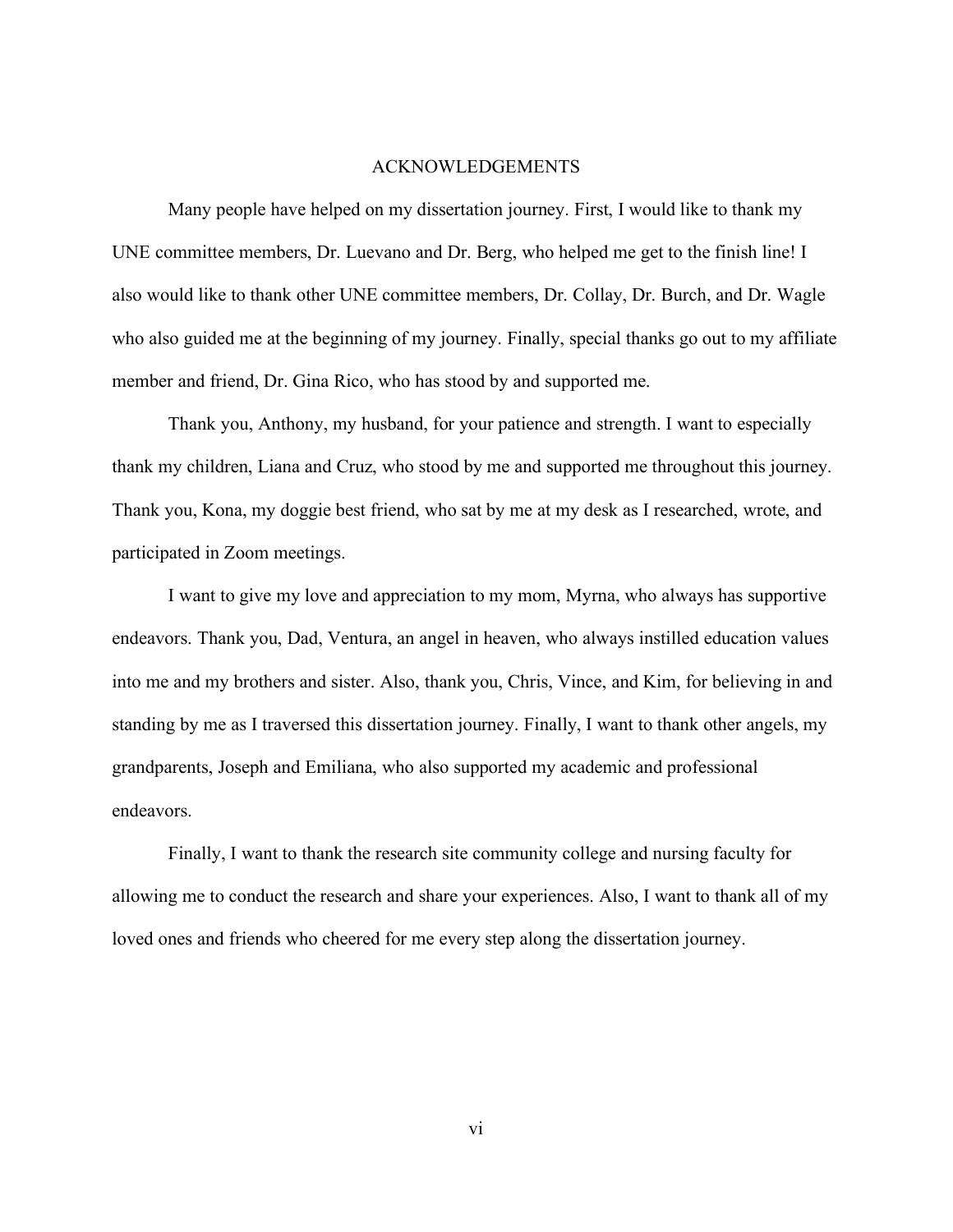## TABLE OF CONTENTS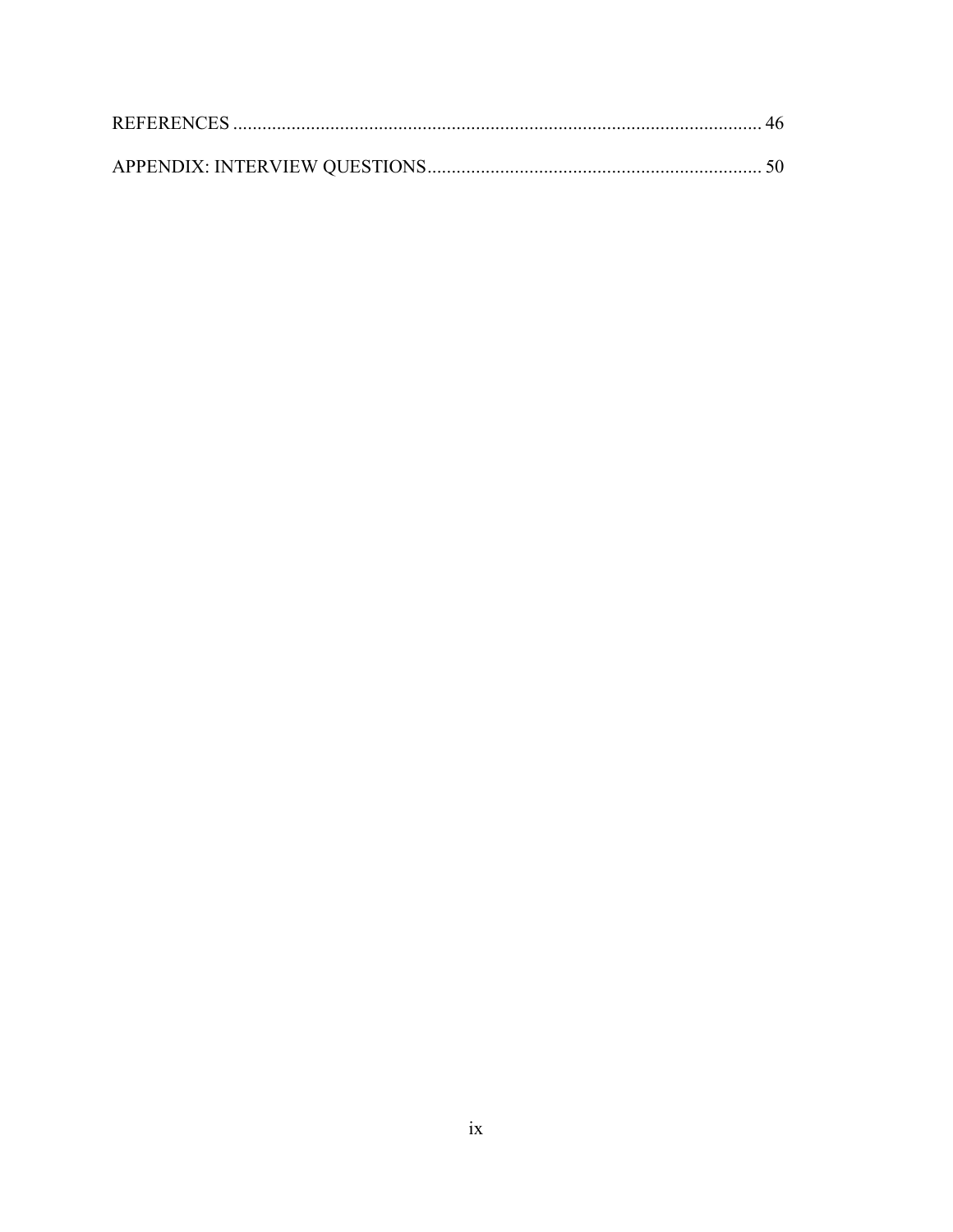## LIST OF TABLES

1. [Emerging Themes from Multifactor Leadership Questionnaire \(MLQ\) Responses...........28](#page-39-1)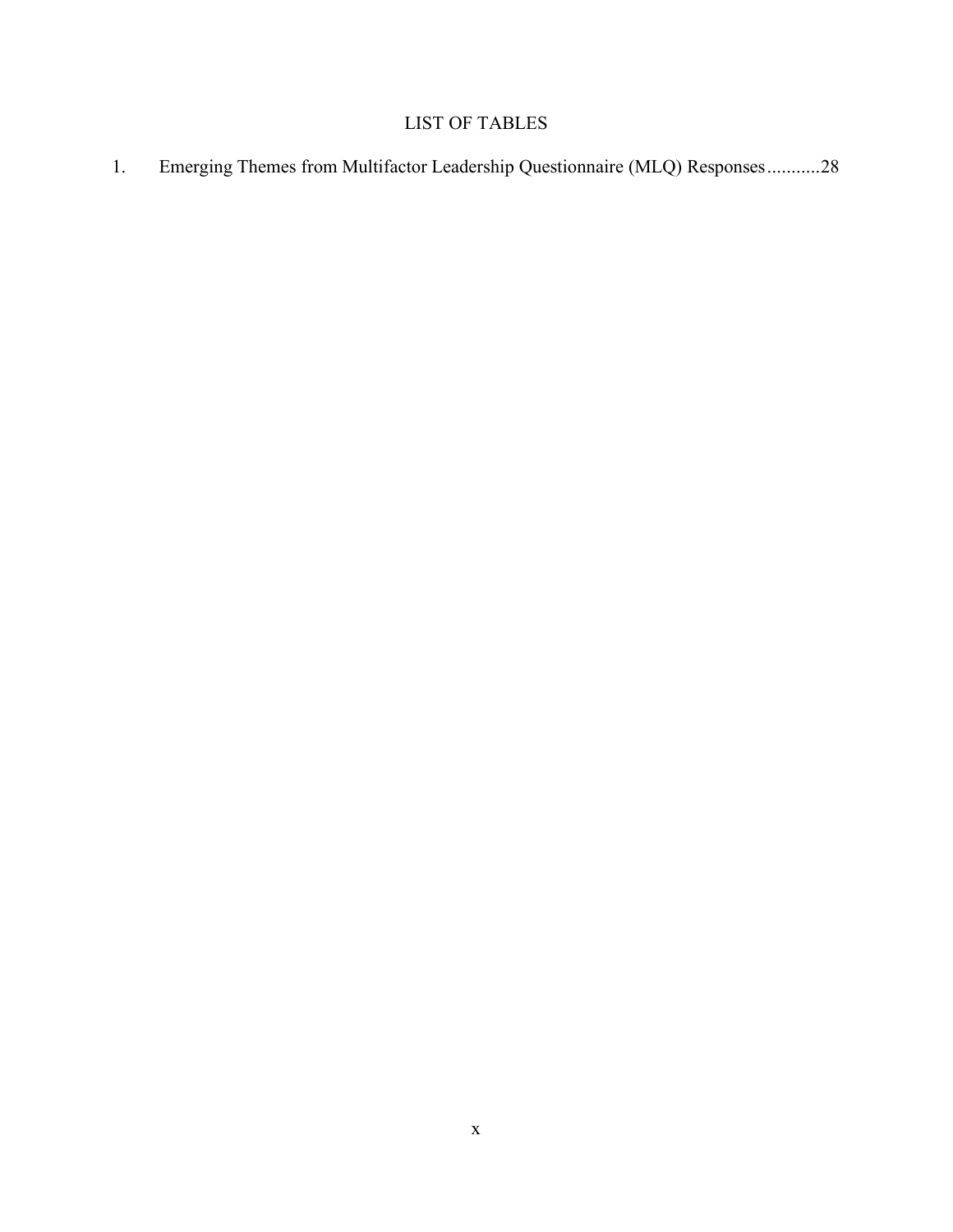## LIST OF FIGURES

|--|--|--|--|--|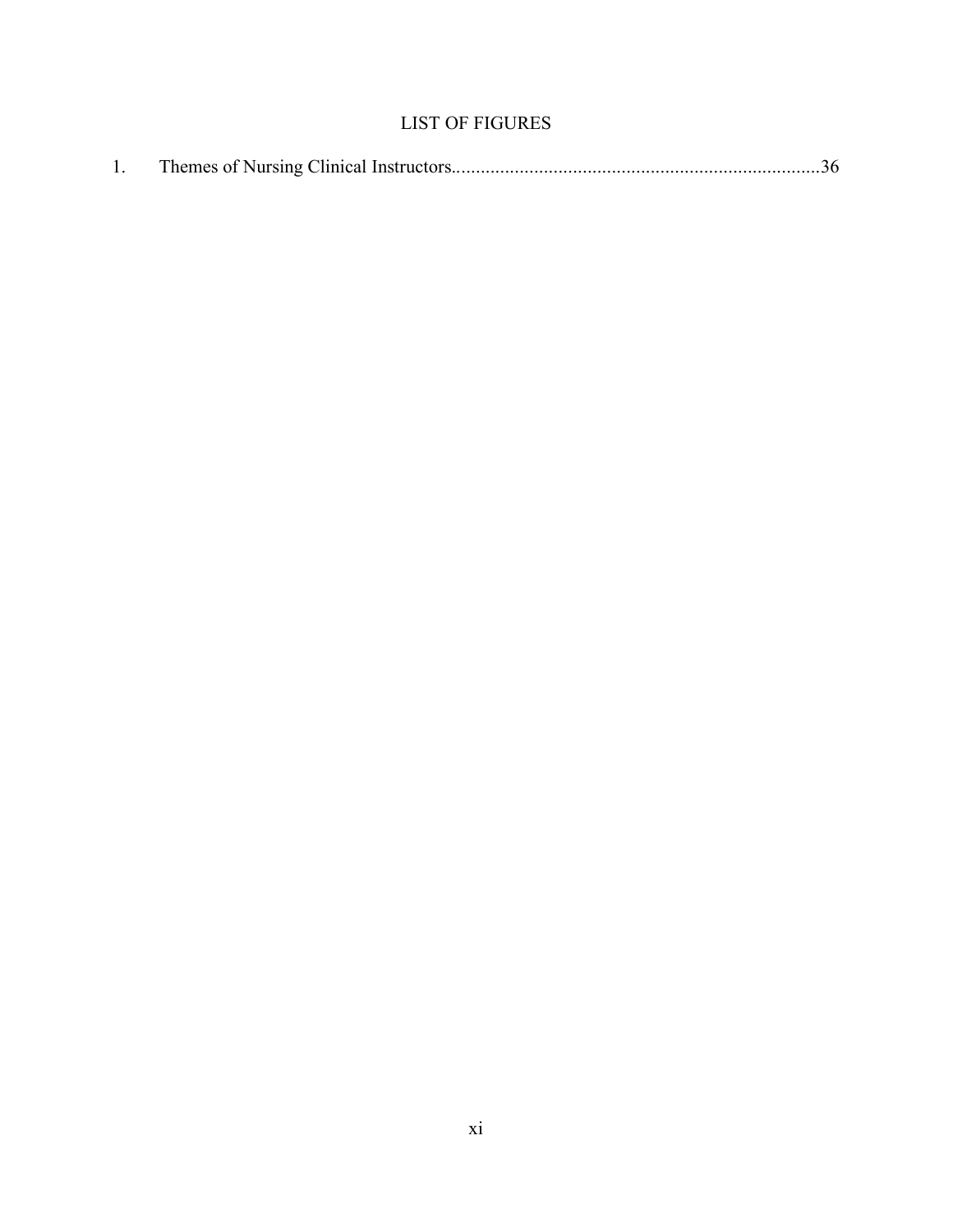#### CHAPTER 1

#### INTRODUCTION

<span id="page-12-0"></span>The nursing profession continues to grow globally and evolve as a profession. In response to the ongoing demand for qualified registered nurses, administrators of nursing schools realize the importance of implementing a high-quality nursing education program. To successfully implement a nursing curriculum, administrators must recruit qualified nursing clinical instructors to teach and lead prospective registered nurses.

#### **Role of Nursing Clinical Instructor**

<span id="page-12-1"></span>Nursing clinical instructors are the frontline gatekeepers of nursing education who bridge the gap between didactic and clinical education. To teach in a clinical setting, nursing clinical instructors, at a minimum, are required to possess a current registered nursing license for the state in which they teach and a bachelor's degree in nursing or a related field. The amount of clinical/bedside experience varies among nursing schools, but most schools require instructors to have at least two years of bedside experience.

Carlson (2015) observed that clinical education consists of numerous facets. A nursing clinical instructor must possess various skills that include expert clinical skills, amiable working relationships with clinical interprofessional staff, ability to make appropriate student assignments, and ensure that the clinical objectives are attainable. An instructor, not matter how much teaching experience they may have, needs time to transition into the assigned role. However, after the nursing clinical instructor completes a transitional period, there is the expectation that the instructor will ensure delivery of high-quality clinical education to the students. A nursing student participates in clinical learning under the close guidance of a nursing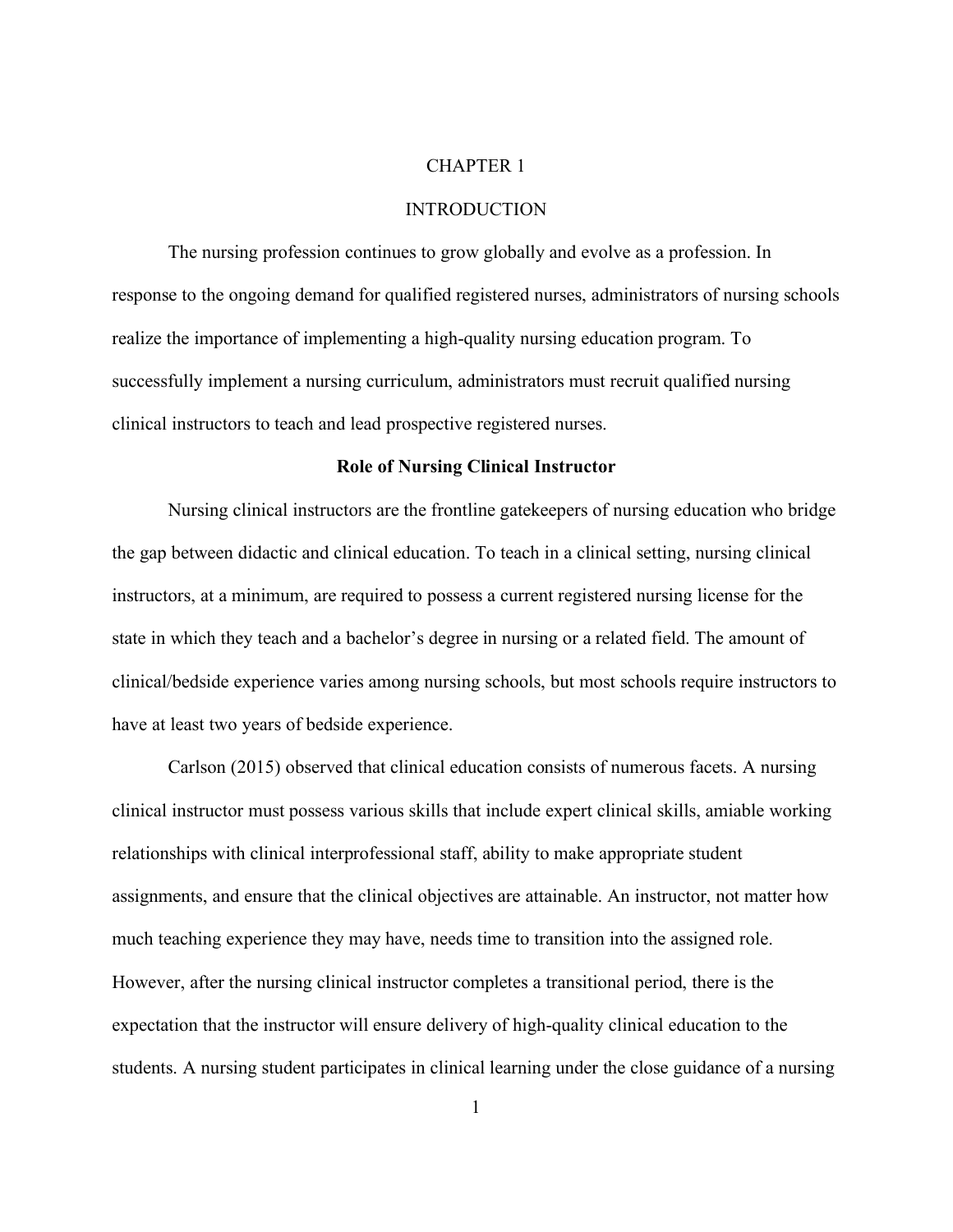clinical instructor. "The clinical learning environment enables students to combine nursing theory, practice, and research while being immersed in the nursing culture. In the clinical setting, the student is considered an apprentice who is led by the clinical instructor" (Collier, 2018, p. 363). Therefore, students need teachers who will not only teach but serve as role models.

The role of the nursing clinical instructor is integral in ensuring that a nursing student successfully completes all of the clinical requirements prior to taking the National Council Licensing Examination (NCLEX). "The role of the clinical nurse faculty member is to coach the practice of a new learner in a 'human laboratory'" (Adelman-Mullally et al., 2013, p. 32). Nevertheless, the clinical nursing instructor coaches, inspires, and motivates the student to build a repertoire of knowledge and skills that they will use as a future registered nurse (Adelman-Mullally et al., 2013). Reciprocally, the students will integrate the knowledge they obtain from their instructors by consistently applying it in their nursing practices.

#### **Role of Nursing Clinical Instructors as Leaders**

<span id="page-13-0"></span>According to Adelman-Mullally et al. (2013), a nursing clinical instructor must consciously decide to serve as a role model for students. The extent to which an instructor performs as a leader is dependent on a combination of factors such as clinical experience and education. "Clinical nurse educators who practice in healthcare and also guide clinical learning for students contribute greatly to the faculty team; experienced clinicians with knowledge, skills, and a deep understanding of contemporary nursing practice have great potential as educational leaders" (Adelman-Mullally, 2013, p. 29). Once a nursing clinical instructor accepts the responsibilities of serving as a leader, they adopt a leadership style that favors one's personality and experiential attributes.

2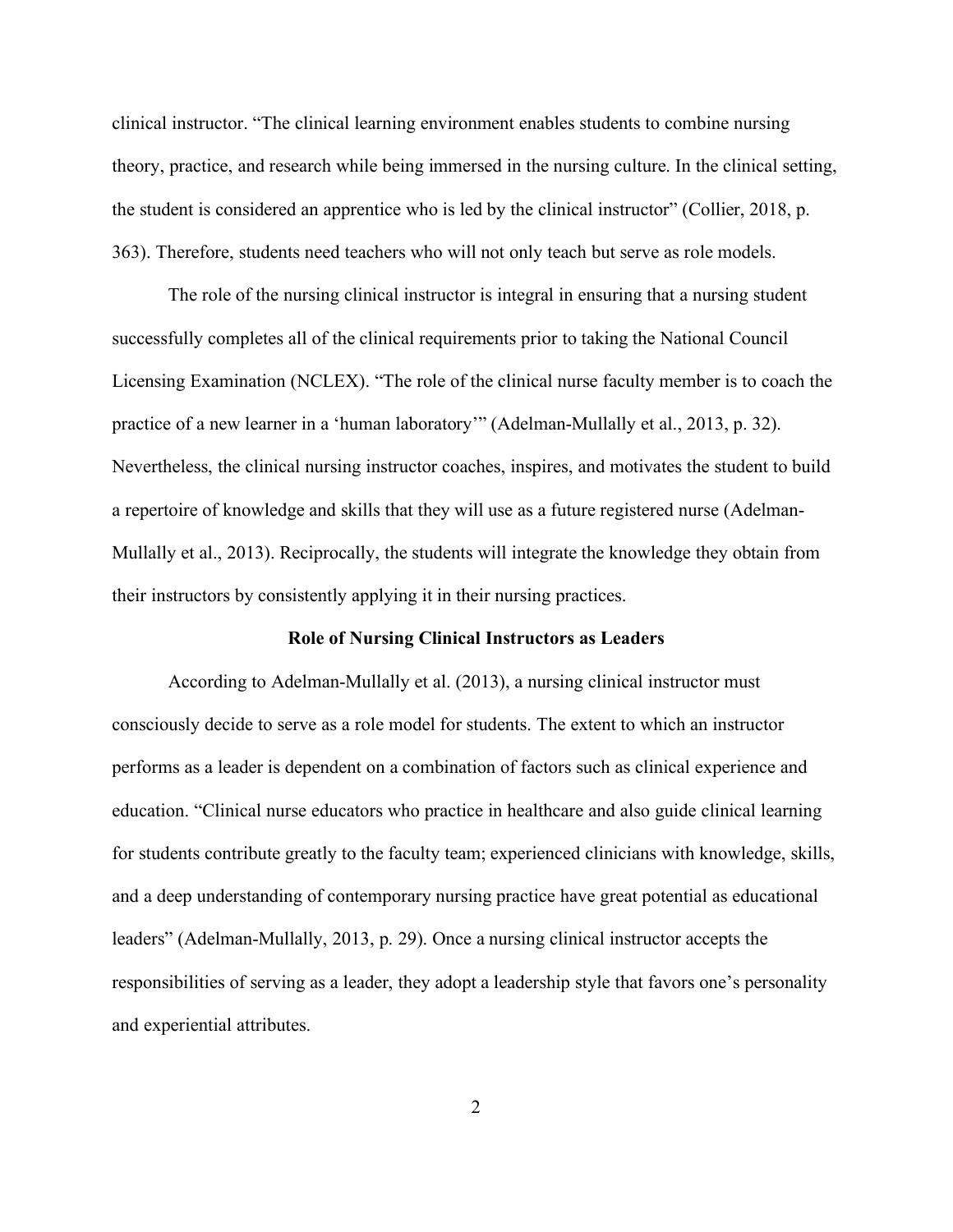A nursing clinical instructor's leadership role will evolve as the individual gains experiences in the clinical nursing instructor realm. When a nursing clinical instructor enters the academic arena for the first time, they may initially experience some uncertainties and reservations. For a clinical instructor to lead, they must first gain a sense of empowerment. "Psychological empowerment is a motivational construct and consists of the components of meaning, confidence, autonomy, and impact" (Wiens et al., 2014, p. 266). Nursing clinical instructors, through attainment of empowerment and academic experiences, will eventually discover leadership styles that suit their personalities.

There is a need for nursing clinical instructors to possess leadership traits and demonstrate leadership skills to serve as effective teachers. "Leaders' traits evolve over time and are expressed differently under different situations" (Xu et al., 2014, p. 1095). The degree to which traits are expressed depends on how nursing clinical instructors use the traits in decisionmaking situations. Eventually, instructors use traits that are inherited, express these traits in decision-making situations, and eventually these traits evolve into improved traits for decisionmaking (Xu et al., 2014). Nursing clinical instructors will attain improved leadership traits as they engage in decision-making experiences throughout their academia careers

#### **Statement of Problem**

<span id="page-14-0"></span>Nursing professionals are required to acquire evidence-based skills to remain competent in their specialty areas. To meet the growing demands of training future registered nurses, nursing instructors must dually demonstrate teaching and leadership effectiveness in their delivery of instruction. "Clinical nurse educators who practice in healthcare and also guide clinical learning for students contribute greatly to the faculty team: Experienced clinicians with knowledge, skills, and a deep understanding of contemporary nursing practice have great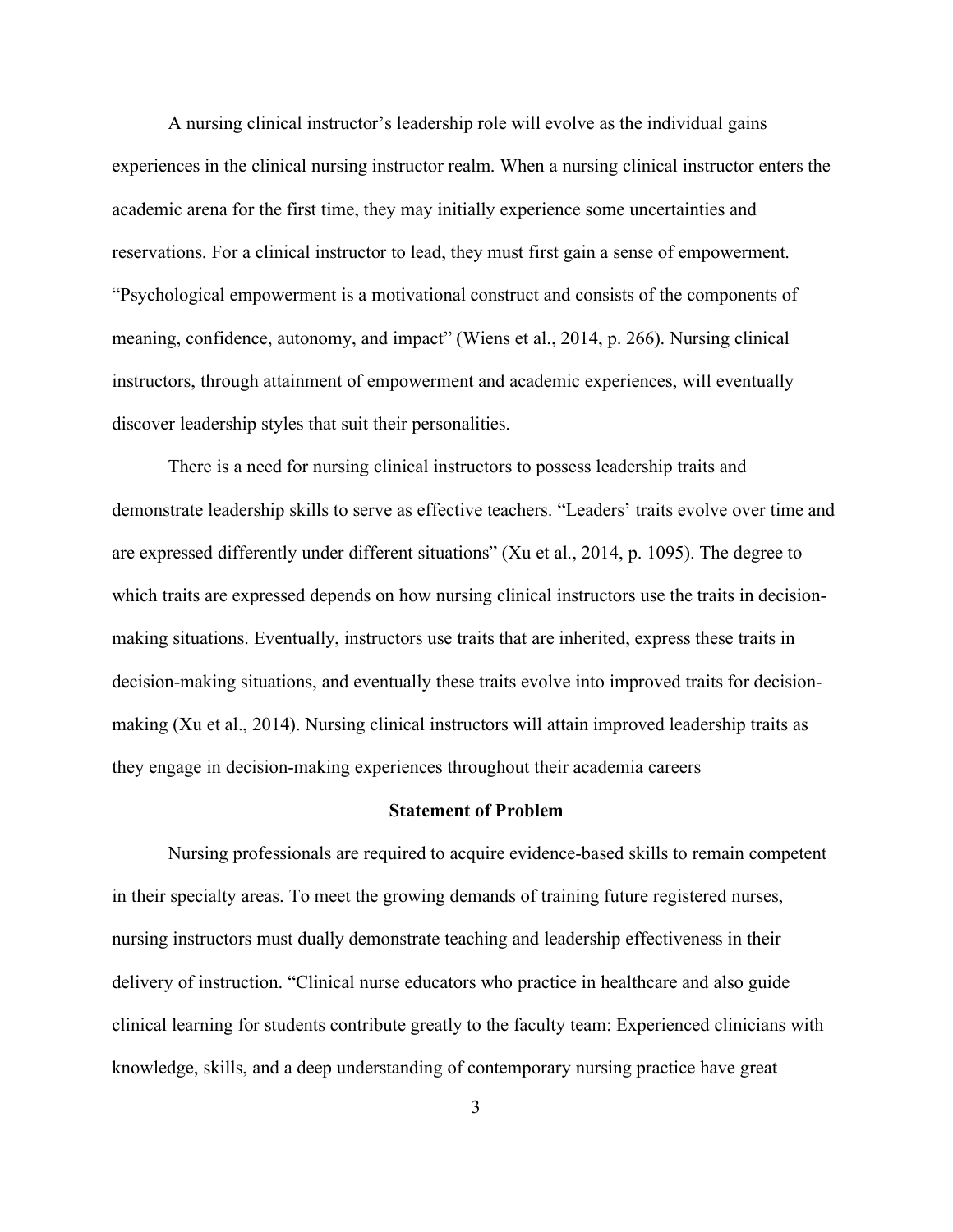potential as educational leaders" (Adelman-Mullally et al., 2013, p. 29). The clinical environment needs leadership to guide the delivery of education. Literature exploring competency to teach leadership skills within the didactic years of nursing students training abound, yet the vital role of training the nursing clinical instructor to teach and transfer leadership skills within the applied setting demands attention.

When a nursing clinical instructor begins teaching in academic nursing, there is a likelihood that they lack the leadership abilities to manage a class. According to Wiens et al. (2014), an instructor, especially a novice instructor, needs to adapt to functioning in an academic environment. Nursing clinical instructors are instrumental in successful delivery of nursing education (Parvan et al., 2018). Successful student learning in a nursing program is dependent on effective clinical teaching behaviors (Parvan et al., 2018). Additionally, nursing clinical instructors need effective leadership skills to lead students in becoming competent and safe clinicians (Saravo et al., 2017). Currently, newly hired nursing clinical instructors possess up-todate technology skills and evidenced-based nursing knowledge (Johnson, 2016). However, these same instructors lack the empowerment to develop leadership skills (Wiens et al., 2014). Therefore, a gap exists between leadership skills and delivery of effective clinical education amongst nursing clinical instructors. Currently, little is known on how nursing clinical instructors gain empowerment to become the best leaders for their students.

#### **Purpose of the Study**

<span id="page-15-0"></span>The purpose of this qualitative phenomenological study was to understand how nursing clinical instructors attain self-empowerment and develop leadership skills. "A large percentage of student contact time for most nursing faculty is spent in clinical settings" (Reeve, 1994, p. 15). Although students are not yet registered nurses, they are still practicing clinicians under the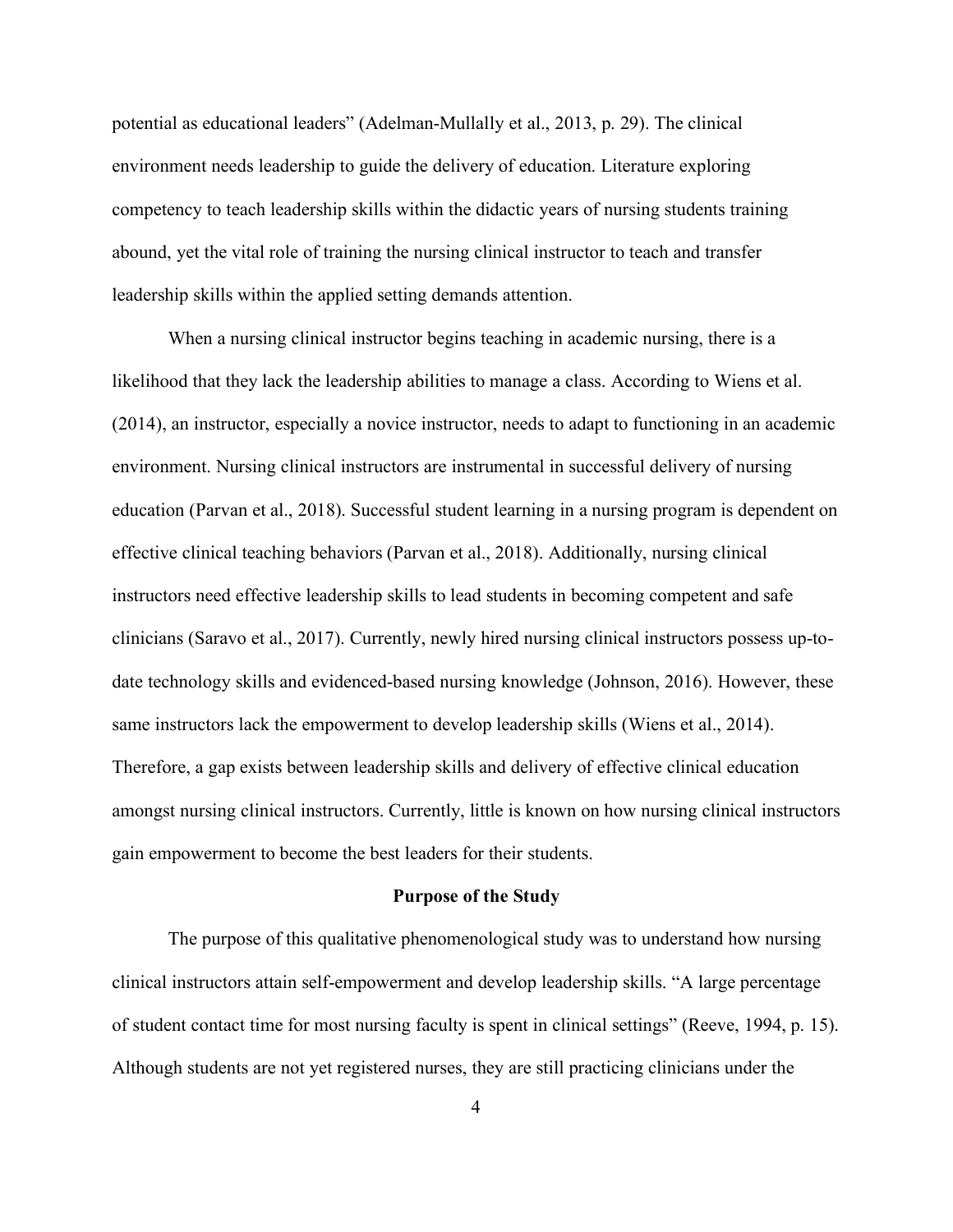supervision of nursing clinical instructors. Therefore, nursing clinical instructors should possess dual roles as teachers and leaders. However, nursing clinical instructors are primarily hired for their knowledge of nursing. To effectively lead students to attain a comprehensive nursing education the nursing clinical instructors must somehow gain self-empowerment and learn to lead students.

Nursing clinical instructors may possess inherent leadership traits that would enable them to execute leadership behaviors. Nevertheless, a nursing clinical instructor may need to gain leadership tools which would enable him or her to become a more effective teacher. Therefore, the researcher conducted a qualitative, phenomenological study which included asking clinical nursing instructors how they gain self-empowerment and leadership skills that shape their roles as nursing clinical instructors.

#### **Research Questions**

<span id="page-16-0"></span>The following research questions were used to guide this study:

RQ1. What are the consistent leadership traits that clinical instructors within the nursing profession perceive as essential to effectively teach and lead?

RQ2. How do nursing clinical instructors perceive that they acquire self-empowerment and leadership skills that shape their roles?

#### **Theoretical Framework**

<span id="page-16-1"></span>The integrated model of leader traits, behaviors, and effectiveness (IMoLB), developed by Derue et al. (2011), served as the theoretical framework for this study. This model contains three main divisions: (a) leader traits and characteristics, (b) leader behaviors, and (c) leadership effectiveness. Components of leader traits and characteristics are demographics, task competence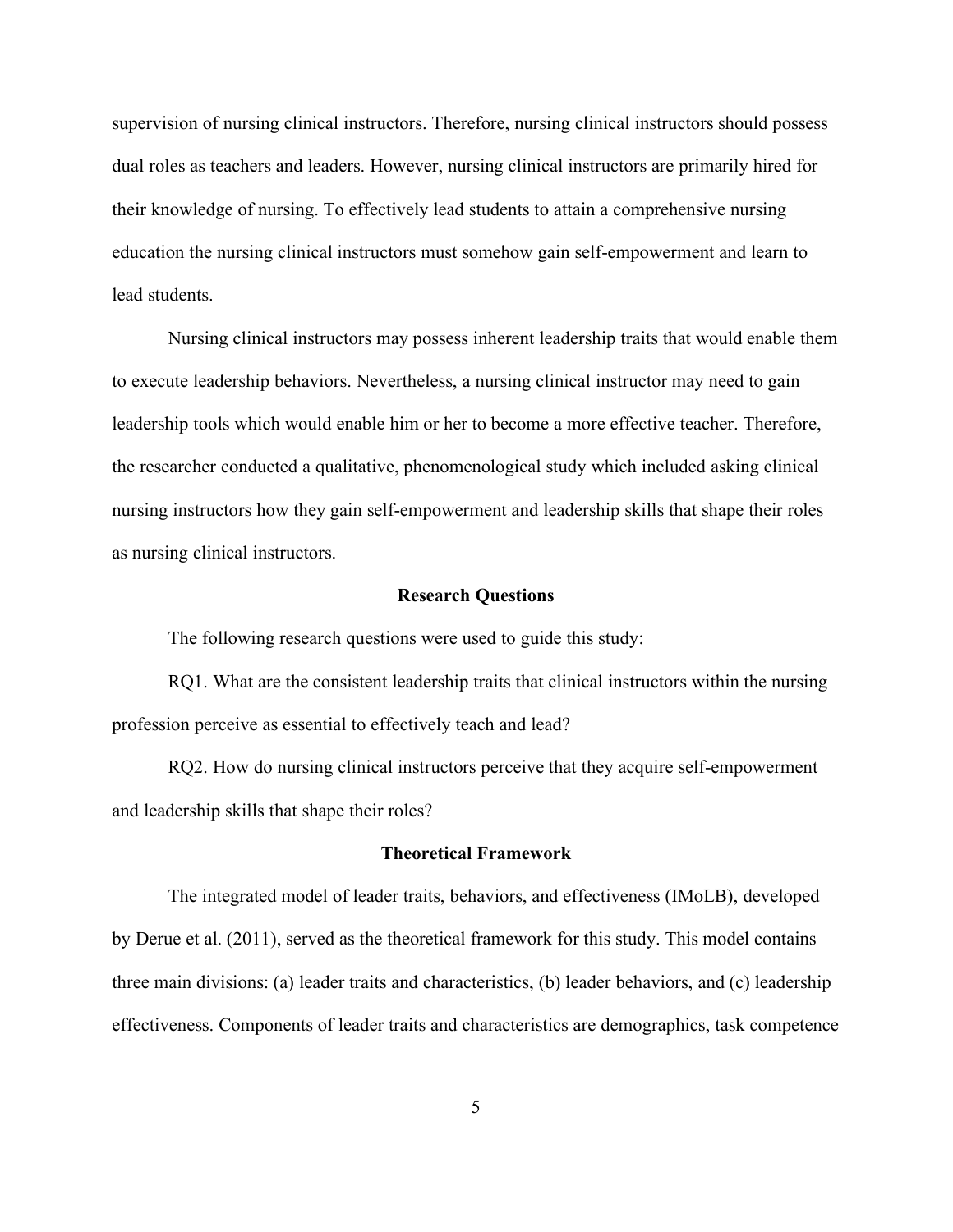and interpersonal attributes. These traits are composed of inherent traits and traits that evolved through life experiences.

Leader behaviors consist of (a) leader behaviors and attribution and (b) relational associations. Leader behaviors can be task-oriented, relational-oriented, change-oriented, or passive leadership. These behaviors represent task, servant, transformational, and laissez-faire theories of leadership, respectively. Nursing clinical instructors may exhibit either one behavior or a combination of behaviors which encompass their leadership styles. The relational association aspect of leader behaviors involves the elaboration of attributions and relational associations. The attribution processes include implicit leadership and leader prototypes, and identification processes include leader-follower perceived similarity, identification with leader, and group identification. These relational associations are dependent on how leader traits and characteristics are expressed.

Eventually, these relational associations yield leader effectiveness, the third aspect completing the model. As a nursing clinical instructor, leader effectiveness is dependent on student successes and self-evaluations of instructors' performances. Leadership effectiveness consists of content, level of analysis, and target of evaluation. Nursing clinical instructors evaluate their leadership effectiveness through self-evaluations and evaluations from supervisors and subordinates, including such as students.

#### **Limitations and Assumptions**

<span id="page-17-0"></span>One assumption is that nursing clinical instructors need to exercise leadership behaviors to assist students to become competent practitioners. "A well-directed clinical education promotes students' critical thinking, clinical judgments, decision making, clinical skills, clinical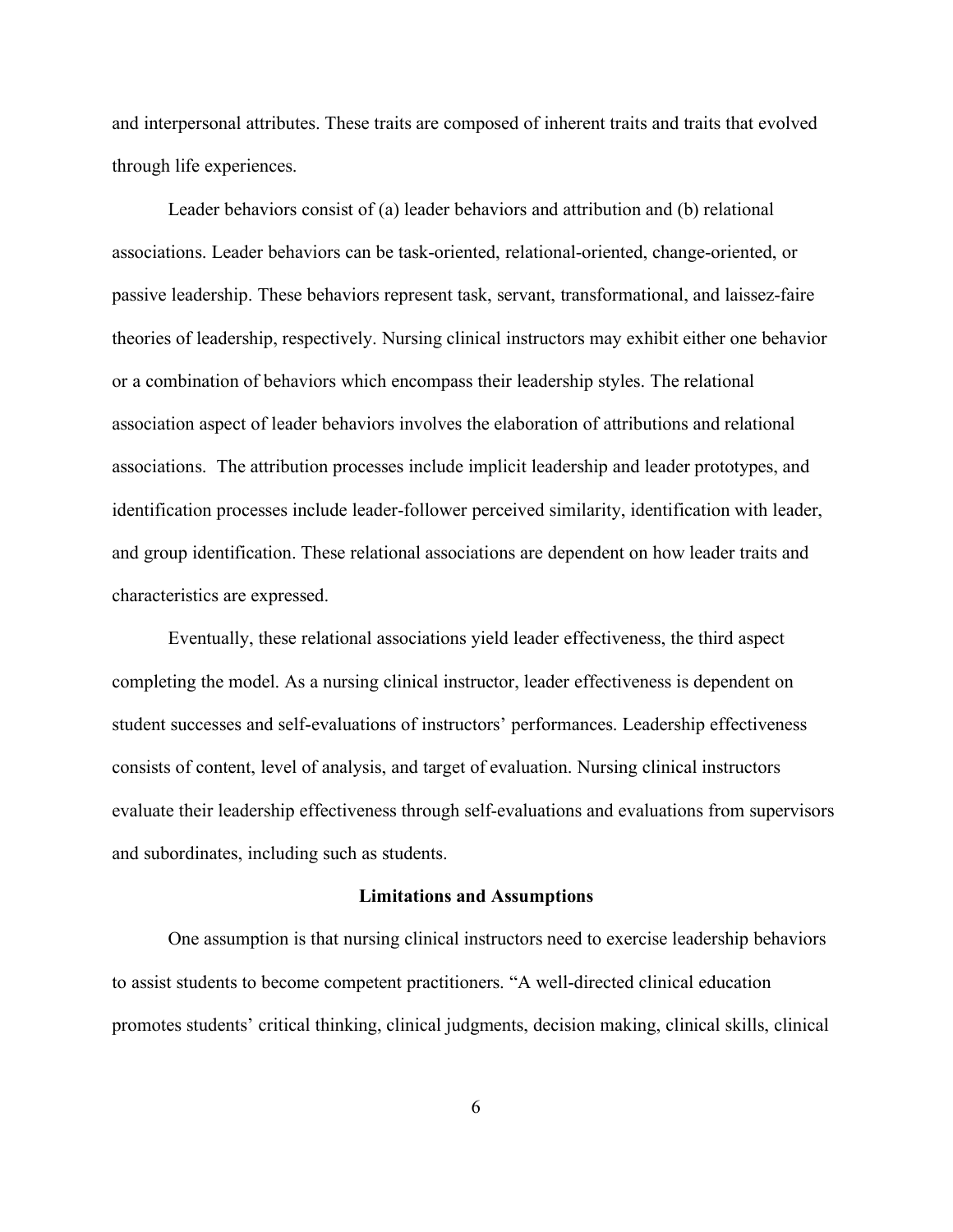knowledge, and attitudes" (Shahsavari et al., 2014, p. 132). A competent teacher should be able to implement these activities with an effective leadership style.

There were some limitations in the study. One limitation was that the participants in the study are all employed at the same educational institution. Another limitation was that the study was limited to nursing clinical instructors who were willing to share their lived experiences. The small sample size of seven participants was a limitation, but also ideal for a phenomenological analysis of leadership behaviors. An advantage of using small groups of faculty (or students) is garnering insight into leadership behaviors that are pertinent to clinical curriculum delivery effectiveness. The results from a small sample can serve as a pre-study of future research of nursing clinical leadership behaviors. The results of the study may also reflect a larger population of nursing clinical instructors. Clinical nursing instructors share commonalities when delivering curriculum instruction. According to Hou et al. (2010), nursing clinical instructors need to possess clinical teaching skills, clinical practice skills and personal model qualities to serve as competent educators. These essential attributes collectively contribute to the leadership behaviors and styles that these instructors chose to adopt.

#### **Rationale and Significance**

<span id="page-18-0"></span>It is imperative that nursing students learn how to provide adequate care to their patients prior to taking and passing the National Licensing Council Examination (NCLEX). Therefore, "clinical educators as leaders help students learn to act in patient care situations" (Adelman-Mullally et al., 2013, p. 31). The patient care setting is one where nursing students must pay close attention to detail especially because patients place their lives in the hands of these future registered nurses (RNs). "It is the role of faculty members within the academic unit to mentor and coach clinical educators in how to teach and develop novice nurses even while redefining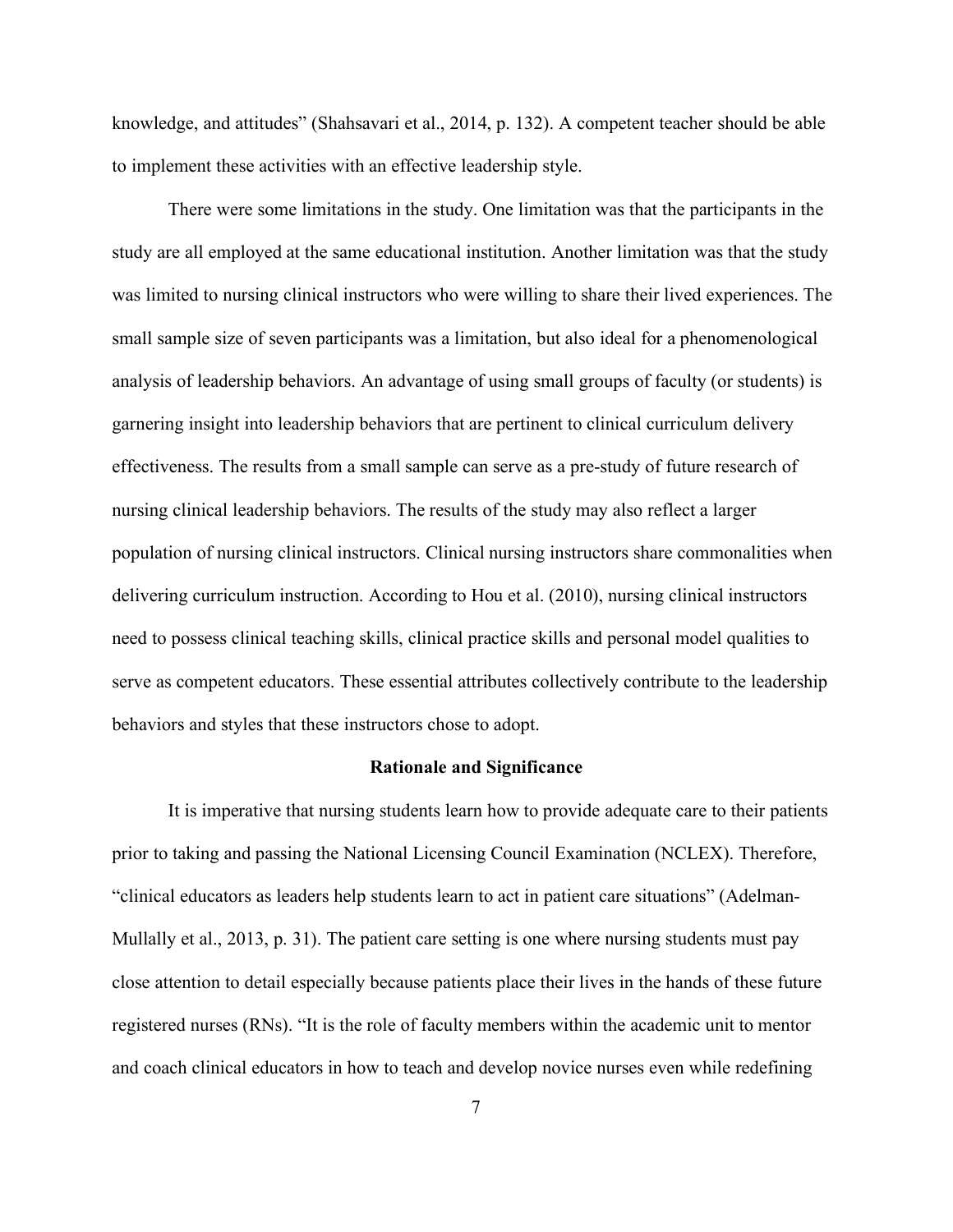and expending their own leadership skills" (Adelman-Mullally et al., 2013, p. 33). Therefore, clinical nursing instructors must adapt their behaviors to the continuous, evolving changes in the nursing profession and healthcare. "Leaders must not only take the risk of challenging a process that is no longer working; they must create an environment in which the followers feel safe to take such risks" (Adelman-Mullally et al., 2013, p. 31-32).

The goal of administrators of prelicensure nursing programs is to ensure that their faculty delivers curriculum that meets program outcomes and Board of Registered Nursing school regulations. For nursing clinical instructors to incorporate the leadership components into their current roles, instructors must first recognize what behaviors they need to possess to serve as effective leaders. This researcher explored the literature in a search for research on leadership behaviors and nursing clinical instructors. Although there was research pertaining to clinical nursing instructor competencies, little research was found on leadership traits and behaviors impacting teaching effectiveness. Therefore, to close the research gap, the researcher explored leader traits and behaviors of nursing clinical instructors. Administrators of prelicensure nursing programs can use the results of this study for the future development of faculty leadership programs.

#### **Definitions**

<span id="page-19-0"></span>The following defines key terminology that was used in this study.

*Community College*- regionally accredited public two-year institution that awards associate degrees as the highest degrees conferred (Merriam-Webster, n.d.)

*National Licensing Council Examination (NCLEX)-* a standardized, nationaladministered examination candidates take for registered nurse licensure (National Council).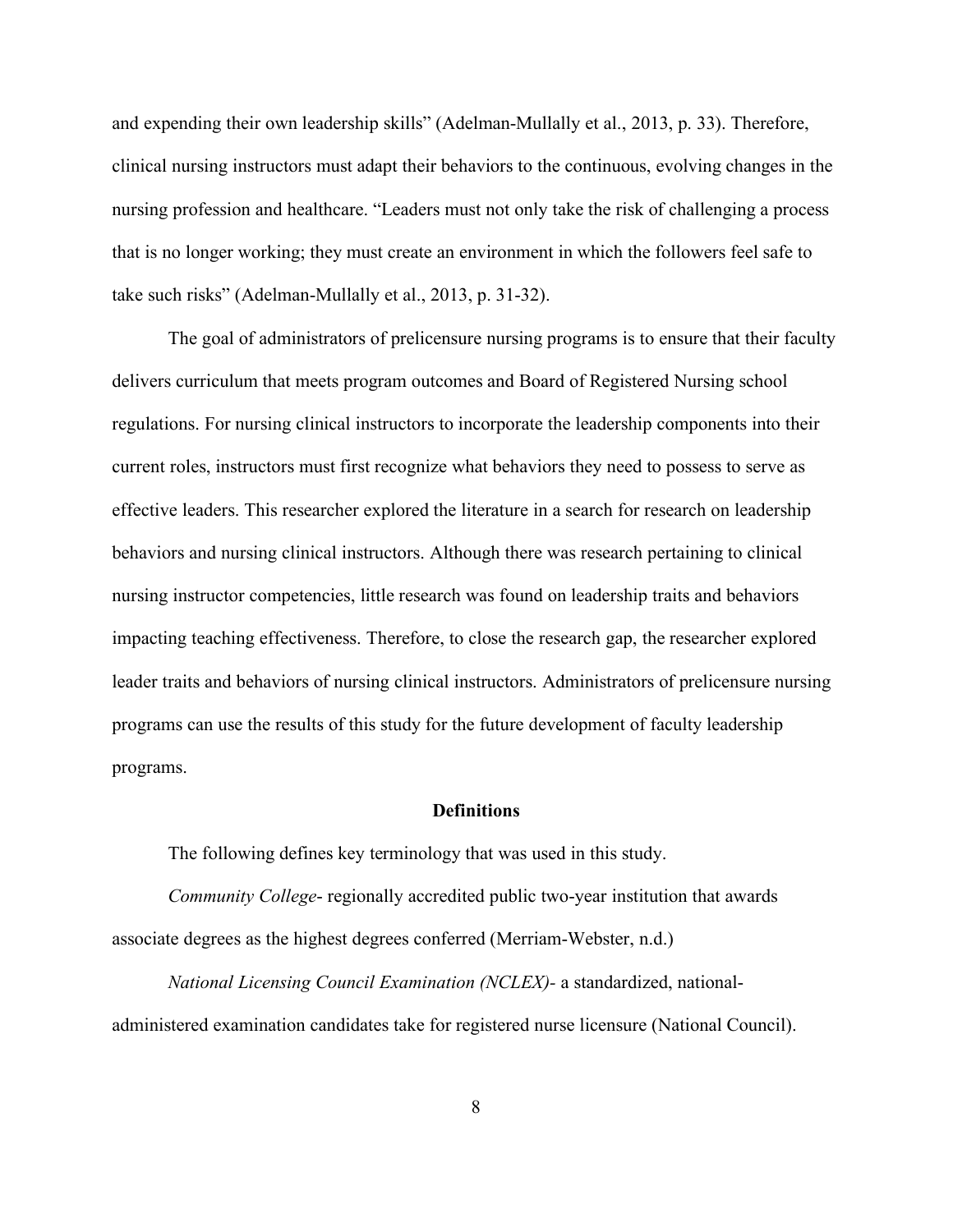*Nursing Clinical Instructor*- "Clinical instructors are Registered Nurses that teach [nursing] students in a clinical environment to give them real-world training and enhance classroom education. Clinical nurse instructors are *essential* to the nursing curriculum." (Gaines, para. 1)

*Prelicensure Nursing Programs*- The Pre-licensure Track is designed for the applicant with or without a current LVN license. Graduates of the Associate Degree in Nursing (ADN) program are eligible to apply for registered nurse (RN) licensure by examination (College of the Mainland, n.d.)

*Professional development*- may be used in reference to a wide variety of specialized training, formal education, or advanced professional learning intended to help administrators, teachers, and other educators improve their professional knowledge, competence, skill, and effectiveness (Glossary of Education Reform, n.d., para. 1)

*Registered Nurse*- an individual who either graduated from an accredited prelicensure program or is approved to take the examination adminstered by the National Council of State Boards of Nursing (National Council, n.d.)

#### **Conclusion**

<span id="page-20-0"></span>This study adds to the existing literature on nursing clinical instructors and leadership. Past studies consisted of exploration of competencies and teaching effectiveness of the nursing clinical instructor. Therefore, this researcher hoped to add to the current literature of nursing clinical teaching effectiveness with results of self-empowerment and leadership behaviors in nursing clinical instructors. Chapter 2 contains a review of literature that addresses clinical nursing instructor competencies, discussion of the integrated model of leader traits, behaviors, and effectiveness, and review of clinical instructor effectiveness instruments. Details concerning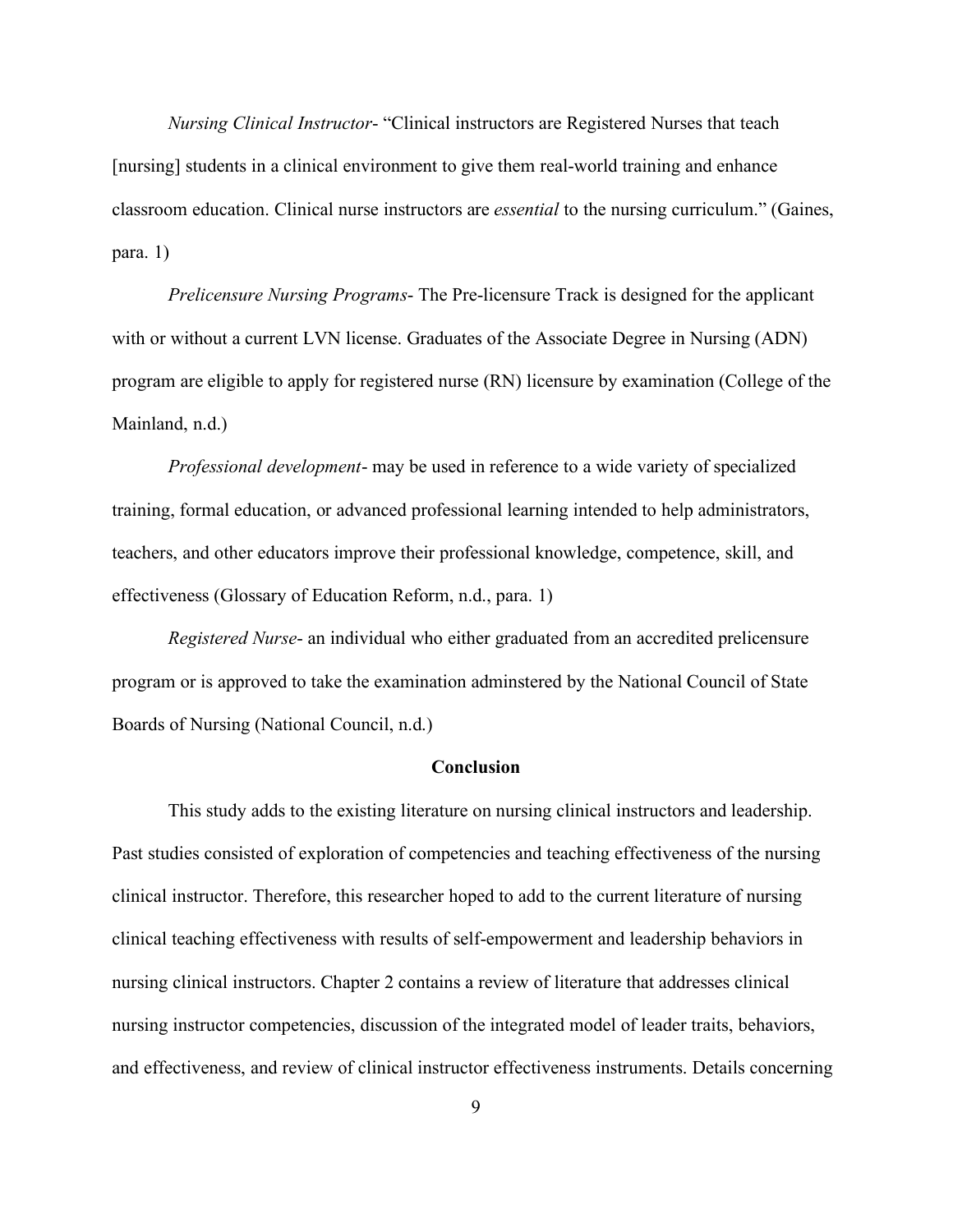methodology and ethical considerations are contained in Chapter 3. Chapter 4 presents the results of data collection and analysis. In Chapter 5 results are interpreted and discussed in relation to previously published literature, followed by recommendations for leaders and future research. Collectively, the researcher hoped to gain a clearer perspective on which leadership behaviors best support teaching effectiveness.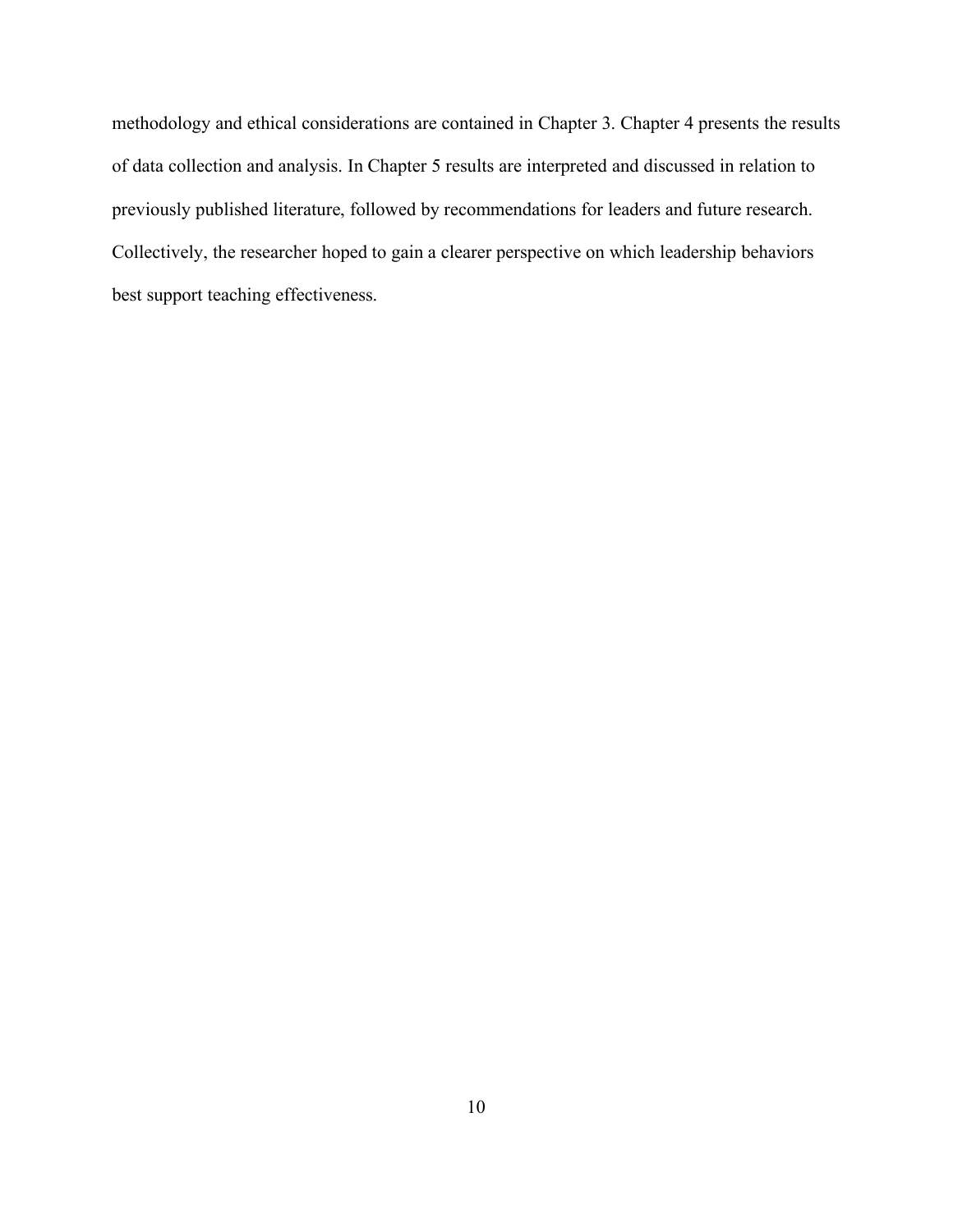#### CHAPTER 2

#### LITERATURE REVIEW

<span id="page-22-0"></span>To meet the growing demands of training future registered nurses, nursing clinical instructors must dually demonstrate teaching and leadership effectiveness to help students achieve acceptable clinical learning outcomes. "It is the role of faculty members within the academic unit to mentor and coach clinical educators in how to teach and develop novice nurses even while defining and expanding their own leadership skills" (Adelman-Mullally et al., 2013, p. 33). Specifically, an effective clinical nursing instructor must possess a leadership style that is conducive to assisting students in meeting learning outcomes. This literature review addressed areas that are pertinent to identification of leadership behaviors in nursing clinical instructors. The areas of focus for the literature review included (a) nursing clinical competencies, (b) an exploration of the development of an integrative model of leadership behavior, and (c) analysis of instruments used to measure clinical instructor effectiveness. Therefore, the literature review included an identification of leadership behaviors that instills effectiveness in clinical nursing instruction.

The review begins with a discussion of the evolution of the role of nursing clinical instructor to provide a context for the study. Nursing clinical instructors possess a variety of leadership traits, educational backgrounds, and teaching experiences necessary to teach and mentor nursing students. The second section contains a discussion of the IMoLB theory that was the lens through which the investigation was viewed for how nursing clinical instructors develop their own leadership styles to teach and mentor nursing students.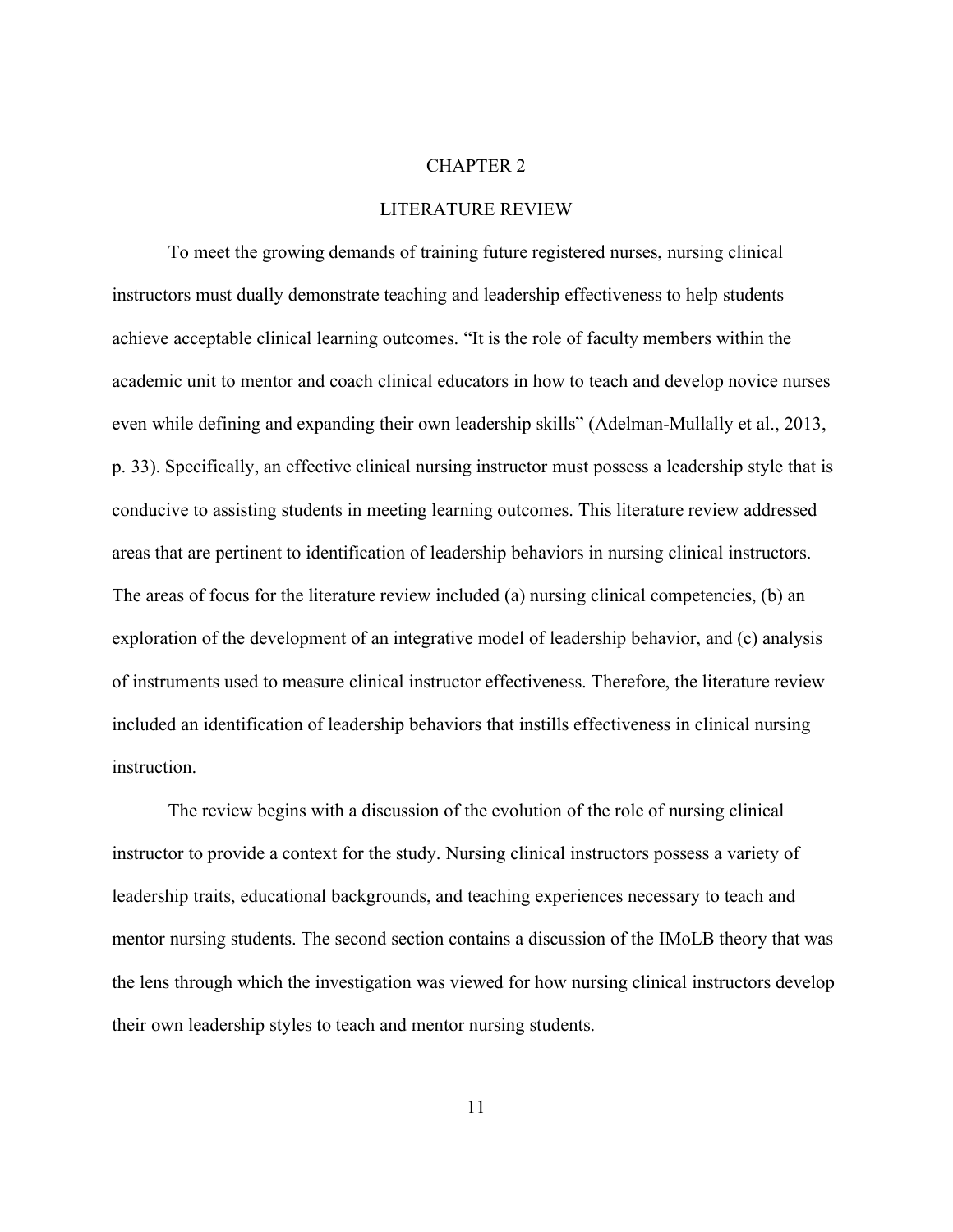#### **Nursing Clinical Instructor Competencies**

<span id="page-23-0"></span>For a nursing instructor to be deemed effective, they must possess a set of behaviors and traits that proves competence. Kring et al., (2013) described characteristics of clinical effectiveness as "the degree to which a nursing instructor successfully demonstrates a professional manner, functions as a role model, provides appropriate feedback, serves as a competent resource, exhibits good interpersonal skills, demonstrates respect for students and applies appropriate teaching strategies" (p. 34)

Allen et al., (2012) studied emotional intelligence (EI) in clinical nursing instructors. They concluded, "EI helps to determine a person's ability to adapt within an environment of interactions with oneself and with others" (Allen et al., 2012, p. 231). Five categories that are instrumental in EI include teaching ability, nursing competence, evaluation, interpersonal relationships, and personality trait. Nursing faculty who reported a higher EI also reported higher degrees of teaching ability, greater competency, and a higher level of nursing competence (Allen et al., 2012). "The findings also support the belief that to facilitate student learning in the clinical setting, nursing faculty members must be competent in understanding their own emotions and the impact of their behaviors on students" (Allen et al., 2012, p. 239). Therefore, this study must consider EI when identifying leadership behaviors in clinical instructors.

In a study of leadership behaviors exhibited by frontline staff nurses, Fardellone et al., (2014) closely examined attainment of an advanced degree in nursing, a specialty nursing certification, and possession of approved non-relevant certifications. Fardellone et al. (2014) used a Kouzes and Posner's (2003) Leadership Practice Inventory that consists of a 30-item assessment survey. The results indicated that the nurses attained higher scores in the areas (a) *enabling others to act* (collaboration and building group strength by helping nurses to develop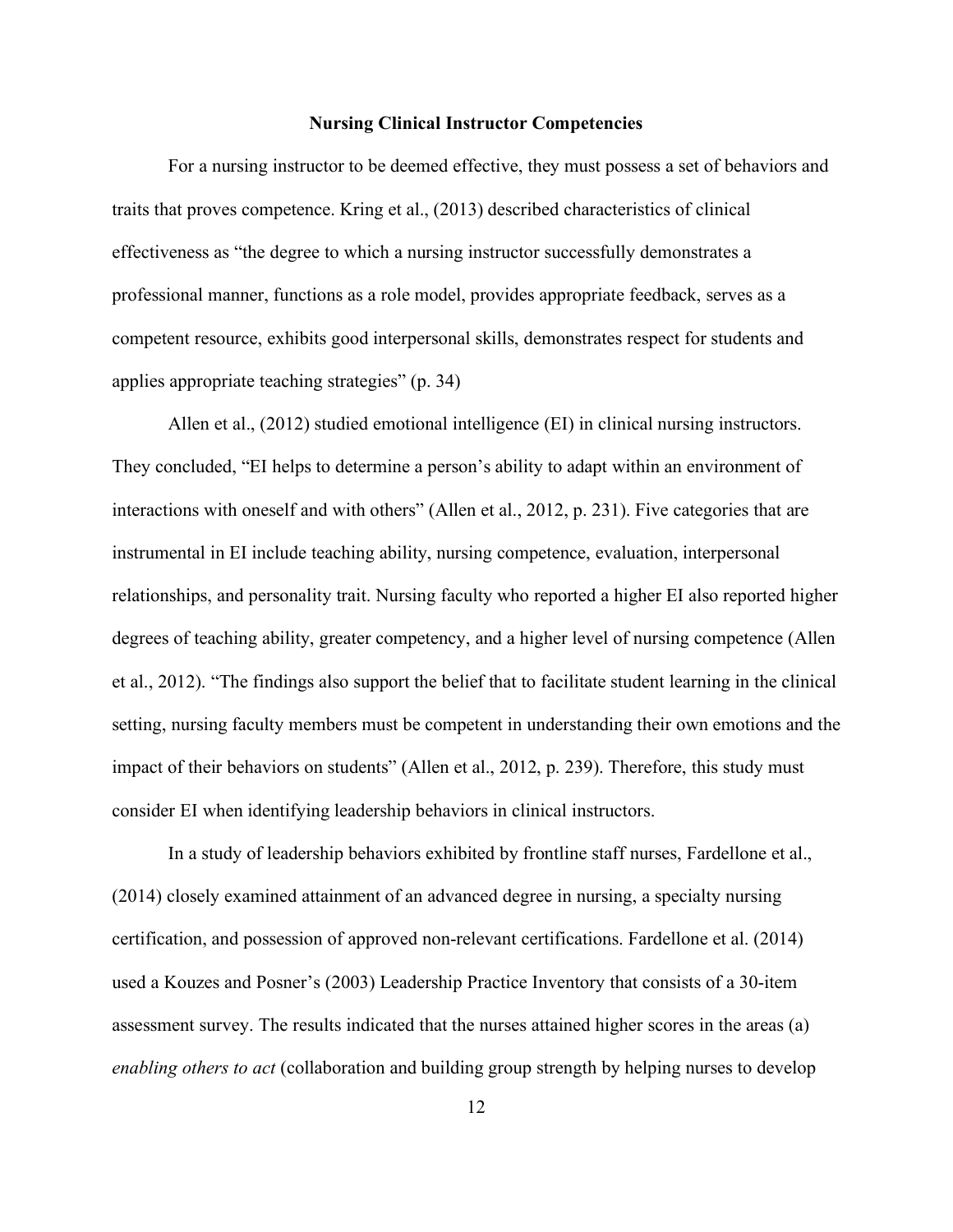competence and self-determination), (b) *modeling the way* (allows nurses to clarify values and set examples with shared values) and (c) *encouraging the heart* (behavior that recognizes contributions and creates a feeling of community). However, the lowest response from nurses was *inspiring a shared vision* (enlisting others to imagine the future, share possibilities, and communicate with recommendations). The low response result for *inspiring a shared vision*  indicated a deficit in leadership behaviors from these nurses. "Clinical nurses need to be aware of their own leadership behaviors and have the opportunity to transform through leadership, training, and development" (Fardellone et al., 2014, pp. 510-511). This result also indicated that "strengthening leadership capabilities within nursing is important as health care continues to evolve and grow" (Fardellone et al., 2014, p. 512).

In a study encompassing clinical instructors' clinical and teaching competency as well as leadership abilities, Adelman-Mullally et al. (2013) identified five leadership skills and strengths that clinicians transfer from clinical practice to academic settings. Five overarching themes that demonstrate ways in which clinical nursing educators exemplify leadership included role modeling, providing vision, helping students to learn, challenging the system or status quo, and seeking relationship integrity.

Staying current and updated on nursing evidenced-based practices is essential for clinical nurse educators. "Nursing instructors should thrive to maintain these three dominant themes while teaching in a clinical setting. Remaining competent while developing an interpersonal relationship and being approachable is necessary for effective clinical education" (Collier, 2018, p. 369). Stevens and Duffy (2017) collaboratively assembled a toolkit for nursing clinical instructors with three components: transition, collaboration, and organization. In transition, instructors need to prepare for their courses and find ways to bridge the gap between teaching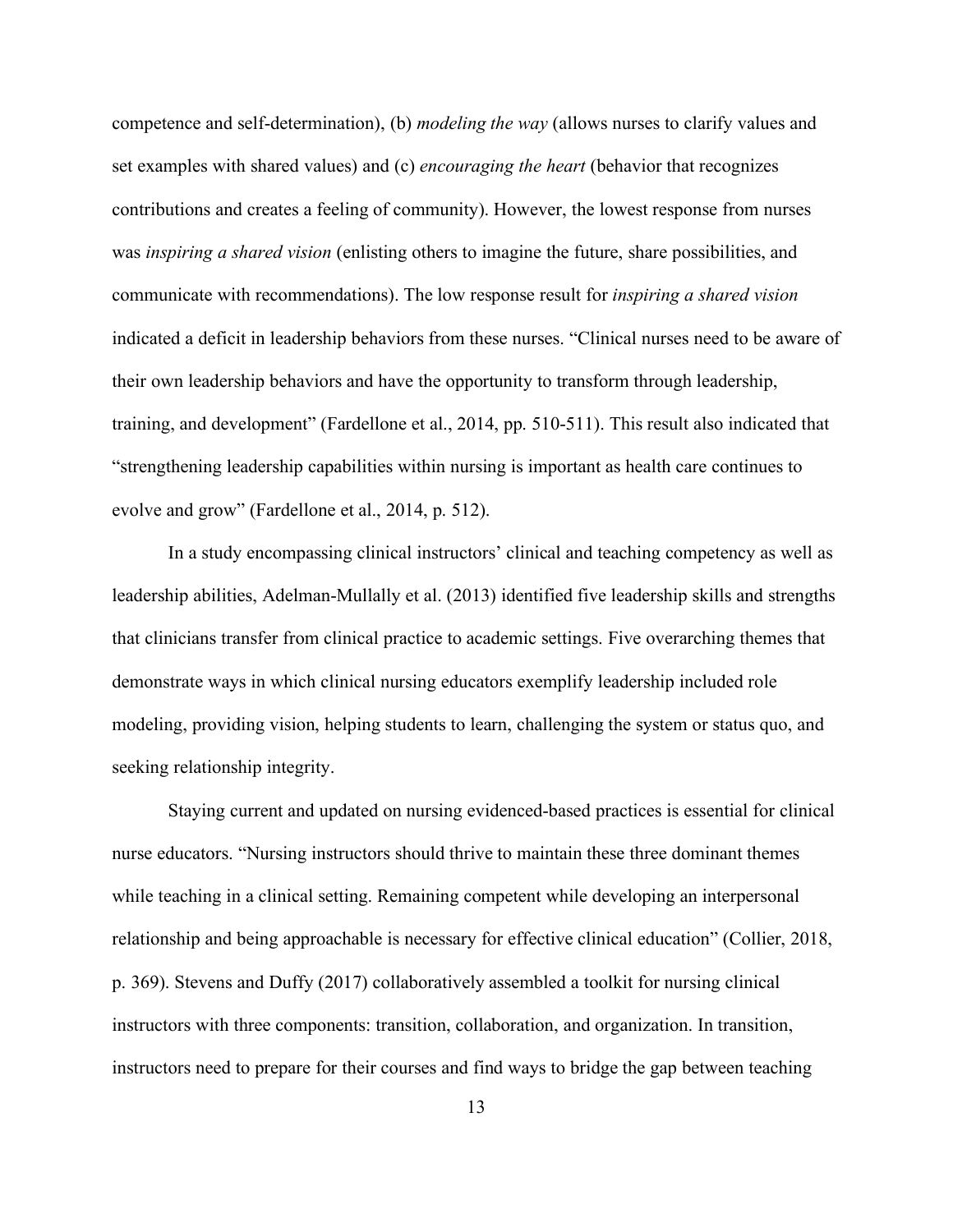and practice. "One key component to a successful transition is open and transparent communication between clinical nursing instructor and nursing staff" (Stevens & Duffy, 2017, p. 171). After orienting to a new unit, collaboration would involve identifying strategies for how to simultaneously incorporate delivery of clinical instruction and collaborate with the unit's interprofessional staff.

Saravo et al. (2017) addressed transformational, transactional, and passive leadership traits in medical school residents. The residents participated in a leadership program and answered leadership behavior questions from the German version of Avolio and Bass' 2004 Multifactor Leadership Questionnaire (MLQ) consisting of 40 items. Saravo et al. found residents felt that they gained transformational skills (exemplified in appreciating good efforts from nurses) and transactional skills (exemplified by delegating responsibilities to other colleagues). The residents' scores were stronger regarding the transactional traits.

Collier (2018) conducted a comprehensive review of research related to nursing clinical instructor effectiveness to determine characteristics that were deemed effective in the delivery of nursing care. The study began in 1985 because that was the first year that the Nursing Clinical Teaching Effectiveness Inventory (NCTEI) was formally initiated by Morgan and Knox (1987). After reviewing 37 articles, Collier (2018) identified three characteristics that are most important to consider a nursing clinical instructor effective: competency, ability to develop interpersonal relationships, and particular personality traits, especially approachability.

#### <span id="page-25-0"></span>**Leadership Trait Theory**

In a case study of corporate leaders in China, Xu et al. (2014) studied traits over time and identified dynamic patterns in the evolution of leader traits, the patterns of the expression of leader traits, and the relationship between trait evolution and trait expression over a leader's life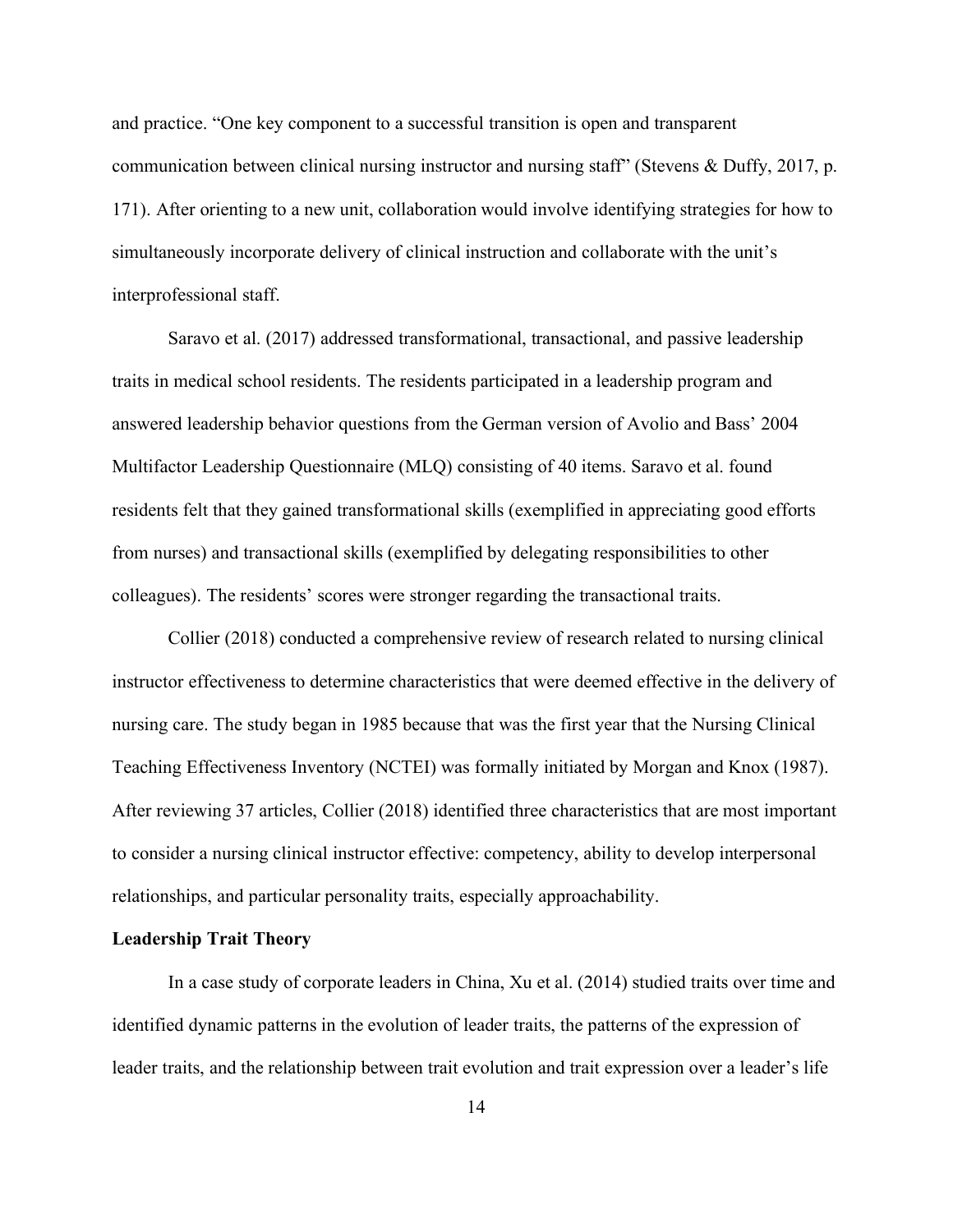span. Before Xu et al. engaged in their study they conducted an extensive literature review on the evolution of leader trait theory. The researchers observed that in the previous and ongoing longitudinal studies the effects of traits on leadership has been treated as stable and static phenomena rather than the dynamic process Xu et al. considered leadership traits to be.

The development of traits in a leader's life occurs at childhood, adolescence, and adult stages of life. At the childhood stage, traits and skills are being formed and developed at a rapid pace (Xu et al., 2014). During adolescence, individuals gain knowledge and intelligence through formal education. Acquisition of formal education has an impact on leadership potential (Xu et al., 2014). At the adult stage, an individual's introspection as well as learning play a role in developing their leader roles (Xu et al., 2014). At this stage, adults can change or adapt their traits according to situations or life events they face (Xu et al., 2014).

Xu et al., (2014) proposed a dynamic view of leader trait development that consists of two evolutionary trends: (a) how traits can change in intensity and (b) a trait changing in nature. Results showed three patterns of trait evolution: homological, converse, and composite. A homological evolution consists of the former trait and a newly-created trait continuously being formed and involves strengthening of the former trait (Xu et al., 2014). A converse evolution of traits occurs when existing traits are replaced by diametric ones (Xu et al., 2014). A composite evolution of traits occurs when two random traits combine and create a new, more effective trait (Xu et al., 2014).

Xu et al. (2014, p. 1110) summarized their study with propositions as follows:

• Changes in the nature of leader's traits over the evolution process usually include changes in intensity;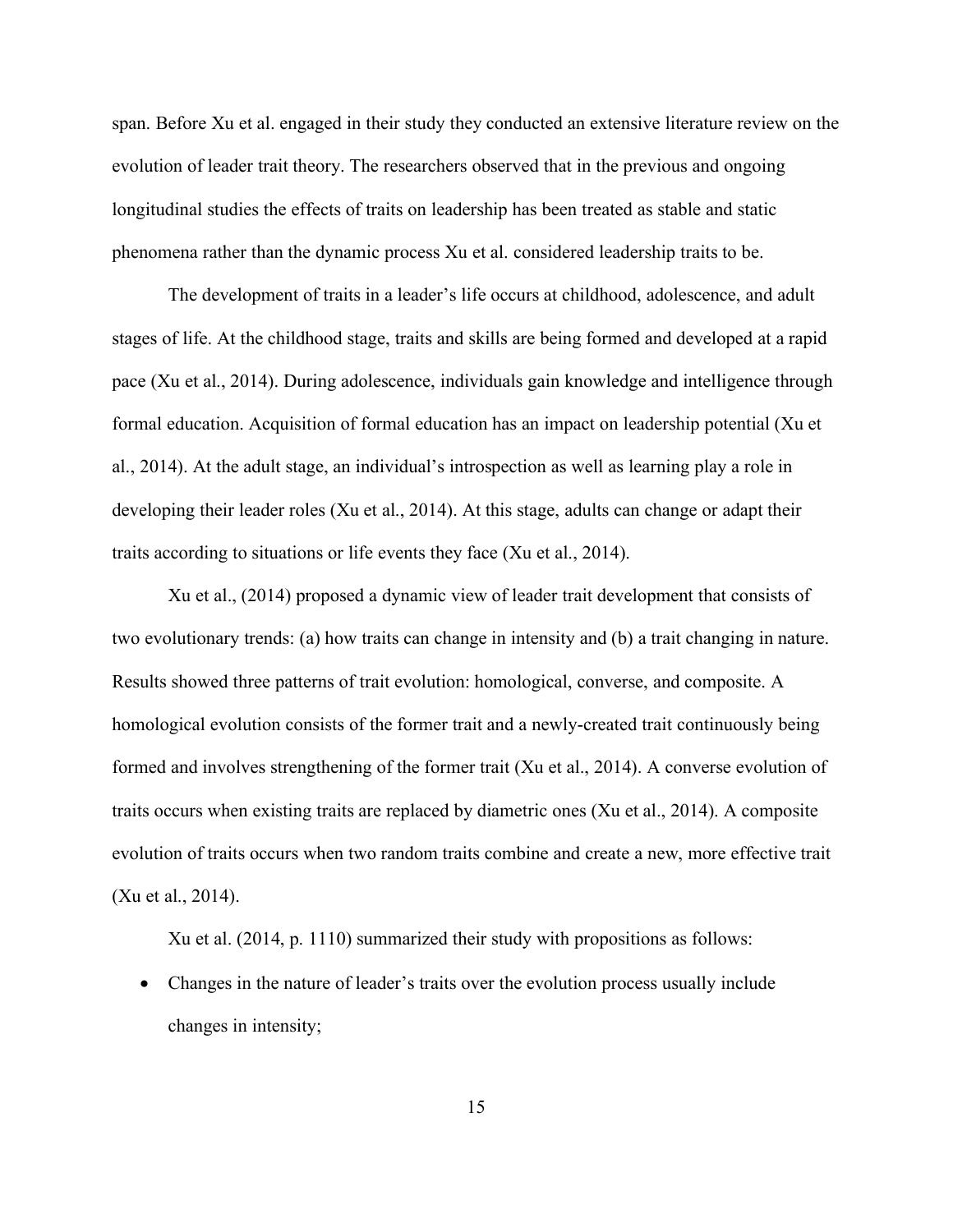- The evolution of a leader's traits usually involves all three principles: homological, converse, and composite; and
- Major events in the social process, subtle cultural influence, and leaders' learning and introspection or the internal driving force, are the primary factors influencing the formation and evolution of leader traits.

Xu et al. (2014, p. 1110) also concluded that there are extrinsic and intrinsic traits in which a "leader's extrinsic traits can be situationally activated [and] intrinsic traits can promote the evolution of an extrinsic trait." The key element in making Xu et al., 2014's study dynamic was that "the evolution and expression of leader traits are not isolated but interactive." For example, a leader expresses a certain trait gained in childhood, but the trait evolves as the leader gains confidence and effectiveness in situations, thereby making the trait richer in meaning. In determining which pattern of trait evolution strongly correlates to trait expression, Xu et al., (2014), concluded that "expression of a trait leads to all patterns of evolution of the trait" (p. 1111). Of the three patterns of trait evolution, "only composite evolution makes the expression of the trait possible" (p. 1111). This study is pertinent as the results informed later studies that integrated personality trait and behavior theories.

#### <span id="page-27-0"></span>**Integrative Model of Leadership Behaviors**

An integrative model of leadership behaviors (IMoLB) was developed by Derue et al., (2011) to demonstrate the relationship among (a) leader traits and characteristics, (b) leader behaviors, attributes, and relational associations, and (c) leadership effectiveness. Derue et al. (2011) address the lack of integration between personality trait and leadership behavior theories. Specifically, Derue et al. (2011) examined the relative validity of leader traits (gender, intelligence, personality) and behaviors (transformational-transactional, initiating structure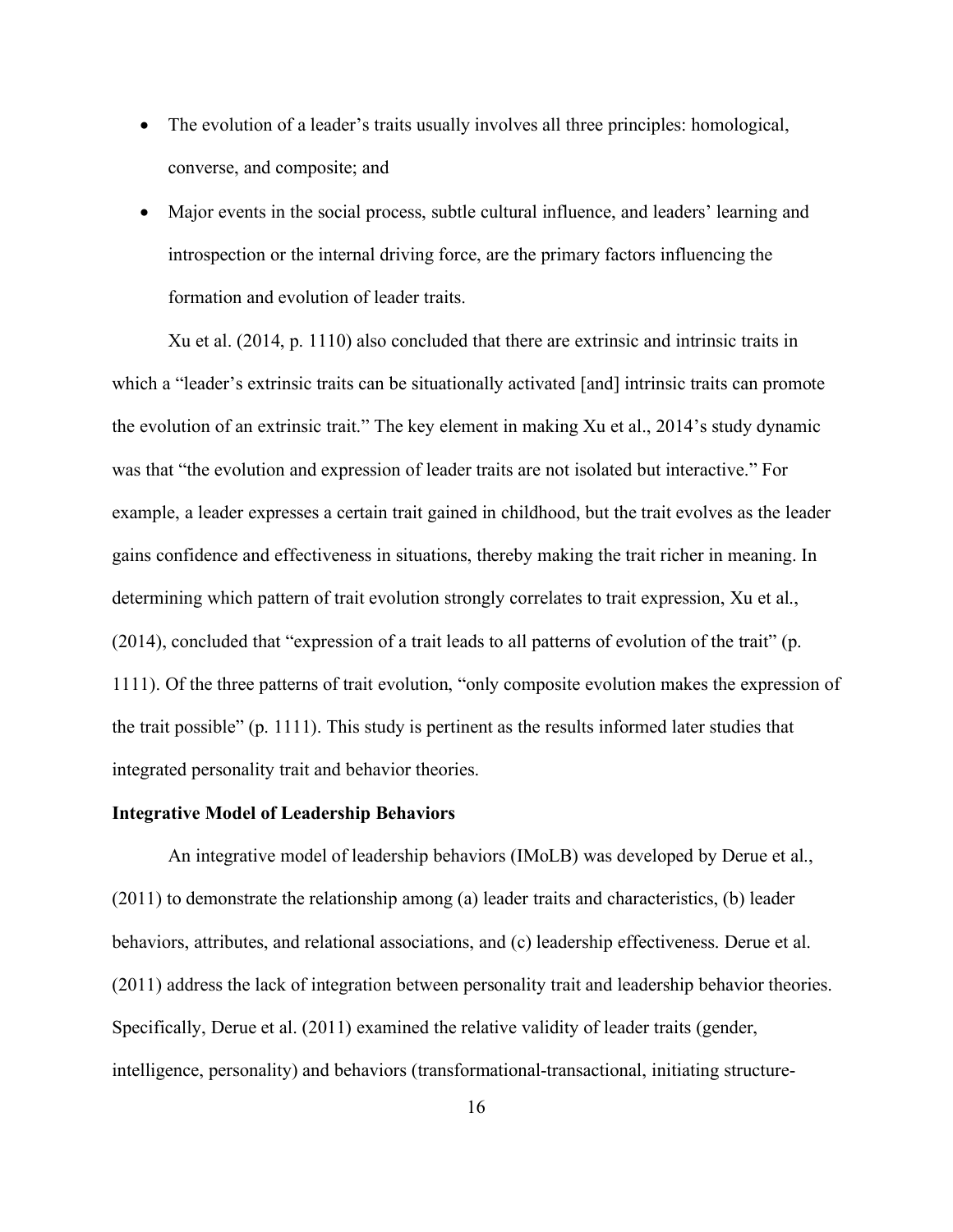consideration) across four leadership effectiveness criteria (leader effectiveness, group performance, follower job satisfaction, and satisfaction with leader.

Behrendt et al. (2017) conducted research on perceived leadership behaviors and observed leadership behaviors. "IMoLB has the advantage of being broad and comprehensive as well as rich in detail, thereby counteracting the criticism of grand theories as being too shallow to be empirically testable" (p. 242). One criticism Behrendt et al. (2017) offered was that past researchers had made observation errors that contributed to the differentiation between leadership behavior and behavior perception. They concluded that leadership behavior models "fail to differentiate between leadership behavior and perceptions of leadership behavior" (Behrendt et al., 2017, p. 231). This researcher interprets this finding as a need for a study that involves perceptions of leadership behavior and their interactions with IMoLB components.

#### **Theoretical Framework**

<span id="page-28-0"></span>The evolution of leadership theories stemmed from the study of leadership trait and behavior theories. Numerous researchers have studied either leadership trait or behavior theories but not both. Eventually, integrated models of leadership with integrated traits and behaviors were created.

Derue et al.'s (2011) theory is an integration of three domains (a) leader traits and characteristics, (b) leader behaviors and (c) leadership effectiveness. One of the unique features of this framework is that it is a culmination of an extensive review of established leadership trait and behavior theories resulting in the integration of several theories. The leadership traits and characteristics of Derue et al.'s (2011) theory represent three types: demographic, task competence, and interpersonal attributes. Interpersonal attributes can yield attribution processes of the type of leadership and leader prototypes. Leader behaviors are analyzed according to task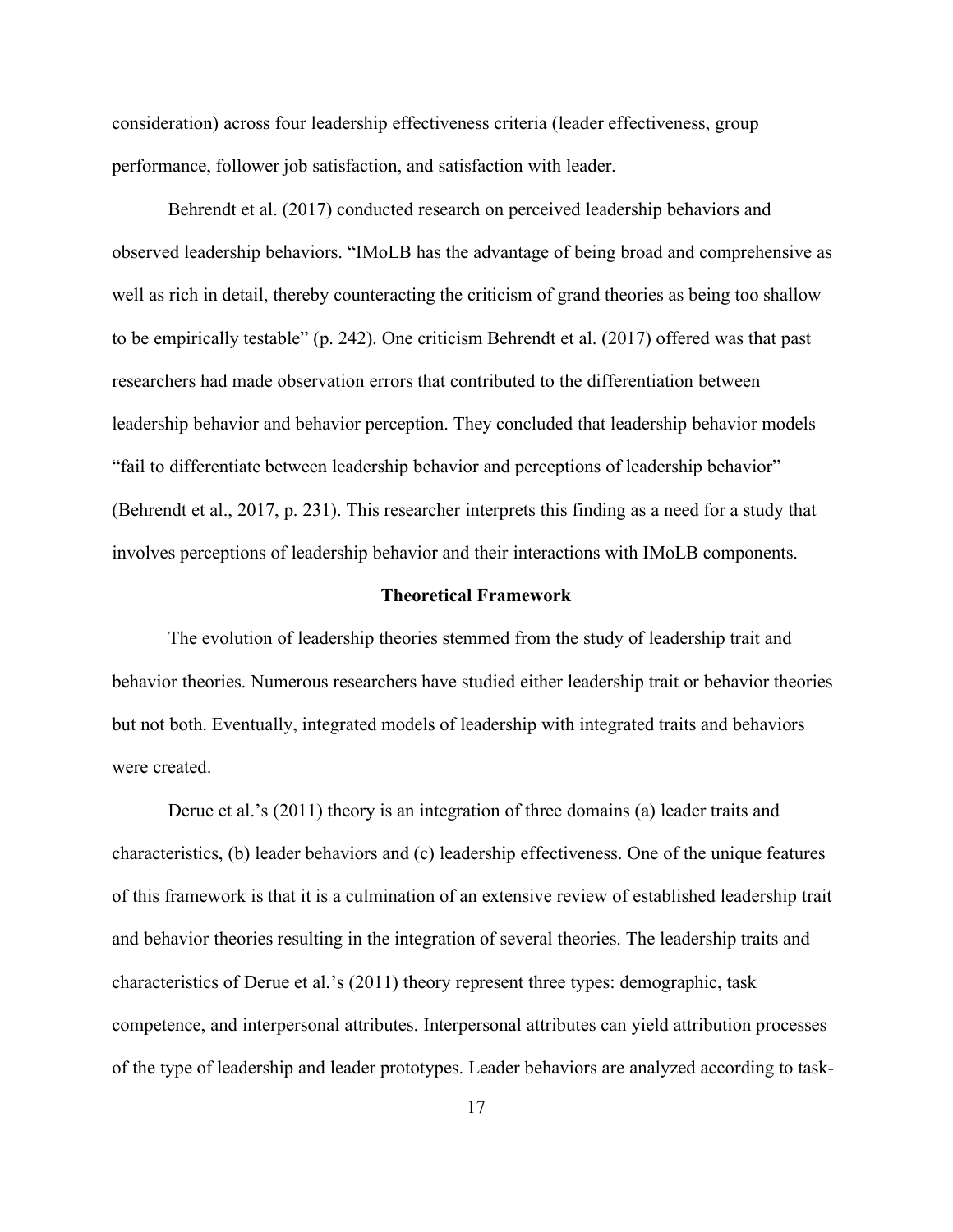oriented, change-oriented, relational-oriented, and passive leadership categories. These categories represent transactional, transformational, servant, and laissez-faire leadership theories, respectively. Depending on the leader behaviors that are identified, leadership effectiveness can be measured on the basis of content and level of analysis. The target of evaluation of a leader is dependent on the identification processes with which the individual identifies. In appreciation of how all components of Derue et al.'s (2011) theory attempt to measure leadership effectiveness, the IMoLB model served as the theoretical framework for this study.

#### **Conclusion**

<span id="page-29-0"></span>Adelman-Mullally et al.'s (2013) study on leadership skills and transference of skills from bedside nursing to academic instruction is an example of the limited research on leadership in clinical nursing instruction. To develop sufficiently rich data, the researcher adopted the Multifactor Leadership Questionnaire (MLQ) by Avolio and Bass (2004) as one of the data collection instruments focusing on leadership traits and behaviors. The researcher hoped that the phenomenological study would result in continuous research dialogue concerning leadership behavior and clinical nursing instructor effectiveness.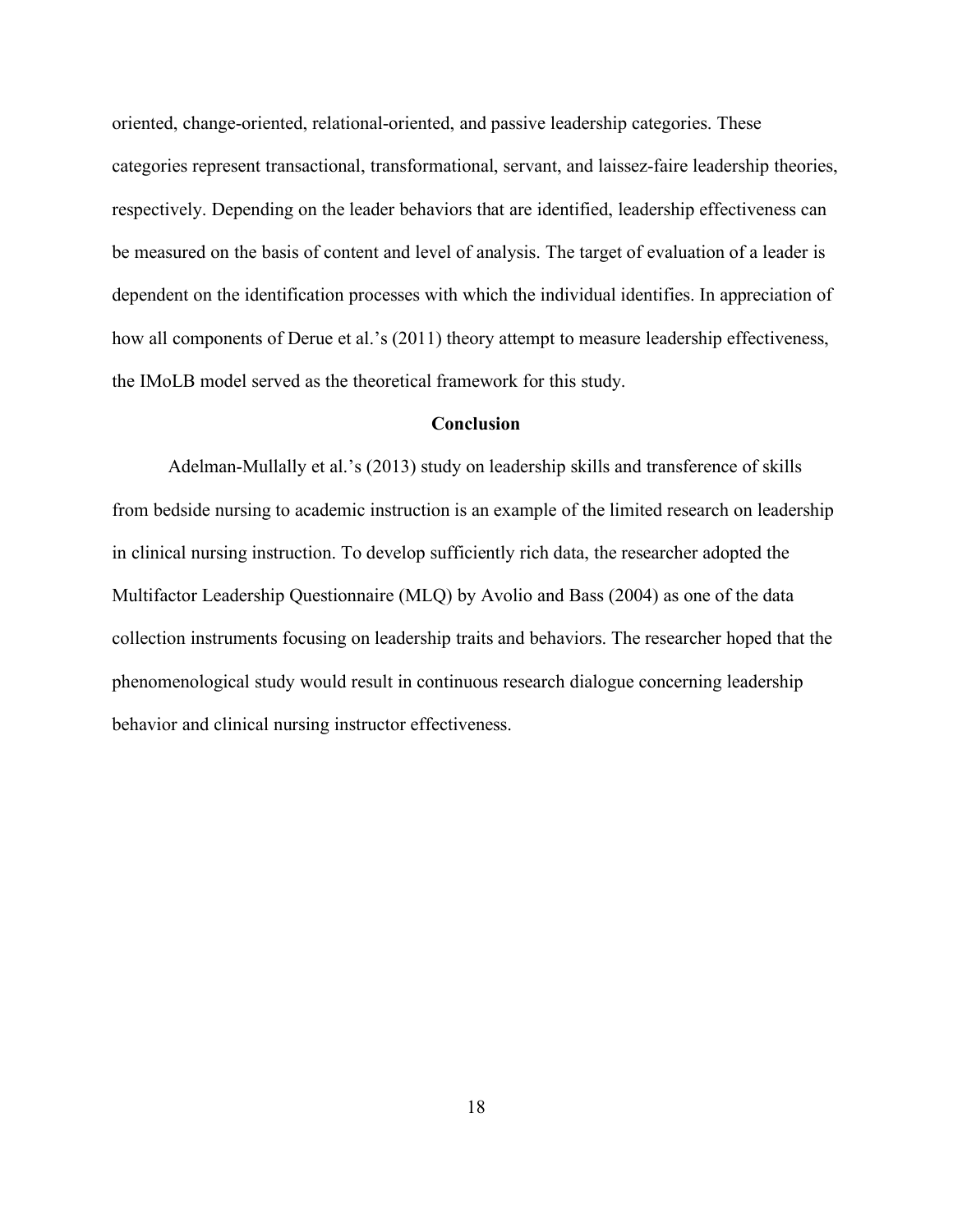#### CHAPTER 3

#### METHODOLOGY

<span id="page-30-0"></span>This qualitative study explored how leadership behaviors of clinical nursing instructors impact teaching effectiveness in an associate degree of nursing (ADN) prelicensure program. The discovery of leadership behaviors in nursing instructors can lead to enhanced clinical nursing performances from prelicensure students. Although there was research pertaining to clinical nursing instructor competencies, little research was found on leadership traits and behaviors impacting teaching effectiveness. Therefore, an exploration of leadership traits and behaviors may lead to discovery of leadership styles that coincide with teaching effectiveness. An introspective look at leadership behaviors can lead to faculty development programs that incorporate leadership training.

A phenomenological approach was implemented in this qualitative study to focus "on the relationship of the person to the world" (Leonard, 1994, p. 46) as the philosopher Martin Heidegger favored. A Heideggerian approach would be to analyze problems from the human being standpoint rather from an epistemology standpoint (Leonard, 1994). Therefore, a researcher undertaking a phenomenological approach looks beyond the cause and effect of a problem and instead explores meanings and interpretations from the individual's perspective.

It was appropriate for the researcher to incorporate an interpretive phenomenological analysis (IPA) of leadership traits and behaviors of clinical nursing instructors. Heideggerian phenomenology consists of encouragement of researchers to use imaginative abilities to generate questions for their participants (Leonard, 1994). One of the ways to collect data from participants is the implementation of interviews. An advantage of interviews is that "the interviewer can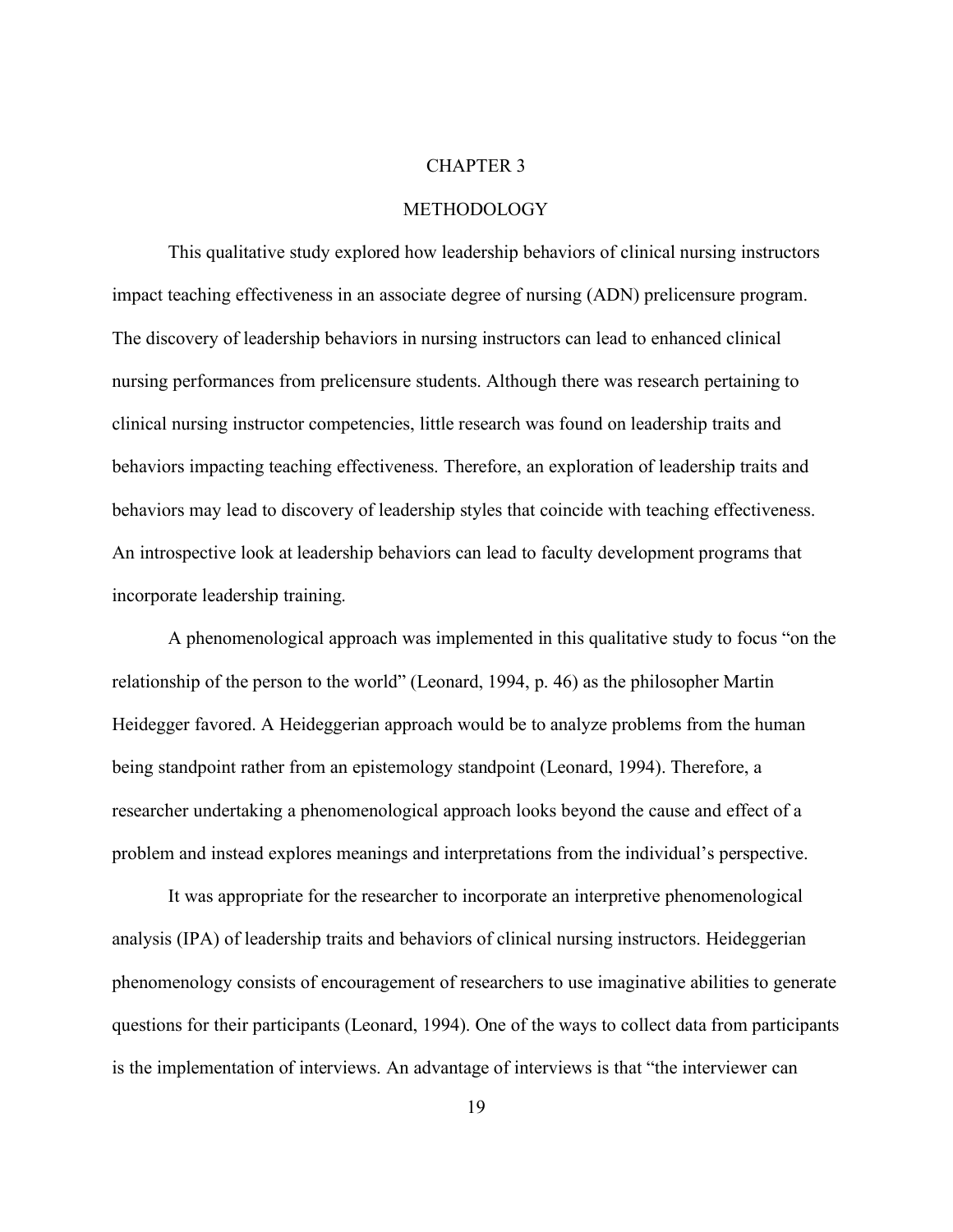observe as well ask questions" (Babbie, 1990, p. 188). The interviews consisted of carefully structured questions that addressed leadership traits and behaviors. In addition to the interviews, the participants were provided opportunities to elaborate on their experiences relating to leadership. The interviews were based on these research questions:

- 1. What are the consistent leadership traits that clinical instructors within the nursing profession perceive as essential to effectively teach and lead?
- 2. How do nursing clinical instructors perceive that they acquire self-empowerment and leadership skills that shape their roles?

#### **Setting**

<span id="page-31-0"></span>A prelicensure ADN program at a community college located in the Western portion of the United States served as the setting for this study. In the selected prelicensure program, the pre-licensure nursing student will simultaneously obtain an ADN and become eligible to take the licensure exam, the NCLEX. The program consisted of approximately 200 nursing students. Nursing students acquire their clinical experiences with the guidance of a nursing clinical instructor. A nursing clinical instructor has a maximum of 10 students per class. Nursing students underwent clinical experiences which included caring for clients in the geriatric, medicalsurgical, mental health, obstetrical, and pediatric nursing specialties in medical and simulation centers.

The researcher sought to obtain between five to 15 nursing clinical instructors. The instructors that were selected for the study possessed an array of educational and teaching experiences. Carlson (2015, p. 42) pointed out the qualities a clinical educator must have, "expert practice skills, a good working relationship with staff, the ability to make appropriate student assignments, and knowledge of clinical objectives. To meet the faculty development needs for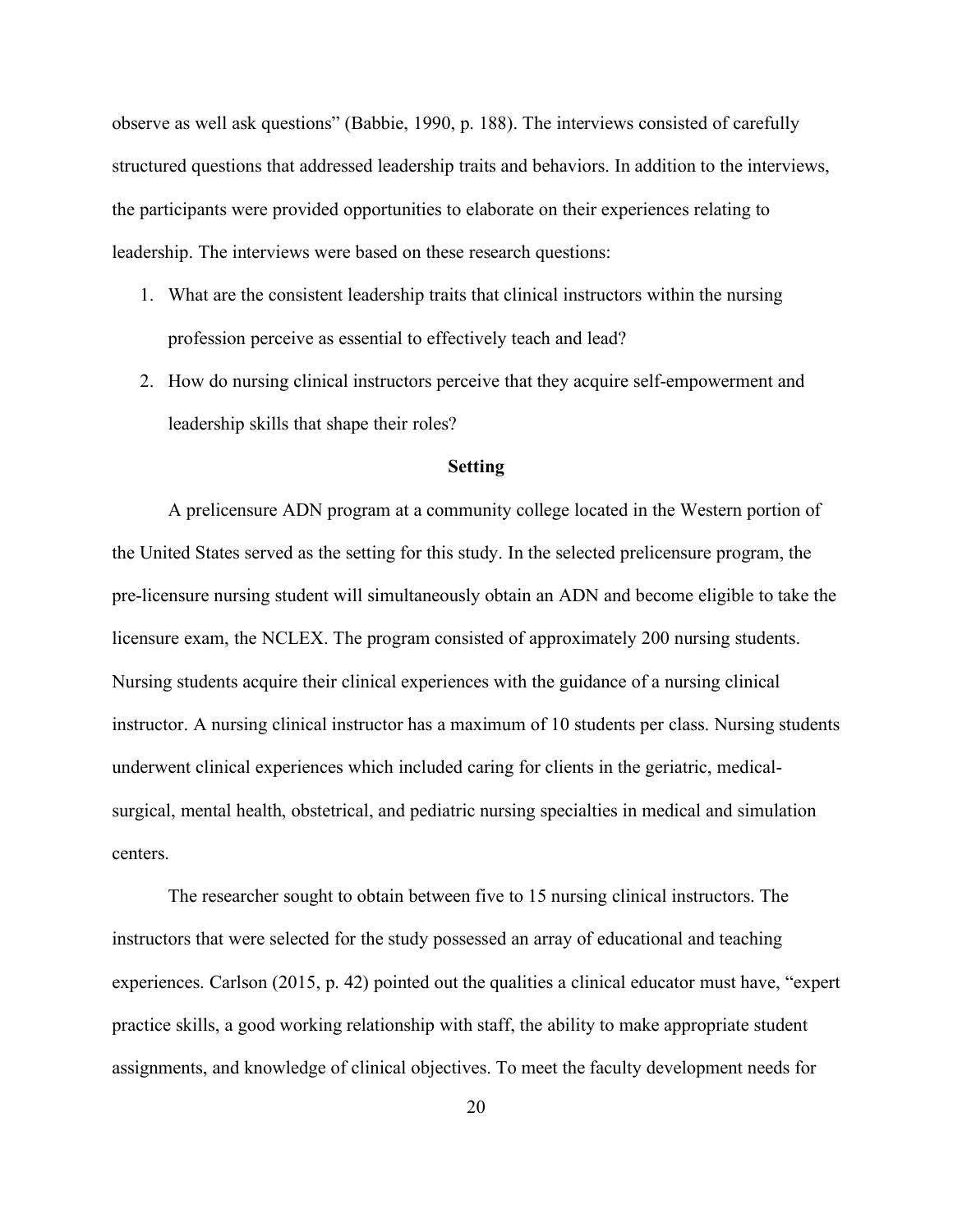future instructors and follow-up research on nursing clinical leadership, the researcher explored nursing clinical leadership.

#### **Participants**

<span id="page-32-0"></span>Seven nursing clinical instructors were recruited for this study and participated on a volunteer basis. Instructors can provide invaluable feedback on the instructors' leadership traits and behaviors. Each instructor was asked to complete the MLQ by Avolio and Bass (2004). The same instructors were invited to be interviewed on leadership experiences which contained questions that represented characteristics of transactional, servant, transformational, and Laissezfaire leadership style theories.

#### **Data Collection Procedure and Instrumentation**

<span id="page-32-1"></span>Two data collection processes ensued: semi-structured questions in interviews (see Appendix A) and the MLQ, an online survey of leadership traits and behaviors. Together, both instruments provided complimentary glimpses and patterns of participants' leadership behaviors and perceptions on their leadership capabilities. The interview data was collected and analyzed to gather a baseline picture of existing leadership behavior. Semi-structured interviews were the most appropriate way of obtaining data about the clinical nursing instructors' lived experience. The interview questions were semi-structured to obtain consistent but thorough data from the participants, because in semi-structured interviews the researcher can maintain the focus on the research topics of interest while also encouraging the participant to share all aspects of their experience as they wish. The individual interviews were conducted on the Zoom video conferencing system. Seven participants were recruited under the authorized guidelines from the University of New England and University of Hawaii Institutional Review Boards. During the data collection process, the researcher explored nursing clinical instructors' perceptions of their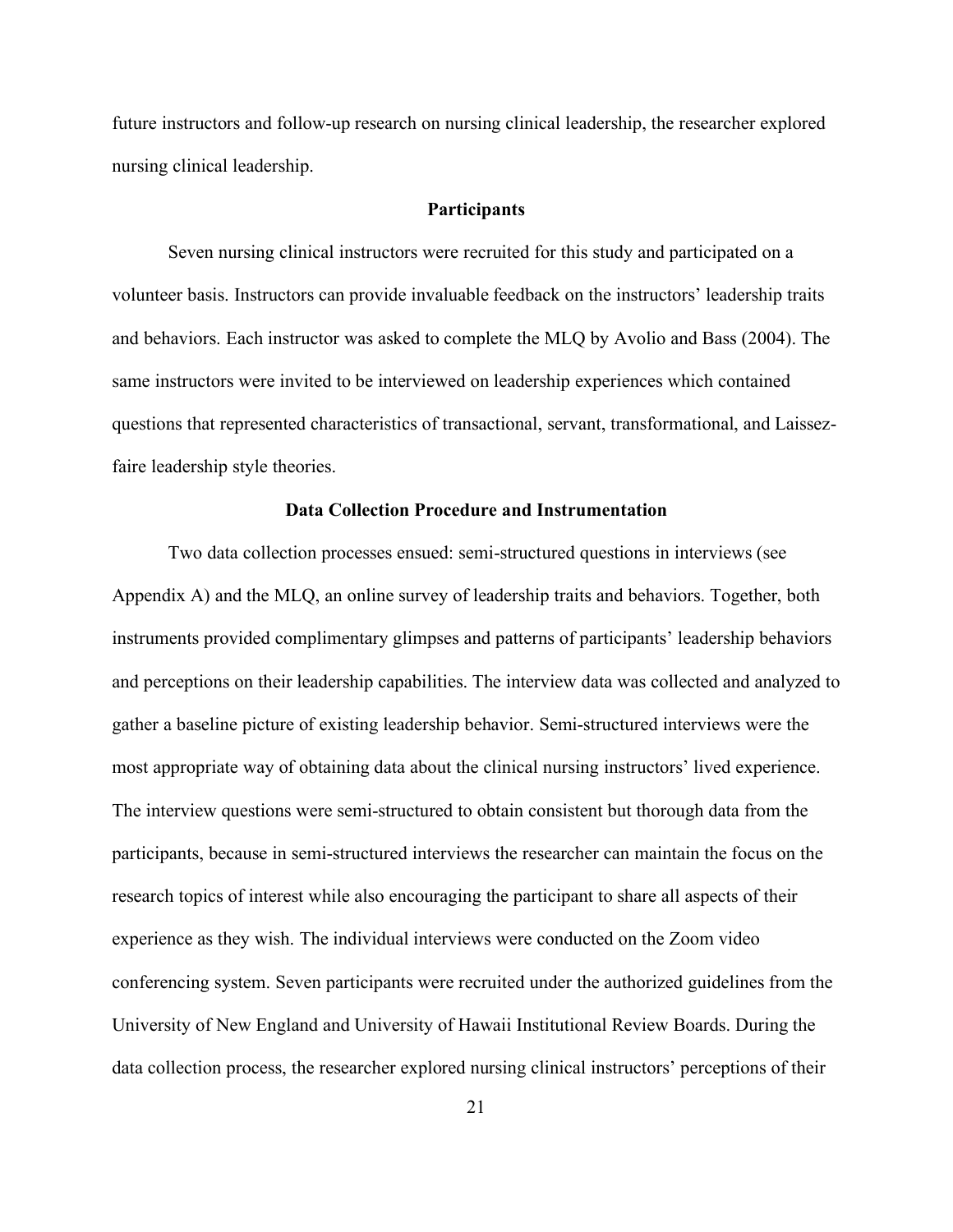leadership capabilities. The MLQ survey was administered electronically in the REDCap online platform. The researcher made every effort to ensure the confidentiality of the instructors' responses in interviews and the survey.

#### **Analysis**

<span id="page-33-0"></span>Responses from the MLQ were sorted out in categories as identified from Derue et al.'s (2011) IMoLB theory. Responses from instructors who volunteered to be interviewed were coded after multiple readings of the interview transcripts as Leonard, (1994) advised. A thematic analysis from each instructor's interview transcripts was completed. Both responses from MLQ and interviews addressed nursing clinical instructor effectiveness. Following analysis of the data, the researcher formulated an interpretation using Derue et al. (2011)'s IMoLB theory.

#### **Participant Rights**

<span id="page-33-1"></span>All participants were selected on a voluntary basis. The researcher did not guarantee anonymity for each participant but ensured each participant that sufficient safeguards of confidentiality were in place during the study. Written informed consent forms were provided to each participant. Potential participants had the option of choosing their own identifying pseudonym. After the conclusion of this study, all interview transcripts and surveys were confidentially destroyed. All participants were informed of integral developments during the course of the study. Every participant was provided the opportunity to voluntarily opt out at any time. All responses and personal identifying information were maintained in the strictest confidence according to requirements of the IRBs of the University of Hawaii Educational System and University of New England.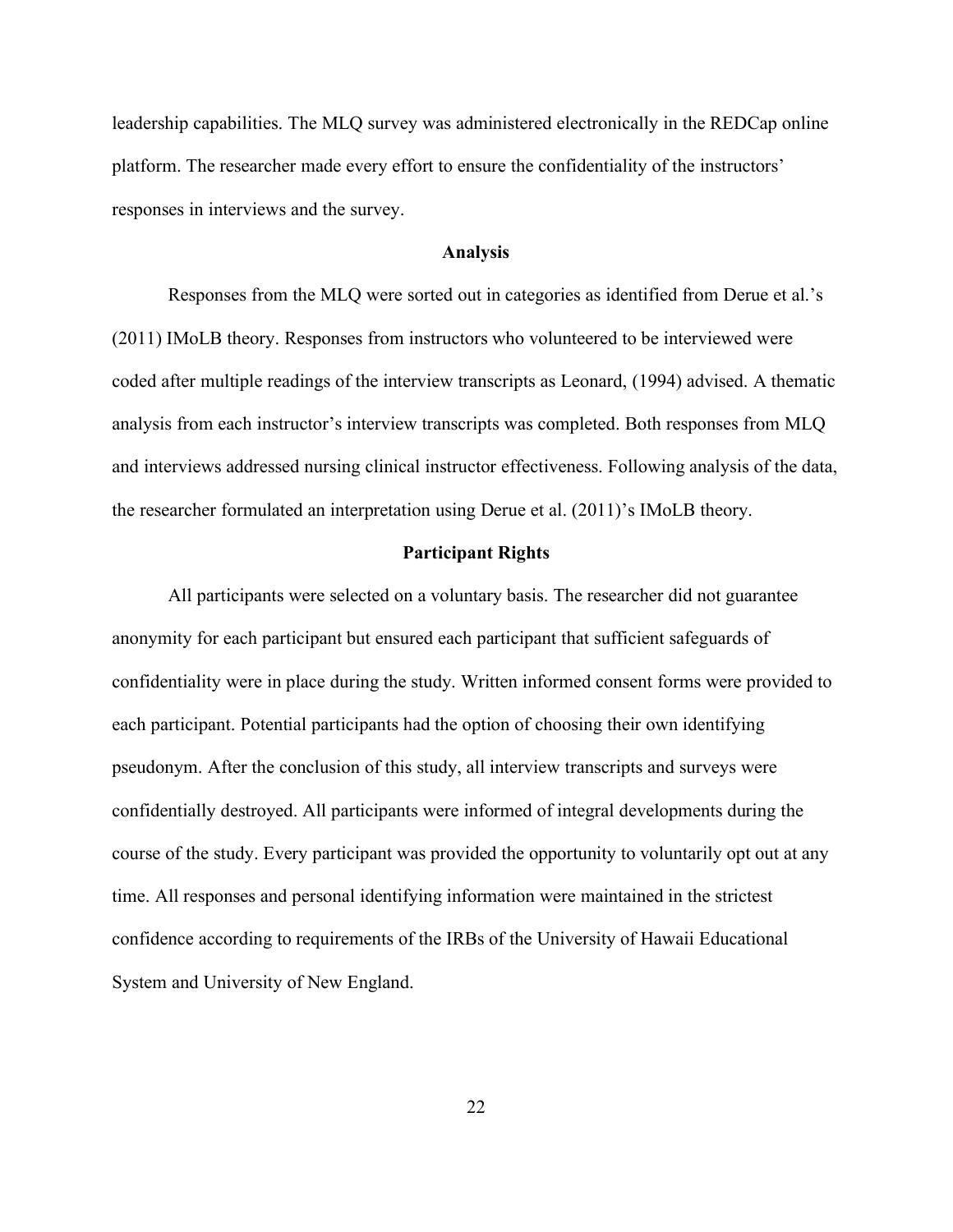#### **Potential Limitations and Biases**

<span id="page-34-0"></span>A unique feature of conducting a qualitative phenomenological study is that the researcher must not bring preconceived notions into the study. The participants in this study were instructors teaching at the same prelicensure nursing program as the researcher. There is a tendency for people to work with individuals possessing similar attributes as themselves. Therefore, the participant representation of this study could potentially lack heterogeneity. The researcher attempted to avoid any preconceived biases she may have brought to the study, taking special care to not let preconceived notions of leadership cloud her interpretation of the data that was yielded. One way to ensure unbiased conclusions was to use methods such as bracketing and époche in conducting the study. The researcher took great care in not treating participants with special consideration compared to other instructors who did not participate in the study.

#### **Conclusion**

<span id="page-34-1"></span>Use of the IMoLB theory can yield specific information on leadership traits, attributes, behaviors, and effectiveness. The researcher ensured that conditions in which surveys and interviews were conducted included confidentiality. It was imperative that the researcher communicate with the participants with transparency. The researcher carefully monitored and ensured that researcher bias minimally occurred, including use of the bracketing and époche methods. Responses from the MLQ were sorted and placed in respective categories of the IMoLB theoretical framework.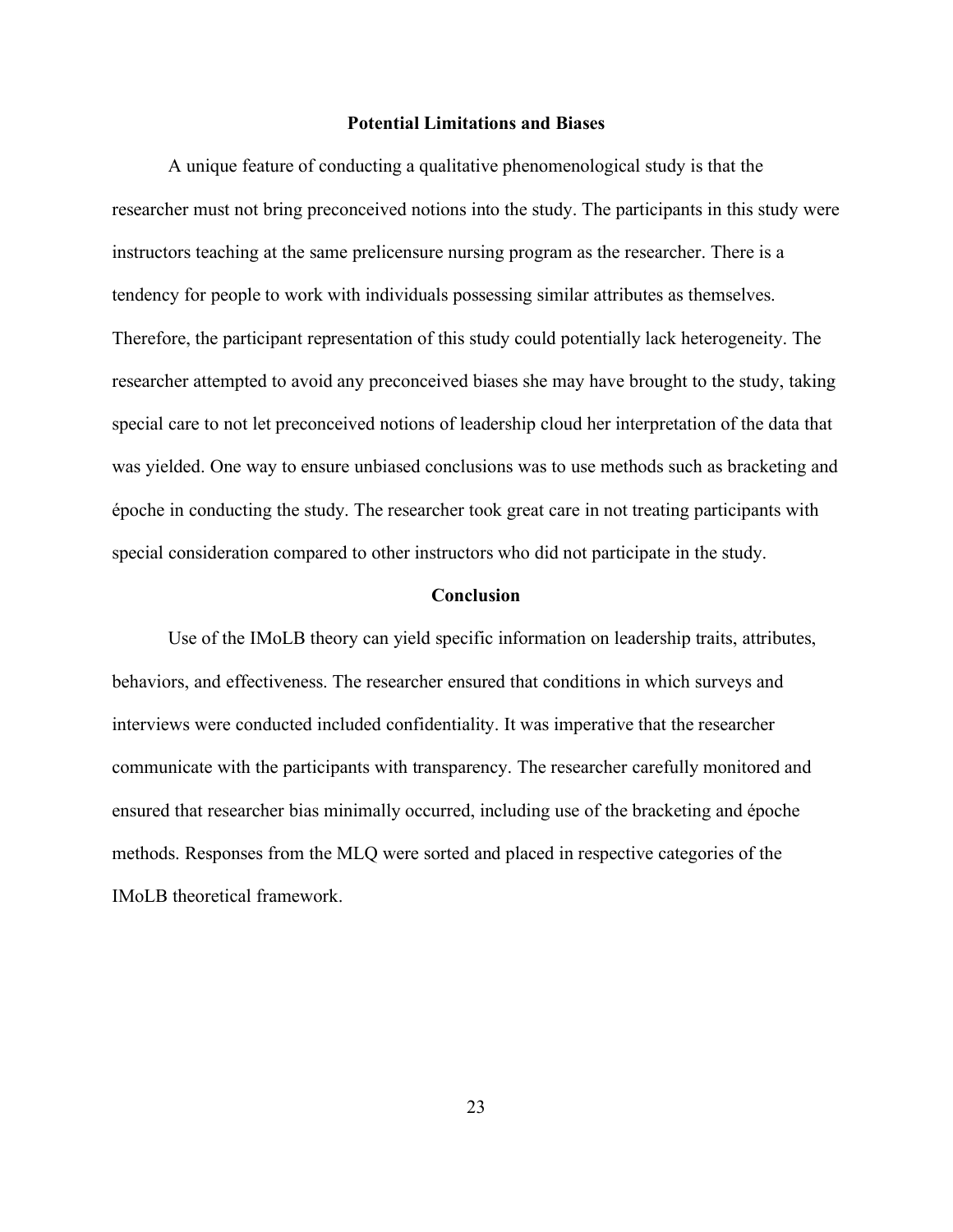#### CHAPTER 4

#### RESULTS

<span id="page-35-0"></span>The purpose of this qualitative phenomenological study was to understand how nursing clinical instructors attain self-empowerment and develop leadership skills. To explore leader traits and behaviors of nursing clinical instructors, a sample of faculty at a community college in Honolulu, Hawaii participated in the study. Data collection occurred in two phases: (a) online administration of the Avolio and Bass (2004) MLQ in which participants responded to questions about their own leader behaviors and characteristics, followed by (b) interviews about their nursing clinical leadership experiences. Information from both phases was collected and analyzed for common themes related to the research questions. According to Babbie (1990), analysis of data should occur using various methods to ensure consistency and reduction of bias during the analysis process.

#### **Data Preparation**

<span id="page-35-1"></span>Each participant answered the same questionnaire from Avolio's and Bass's (2004) MLQ and answered the same semi-structured questions during each interview. All MLQ survey responses were collected in the REDCap research platform and displayed in a spreadsheet containing simple statistics of the responses to each questionnaire item on each of the five measurement scales. Interview data were coded and stored using the MAXQDA Analytics Pro 2020 platform. The rationale of confining data in several places was to ensure that data were categorized appropriately.

The MLQ data tables were placed into the MAXQDA Analytics Pro 2020 platform alongside the interview transcription data to break down the statements and yield codes. During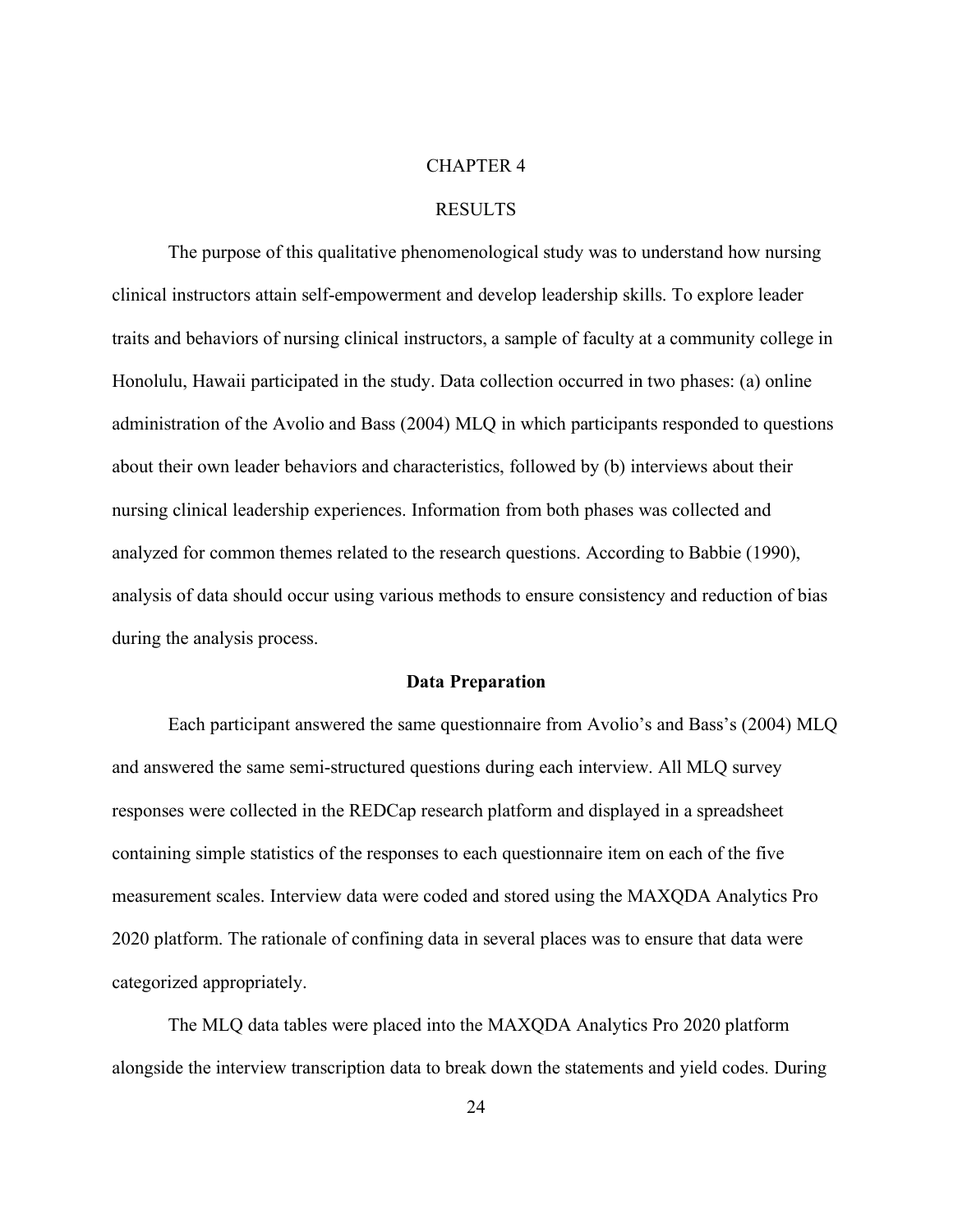the coding process, the original coding changed throughout the data clustering process. In an attempt to reduce personal bias, words, statements, and themes from the data were deconstructed and clustered through the MAXQDA coding program. A Google Doc spreadsheet contained MLQ data and themes of the interviews. The spreadsheet was organized and sorted by the topic of each interview question.

#### <span id="page-36-0"></span>*Trustworthiness*

The researcher established trustworthiness of data instrumentation in several ways, including creation of summary tables, a spreadsheet with coded information, and additional journaling. The researcher took great care and effort in documenting the MLQ responses in the Google Doc spreadsheet. Each interview recording and written transcription of each interview underwent careful review. The researcher also validated the results and newly discovered themes with the theoretical framework and literature pertinent to the study. Therefore, dependability was established through triangulation that was validated when data from interviews and MLQ responses were evaluated and found to be consistent with theory found in the literature review. Transferability and credibility were established when expressed lived experiences and the MLQ responses of nursing clinical instructors yielded phenomena that confirmed Derue et al.'s (1995) integrated model of leader traits, behaviors, and effectiveness.

#### <span id="page-36-1"></span>*Rich Description of Themes*

Rich descriptions of the participants' lived experiences lent themselves to the continued evolution of how nursing clinical instructors acquire leadership skills. Detailed descriptions explained the meaning of their experiences. The themes yielded from this study paralleled the key components found in leadership theories.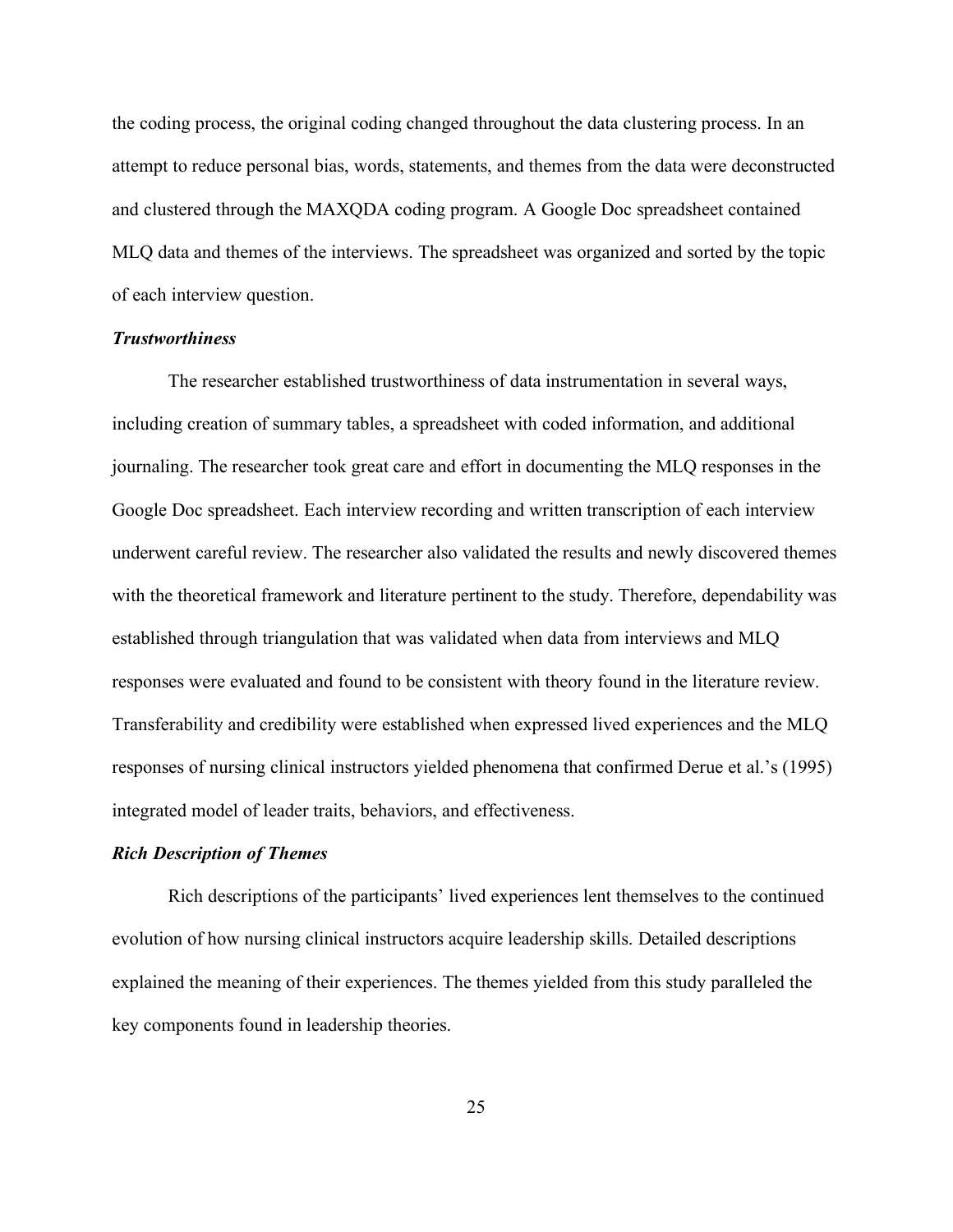#### **Data Analysis Results**

#### <span id="page-37-1"></span><span id="page-37-0"></span>**Demographic Information**

All seven consenting participants consisted of faculty currently teaching nursing for Pacific Community College (PCC), at Honolulu, HI. PCC is one of several institutions in the University of Hawaii educational system. Five participants possessed a master's degree in nursing and two participants possessed a doctorate in nursing practice. Collectively, the average time these faculty had taught at PCC was 12.5 years. Four of the respondents were tenured with the remaining three faculty currently seeking tenure.

#### <span id="page-37-2"></span>**Multifactor Leadership Questionnaire (MLQ) Responses**

#### *Relational-Oriented Leader Behaviors*

Questions relating to leader behaviors, classified as relational-oriented, yielded the strongest results from the respondents. For example, when asked if there is an emphasis in the importance of possessing a sense of direction, the respondents overwhelmingly provided a strong consensus in answering *frequently if not always*. A question that addressed placing importance on the moral and ethical ramifications when making decisions yielded strong consensus, answering *fairly often* and *frequently if not always*. When asked the importance of treating individuals as a priority over treatment of a group, participants showed a strong consensus in answering *fairly often* and *frequently if not always.*

#### *Task-Oriented Leader Behaviors*

One question addressed the importance of ensuring followers met minimum competency. The response to this question showed a strong consensus by answering *frequently if not always*.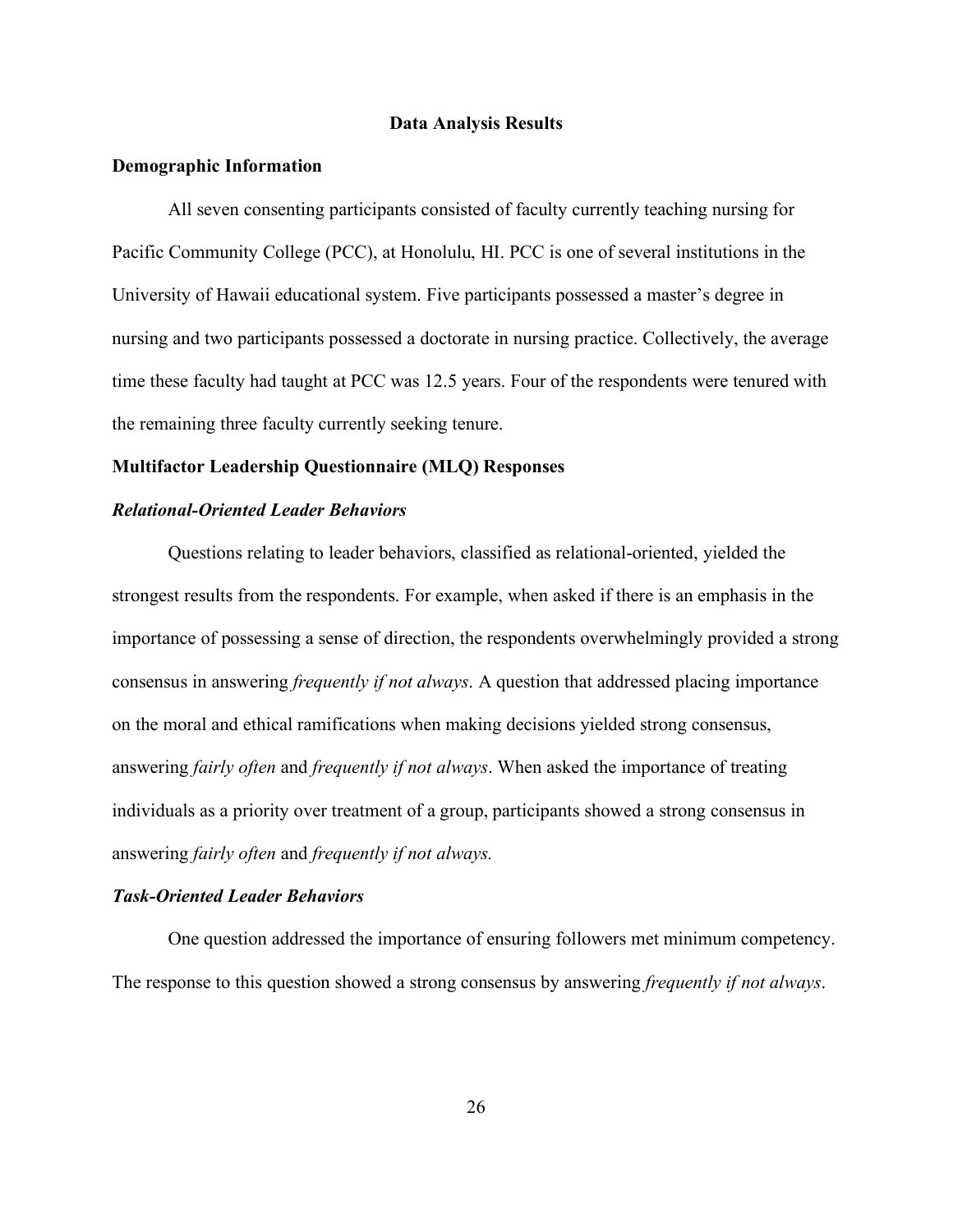#### *Change-Oriented Leader Behaviors*

One question addressed the importance of possessing enthusiasm and conveying a sense of hope and optimism for the future. The response to this question yielded a strong consensus in answering *fairly often* and *frequently if not always*. Another question addressed the importance of possessing an outlook for the future. The response to this question yielded a consensus in answering *fairly often*.

#### *Passive Leader Behaviors*

Overall, respondents did not answer with consensus to questions addressing passive leader behaviors. Strongest responses were negative toward passive behaviors such as (a) not modifying processes if the processes function without problems, (b) waiting to take action on problems, (c) decision-making, and (d) waiting to respond to questions that need immediate action.

#### <span id="page-38-0"></span>**Themes Emerged from MLQ Survey**

Themes emerged that reflect each type of leader behavior: the task-oriented, relationaloriented, and change-oriented categories. Questions in each category were identified to express the common theme of participants' experience in a clinical nursing leadership role. [Table 1](#page-39-1) shows the themes and outcomes of responses using the MLQ measurements of *not at all, once in a while, fairly often, frequently,* and *frequently if not always*.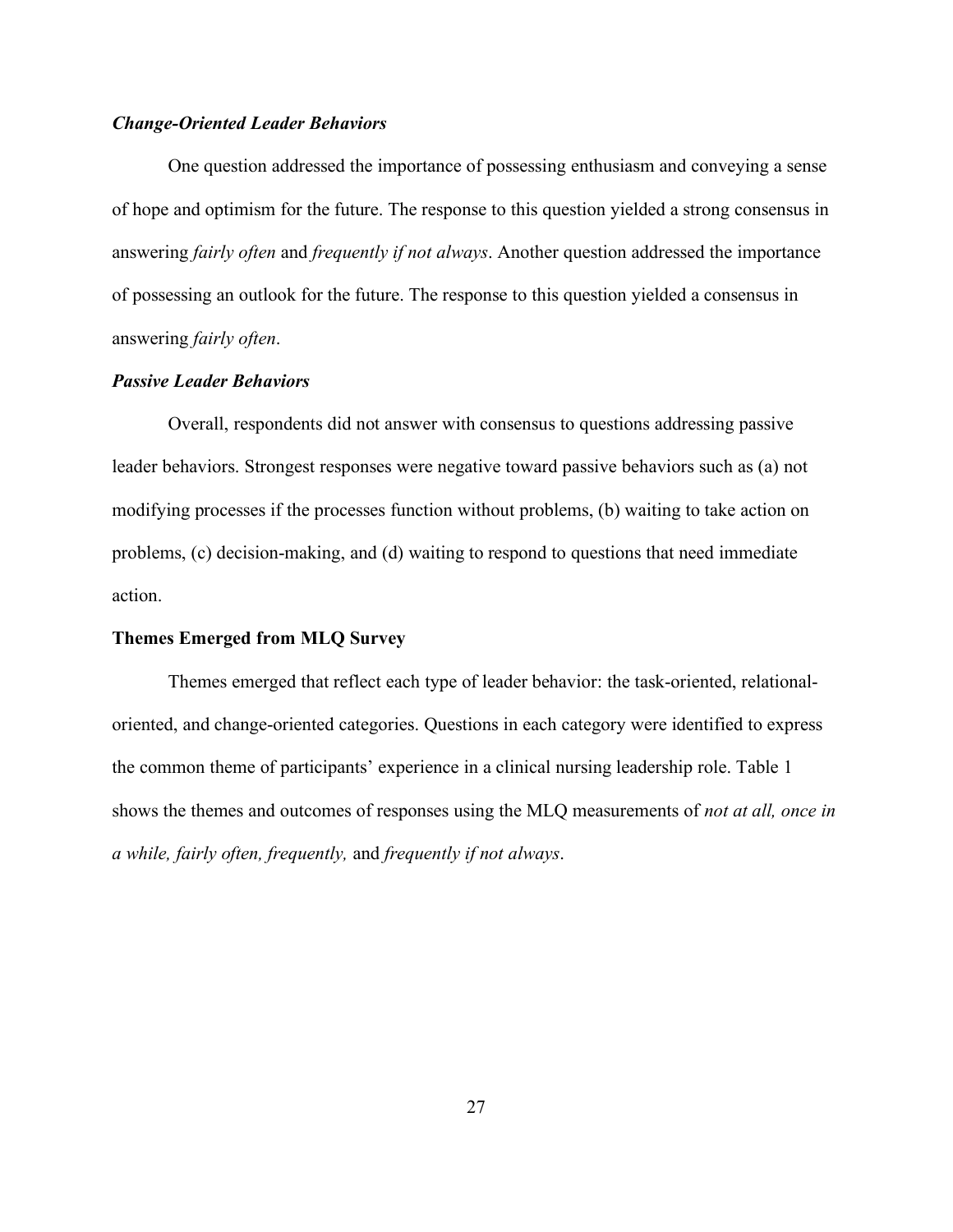#### <span id="page-39-1"></span>Table 1

|  | Emerging Themes from Multifactor Leadership Questionnaire (MLQ) Responses |  |
|--|---------------------------------------------------------------------------|--|
|  |                                                                           |  |

| <b>Behavioral Orientation</b><br>Focus of MLQ Items |                                                                    | Responses with Strong<br>Consensus |  |
|-----------------------------------------------------|--------------------------------------------------------------------|------------------------------------|--|
| <b>Task-Oriented Leader</b><br>Behavior             | • Ensuring that followers<br>meet at least minimum<br>competency   | Frequently if not always           |  |
| Relational-Oriented Leader<br><b>Behavior</b>       | • Teaching takes time                                              | Frequently if not always           |  |
|                                                     | • The interests of the group<br>are priority when leading<br>group | Frequently if not always           |  |
|                                                     | • Confidence plays a factor<br>when leading a group                | Fairly often                       |  |
|                                                     | • Enthusiastic and often<br>convey optimism of the<br>future       | Fairly often and frequently        |  |
| Change-Oriented Leader<br><b>Behavior</b>           | • Enthusiastic and often<br>convey optimism of the<br>future       | Fairly often                       |  |
| Passive Leader Behavior                             | • Not taking action when<br>issues arise                           | Not at all and once in<br>awhile   |  |

#### <span id="page-39-0"></span>**Interview Data: Responses to Interview Questions**

The researcher engaged each participant into an individual interview using the Zoom video conferencing platform. Ten questions were asked during each session (see Appendix A). All interview sessions were recorded after the researcher received consent from each participant. Additionally, the researcher wrote down notes during each interview. The quality of the interview process steadily improved as the researcher became more proficient in asking questions in an organized manner. Participants were provided opportunities to answer openended questions and some elaborated with additional information that further enriched the study.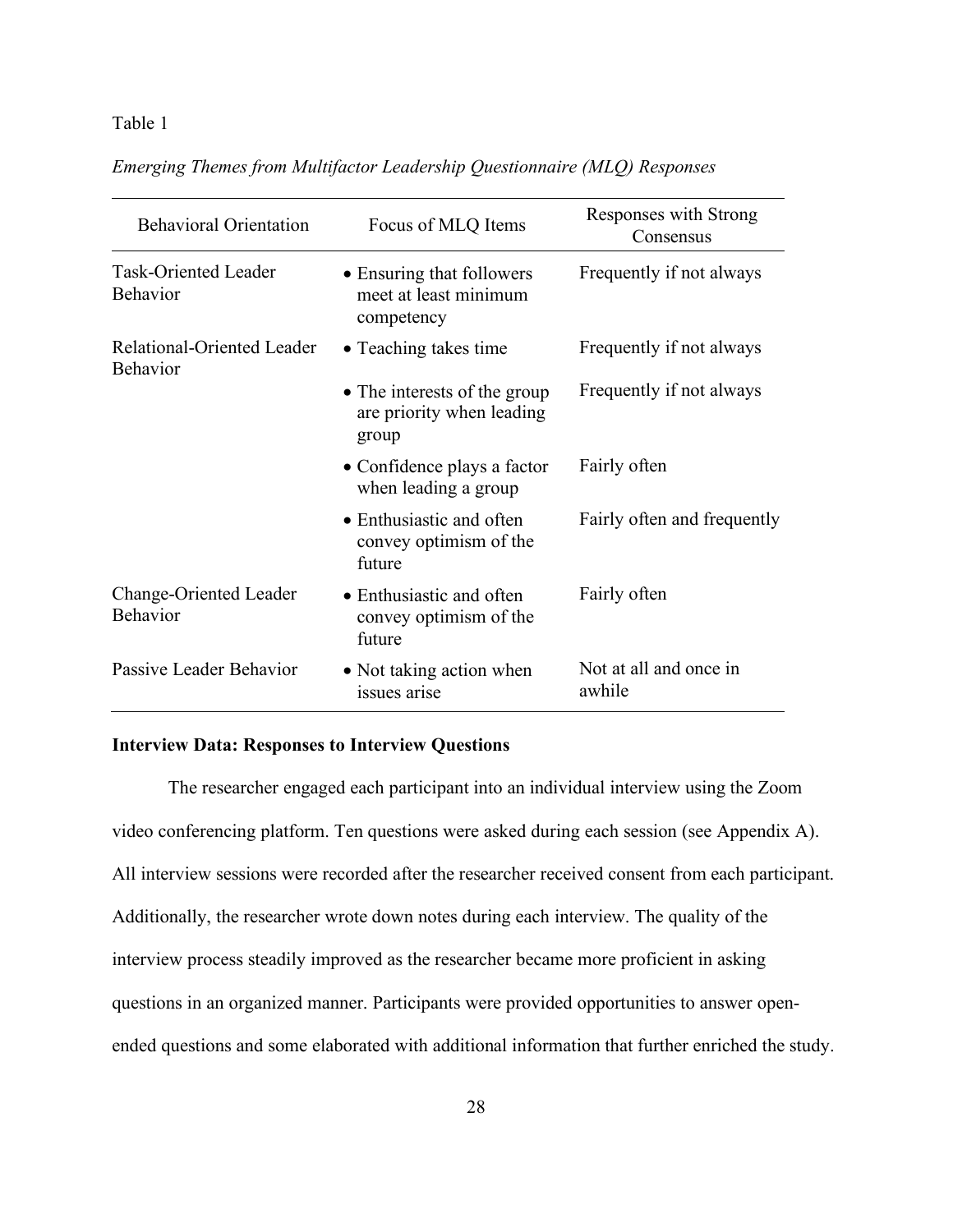All interviews were transcribed through the TranscribeMe service. Following the interviews, the results were analyzed using horizontalization and triangulation. Themes were extracted from the subjective lived experiences. Participants applied task-oriented and relationaloriented leader behaviors when mentoring other faculty, as indicated in the following discussion of the interview data.

#### *Most Important Values in Nursing Clinical Education*

Several of the participants agreed that integrity and being a role model are important values in nursing clinical education. Participant 3 commented that to serve as a role model you must "walk the talk and check your ego at the door." Participant 4 stressed the importance of having a clear vision of goals before implementing a plan in clinical education. As reflected in the responses, all participants valued developing relationships with students.

#### *Example of When You Believed You Failed to Lead*

Three participants attributed poor communication as the cause of failing to lead. For example, Participant 1 recounted an experience that surprised her. A cohort of students were unable to perform a gastrointestinal feeding tube procedure on their first attempt despite the instructor's use of teaching strategies that had been successful with previous cohorts. Participant 2 described a situation where she directed another instructor on the essentials of teaching an assigned course. She stated that the situation was a failure because the other instructor did not provide consistent communication and performed inconsistent actions with the course. Participant 3 stated she failed when she did not receive evaluations for a course in which she was the lead instructor. She attributed the failure to working with several instructors that were new to the course. As a result, there was inconsistency in course implementation. Both participants demonstrated aspects of passive leader behavior.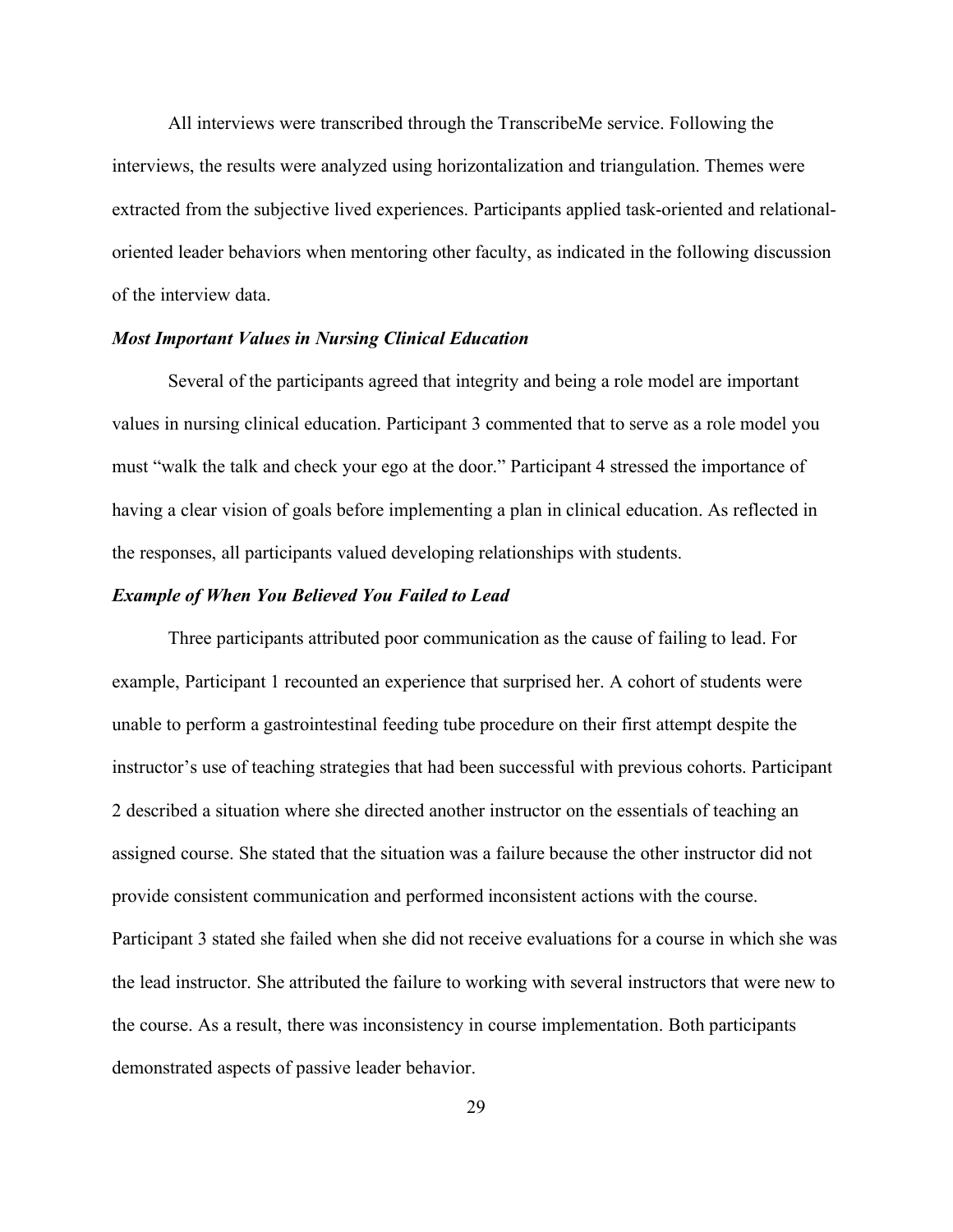#### *Greatest Strengths as a Leader in Nursing Clinical Education*

All leaders state, either partially or extensively, that possessing strong communication skills is one of their greatest strengths. For example, when Participant 1 was asked what her greatest strength was, she stated, "being a good listener, great communicator, and patience." Participant 3 stressed the importance of providing a safe environment conducive for learning. Finally, several participants state that being fair and approachable were their greatest strengths. Participant 5 elaborated that "I can be a good follower if you are a good leader. A leader must know how to follow." Participant 4 shared, "being calm and having vision of where to go." The responses offered from the participants reflected aspects of relational-oriented and task-oriented leader behaviors when they lead students and other stakeholders.

#### *Providing Feedback to Students*

Every participant stated that feedback, positive or negative, must be provided to students promptly and immediately. Participant 2 elaborated that she sets up expectations prior to the clinical session. She stated that establishing expectations at the beginning of clinical sessions helps the students understand clinical performance behaviors that are expected of them. Participant 6 stated she is confident in providing feedback to her students. When participants provided feedback to students the instructors demonstrated a tendency toward exercising taskoriented leader behaviors.

#### *Strategies Used to Motivate Students*

All participants stated they use both extrinsic and intrinsic strategies to help students learn. Extrinsic strategies included using games and "stars" during a nursing skills check-off process. Most of the participants used intrinsic strategies to motivate learning. Participant 4 stressed that to motivate students to learn she takes her time in getting to know her students. She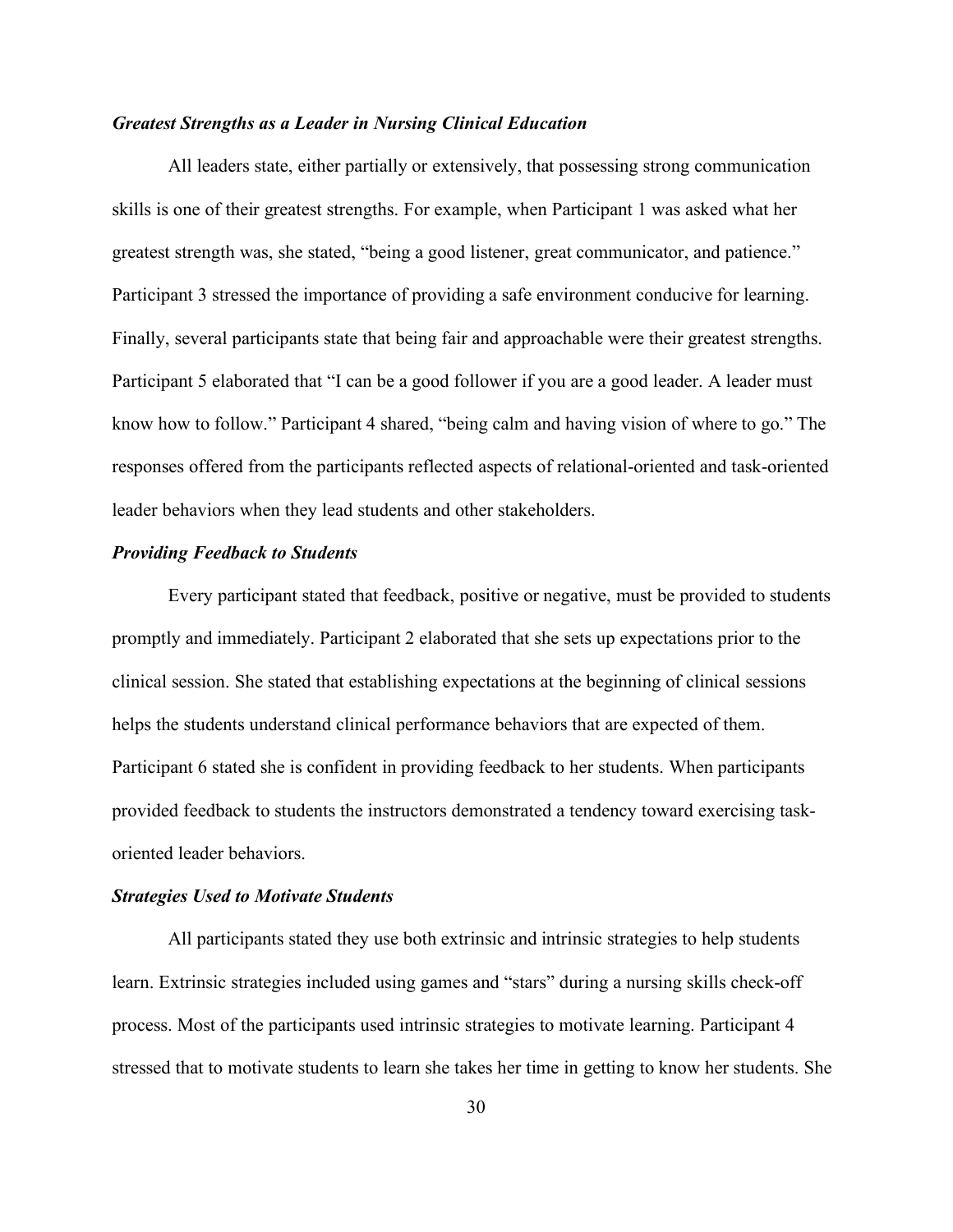further explained that all students start with an "A" grade. She stressed to the students what the students must do to keep their "A." Participant 4 provided students tools such as study guides and other visual materials to motivate students to learn. Finally, Participant 7 pointed out the importance of performing needs assessments before implementing motivation strategies. Participants demonstrated aspects of relational-oriented and task-oriented leader behaviors when applying strategies to motivate students.

#### *Role Model Examples in Nursing Clinical Education*

Several participants stressed the importance of meeting the managers at the nursing clinical units prior to bringing the students and establishing strong relationships with the clinical staff. Participant 7 stressed the importance of being organized and thoughtful in nursing actions. For example, she stated that her students, "saw me be very careful with medications because I did not know the computer system well at the time." All participants, in general, provided responses that helped the students witness responsible behaviors demonstrated by the nursing clinical instructors while mentoring them.

#### *Mentoring Other Nursing Clinical Instructors*

Two out of the seven participants described negative experiences when mentoring other nursing clinical instructors. Participant 2 stated, "Everybody has a little different style and comfort level. So that's why it's a little more difficult. But I tried to mentor another clinical instructor as to my expectations or my style." Participant 6 expressed that a person needs to accept mentorship for mentoring to be a success. She stated, "to mentor someone they have to want to be mentored. I cannot force myself [on them] even if I want to be the mentor because some professors have pride." Participant 5 spoke about mentorship beyond the minimum training period. Gradually, their relationship evolved from mentorship to a continuing friendship.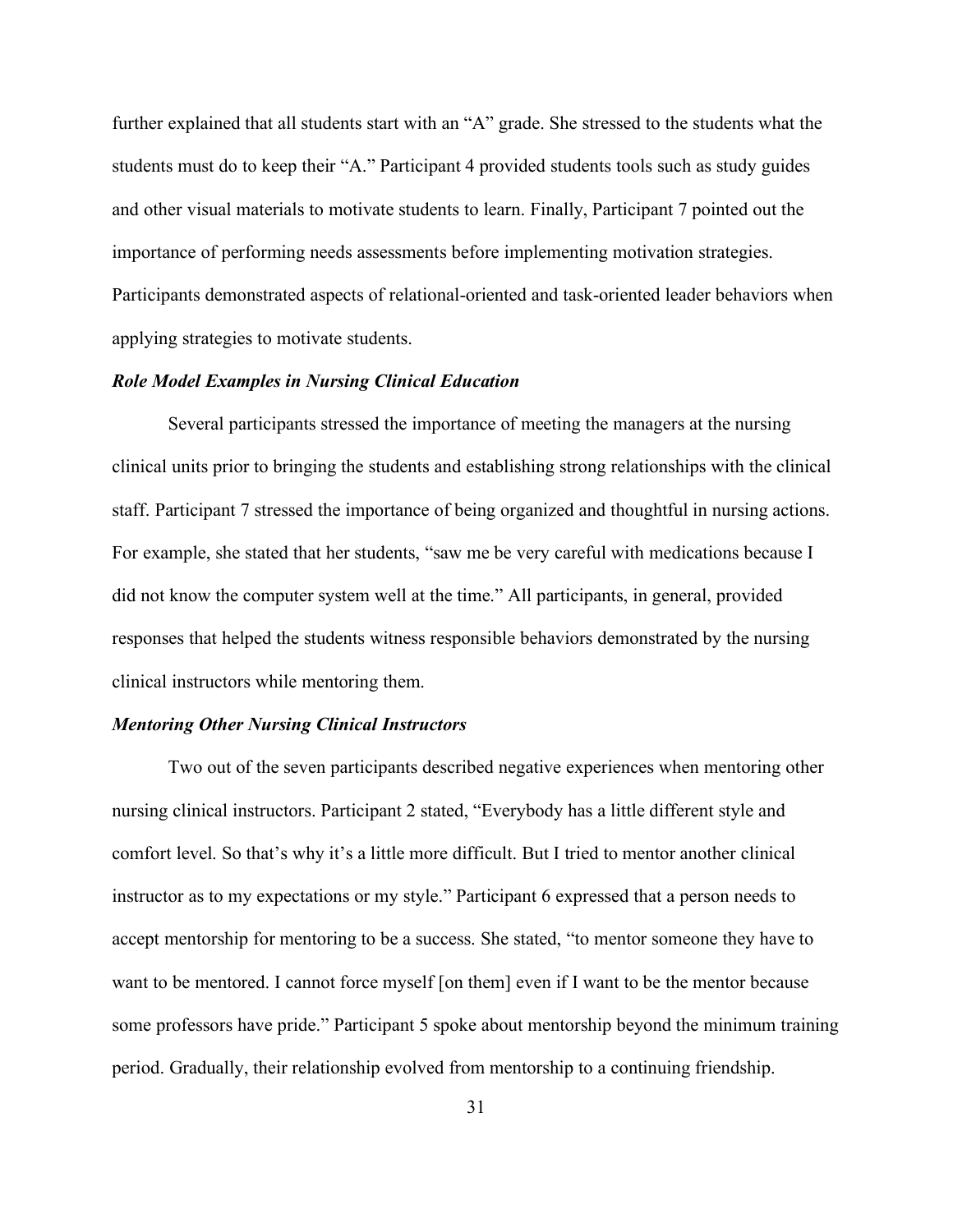Participant 5 stated that her friendship is still strong, and it includes mentoring aspects integrated in the relationship.

#### *Motivation to serve as Nursing Clinical Instructors*

Two participants stated that their main motivator for teaching was to ensure that the students are safe in the clinical setting. Participant 2 stated, "the fact that they will be taking care of patients in a short period of time [motivates me]. So, I think I've always said and I think it's all ingrained in us that we are the gatekeepers to public safety." Participant 7 also stressed upholding the nursing school's reputation: "I just feel this is a small community. We know the faculty and we know most of all the employers. So, if we graduate somebody who is not good, we're probably going to know about it."

There were other participants who considered the students' learning needs over the school's reputation. Participant 4 stated, "The students motivate me. Seeing the students develop and passing the torch." Two participants expressed motivations revolving around their personal needs. Participant 5 stated, "I teach for the Lord; It's my mission". Interestingly, Participant 6 stated that, "I had nursing instructors that were terrible. They made me cry. I will never be like them." Subsequently, she was motivated to become a professor unlike the professors that taught her in her nursing studies.

#### *Training that Shaped Leadership Roles*

Participants were asked if they underwent any specialized training that shaped their leadership roles and five out of the seven participants did not answer the question. Participant 7 stated she had taken various continuing education courses and lectures at conferences that have supplemented her knowledge for her role. Participant 3 stated that she did not have any training prior to her nursing clinical leadership role. The findings reflect that nursing clinical instructors,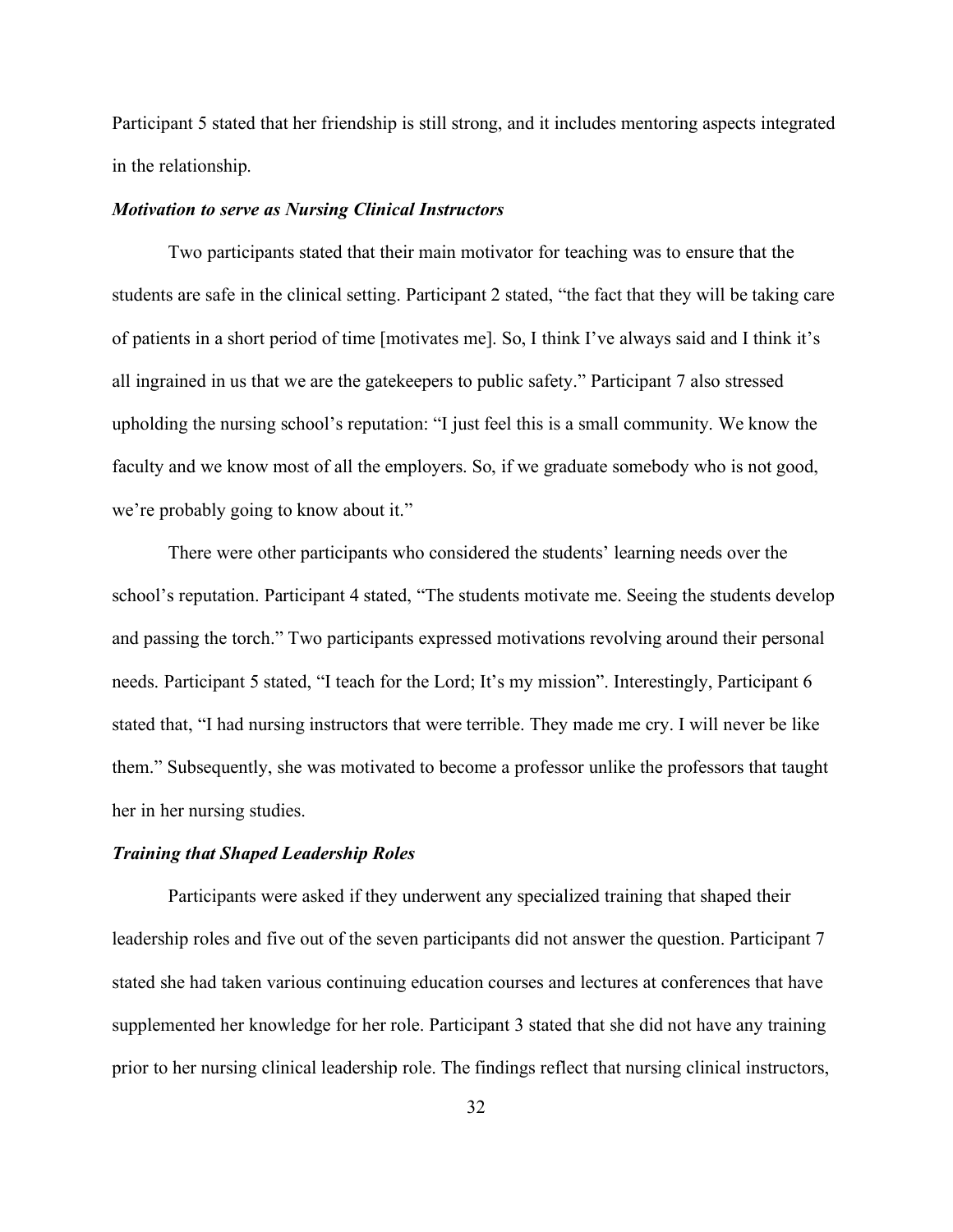in general, have not taken advantage of opportunities to participate in leadership education and training.

#### *Experiences that Shaped Leadership Roles*

With passion, Participant 2 answered this question. She stated, "I have always identified as a leader from an early age. As the first-born child I believe I grew up with confidence to step into the spotlight and lead by example." Two participants attested their previous experiences as a clinical nurse specialist and a nurse practitioner shaped their current roles as nursing clinical instructor leaders. Participant 7 stated she becomes a better leader when she receives positive feedback from administration and is always open in her role. She stated, "We operate better with positive feedback than negative. . . . [It affects the willingness to] being open to becoming better leaders." The leadership role is comprehensive and consuming. The participants' responses reflected their willingness to be open to experiences that would help shape their roles.

#### <span id="page-44-0"></span>**Thematic Analysis of Survey and Interview Data**

Three themes emerged after reflecting on all clusters and synthesizing MLQ survey and interview data. These themes captured the central aspects of nursing clinical instructors' leadership behaviors. Three themes emerged: (a) ensuring students are competent, (b) making connections with followers (students and mentees), and (c) possessing confidence when leading students and other nursing clinical instructors.

#### *Theme 1: Ensuring Students Are Competent*

All participants stated in the MLQ responses and individual interviews that their mission was to ensure students are safe and competent after successful completion of the nursing program. Participant 3, when asked about her greatest strengths as a leader in nursing clinical courses, stated "I provide a safe, conducive environment for my students to learn in." When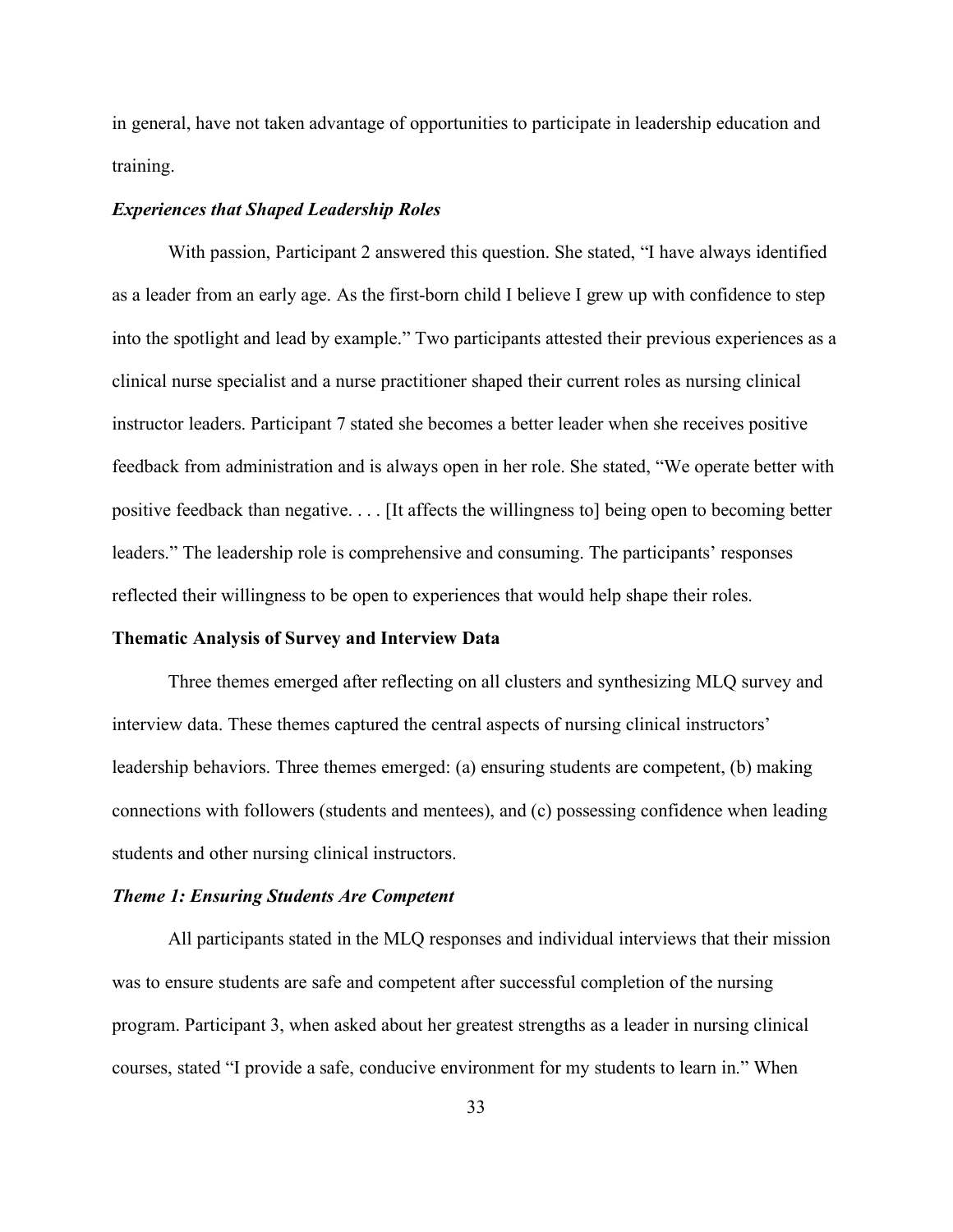asked the most important value in leading and teaching students in the clinical setting, Participant 7 stated, "I think the most important one [value] is trying to gather as much information as possible when making decisions about education and looking to the research for best practices."

Participant 2, when asked what is the motivator that keeps her in her nursing clinical leadership role, stated "the fact that they [students] will be taking care of patients in a short period of time. So I think it's ingrained in us, that we are the gatekeepers to public safety. And to me that's the biggest motivator." Participant 2, when asked how she provides feedback to her students, stated "I tried to set up the expectations prior to getting to the clinical setting, like, "on day one, you will fail if you touch those pumps, for example, or you will fail if you do a shot or Foley [catheter] without me present."

#### *Theme 2: Establishing Connections with Followers (Students and Mentees)*

Participants indicated in MLQ and interviews that making connections with followers is the key to effective teaching and leading in the nursing clinical arena. Participant 4, when asked about her most important value as a nursing clinical leader, she stated "you have to really listen and always be thinking of the end picture of where you want to go, like how do you want these students to be when they leave your class . . . try to get them to that point because the reason they're there, they're doing nursing is first of all, they're expecting you to give them that chance." When Participant 3 was asked about the most important value in serving as a nursing clinical instructor she mentioned integrity and being a role model, and to: "vary and adjust the plan with the follower's life experiences, walk the talk, check your ego at the door, look at the student holistically, [and] teachers can learn from students."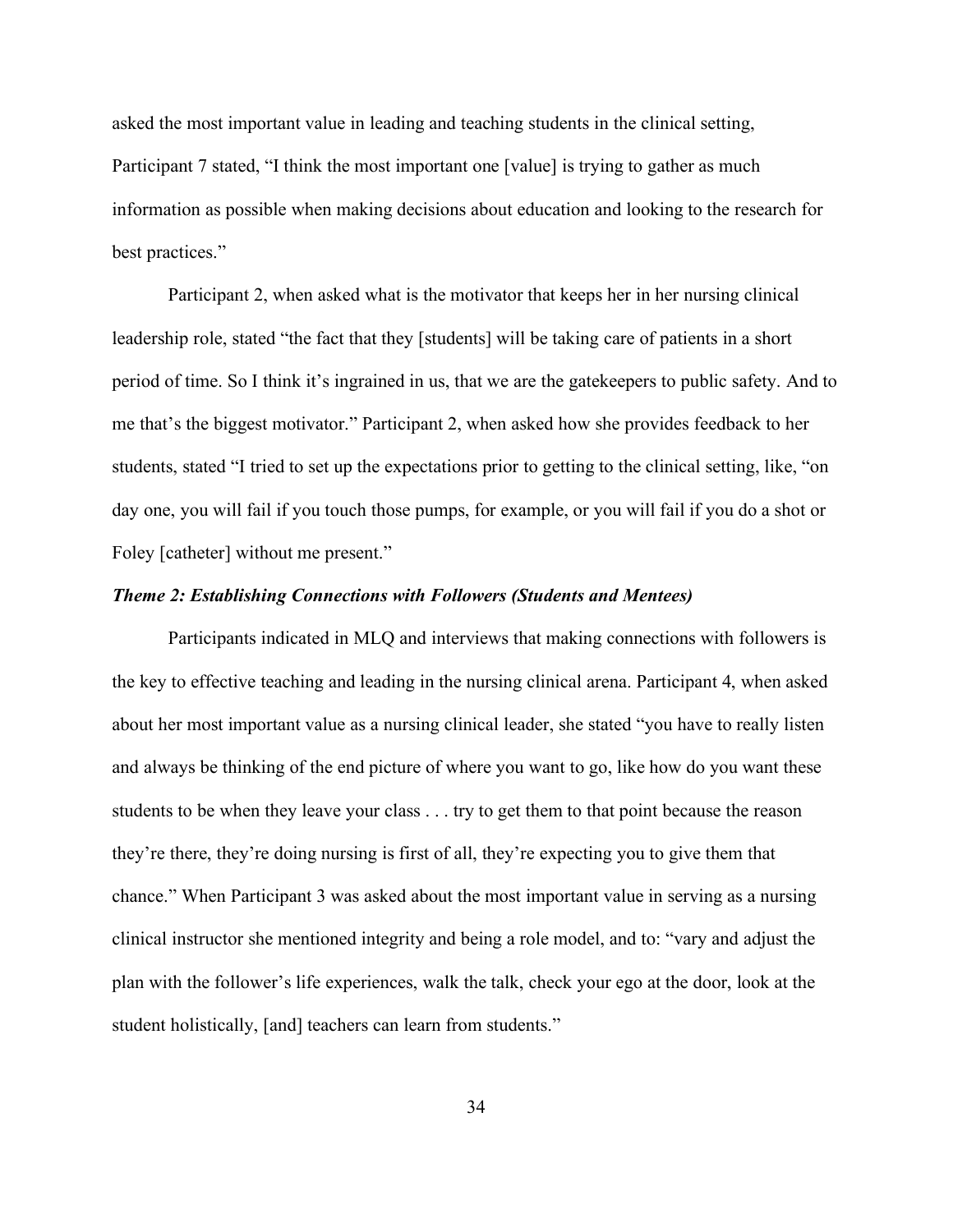Participant 1, when asked about her greatest strength as a clinical nursing leader stated, "being a good listener, great communicator, and patience. Also, I care what happens to the students." Caring for students' and other followers' well-being leads to establishment of meaningful relationships.

#### *Theme 3: Confidence When Leading Students and Other Nursing Clinical Instructors*

Responses from the MLQ and individual interviews indicated that nursing clinical instructors need to possess an adequate amount of confidence as a prerequisite for leadership. Participant 4, when asked about her greatest strength as a leader, stated, "being calm and having vision of where to go." The same respondent, when asked to describe how she serves as a role model she stated, "I interact with patients, do scenarios, and engage in role-playing with the students." Participant 3, when asked what motivates her to serve as a nursing clinical leader on a daily basis stated, "integrity, responsibility, making sure that the nursing students have the best learning experience. I will work till the job gets done." This participant continued to stress her motivation as a leader stemmed from meeting students' learning needs to ensure they will be competent nurses.

#### <span id="page-46-0"></span>**Triangulation of Themes from Multiple Data sources**

The themes were validated amongst the MLQ, individual interviews, and Derue et al. (2011) IMoLB theoretical framework as a triangulation strategy. "Validating findings means that the researcher determines the accuracy or credibility of the findings through strategies such as member checking or triangulation" (Creswell, 2015, p. 258). The IMoLB theoretical framework consists of leader traits and characteristics, behaviors, and effectiveness. Each participant possessed characteristics that include adequate communication skills, intelligence, and adequate emotional intelligence. Each theme represented a combination of task-oriented and relational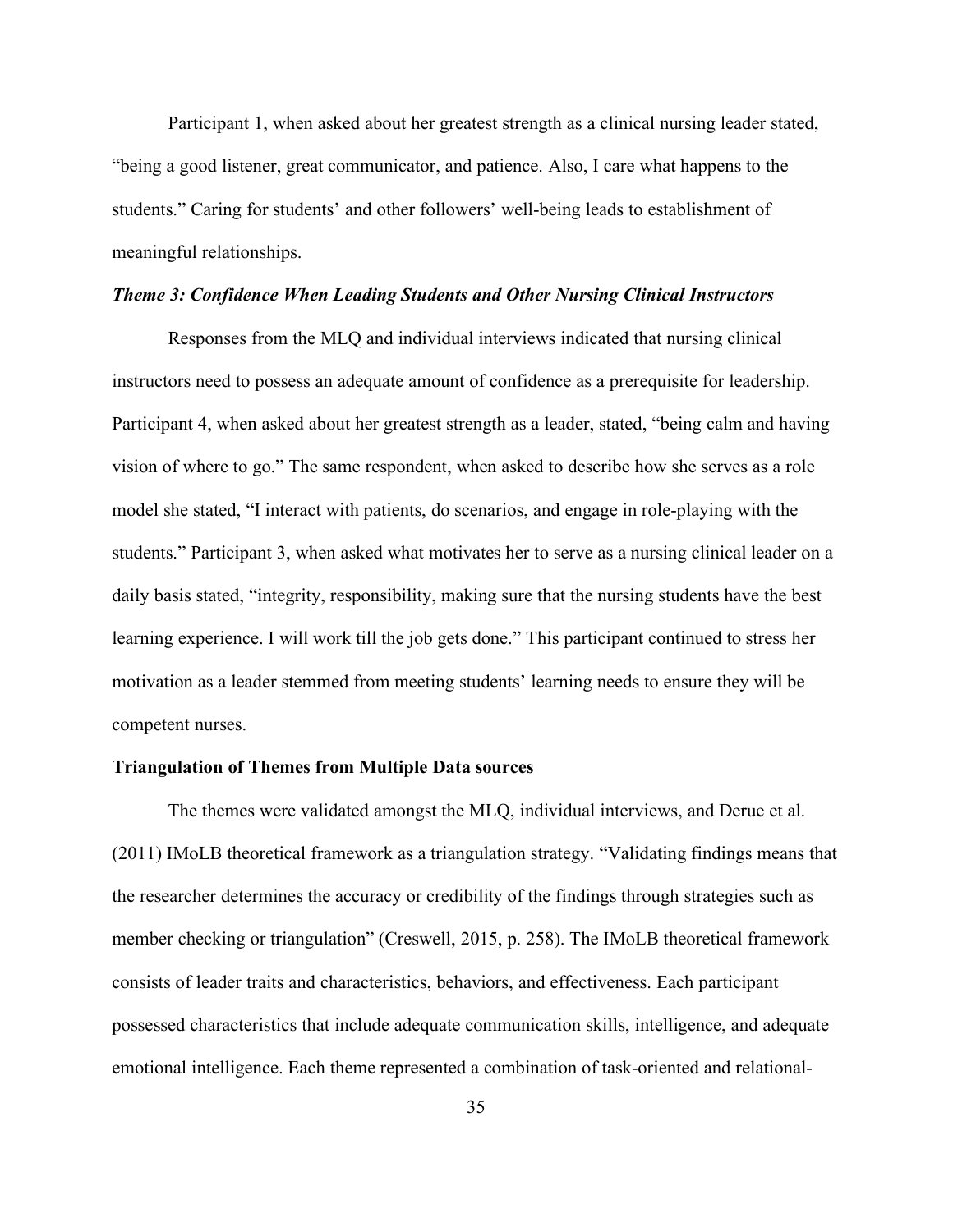oriented leader behavior characteristics. Leadership effectiveness is achieved when each of the themes is established. In [Figure 1,](#page-47-1) the three themes are depicted in relationship to one another. Figure 1

<span id="page-47-1"></span>*Themes of Nursing Clinical Instructors. Copyright 2021 by Catherine Marin. All rights reserved.* 



#### **Summary**

<span id="page-47-0"></span>A phenomenological approach to this study was used when developing the research protocol and identifying themes from seven nursing clinical instructors' responses to the MLQ survey and individual interview questions. Responses were coded, sorted, and placed on a Google Doc spreadsheet. After all of the responses were analyzed, there were clustered in appropriate categories. The categories were grouped according to the respective research questions. Tables were created and explanatory meanings of responses were created. As result, three themes emerged from the interview descriptions and MLQ responses of the participants.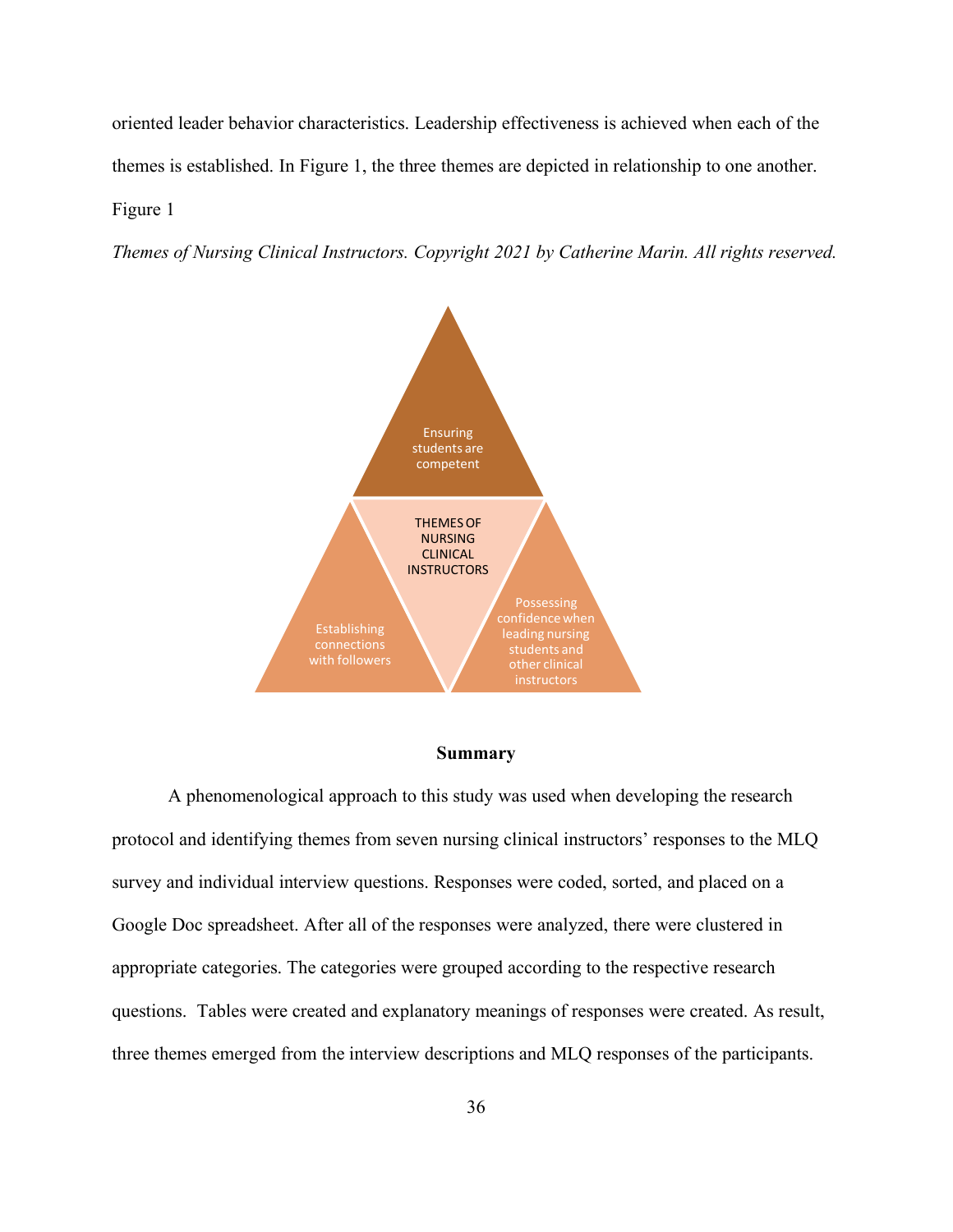Triangulation of themes involved analysis of Derue et al.'s (2011) IMoLB theoretical framework that validated the phenomena of nursing clinical instructors' leadership behaviors. Chapter 5 will include in-depth interpretation and explanation of the study's findings. The chapter concludes with reflections and implications for future research on nursing clinical leadership behaviors.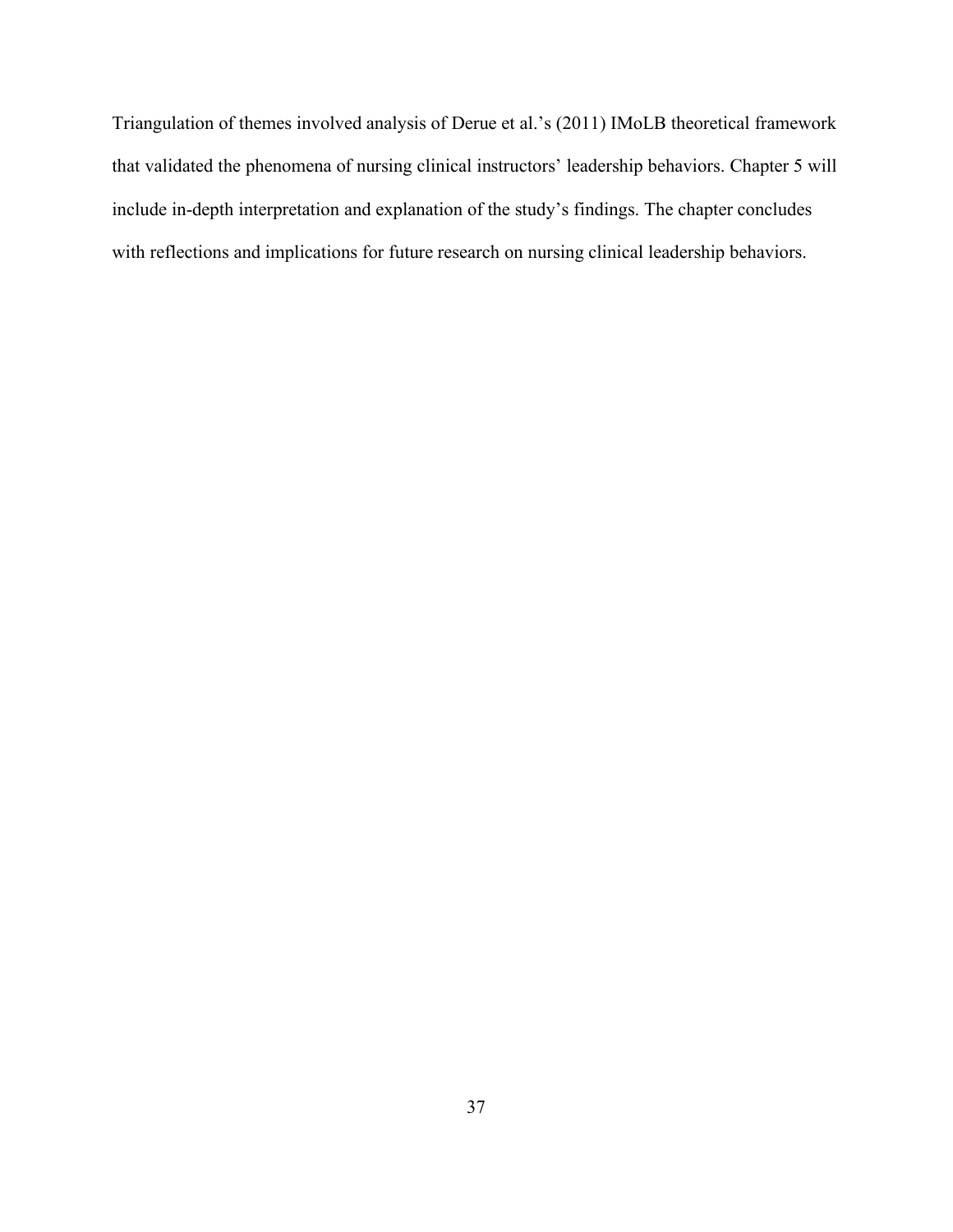#### CHAPTER 5

#### **DISCUSSION**

<span id="page-49-0"></span>The emphasis on the delivery of clinical education serves as the core for nursing education (Pavan et al., 2018). To provide quality nursing education to future registered nurses, competent nursing clinical instructors need to be equipped with leadership skills to lead future nurses and other stakeholders. To successfully guide students, nurse educators need to possess knowledge and abilities to practice in contemporary nursing and have potential as educational leaders (Adelman-Mullally, 2013). Administrators of nursing schools have expressed the need for nursing clinical instructors to possess clinical expertise and leadership skills to function as successful clinical instructors.

The purpose of this qualitative phenomenological study was to understand how nursing clinical instructors attain self-empowerment and develop leadership skills. The researcher examined lived leadership experiences of nursing clinical instructors at a community college in Honolulu Hawaii through use of Derue et al.'s (2011) integrated model of leader traits, behaviors, and effectiveness (IMoLB) theoretical framework. Data were collected through a leadership survey, Avolio and Bass's (2004) Multifactor Leadership Questionnaire (MLQ), and individual interviews conducted using 10 interview questions designed by the researcher.

A phenomenological approach which includes disclosure of instructors' lived experiences was applied in attempts to capture accurate depictions of leadership processes. Participants completed the MLQ first, followed by interviews that addressed current and past experiences as clinicians, teachers, and administrators. The triangulation of the MLQ, interviews, and analysis of Derue et al.'s (2011) IMoLB model, generated the following themes: (a) ensuring students are competent, (b) establishing connections with followers, and (c) possessing confidence when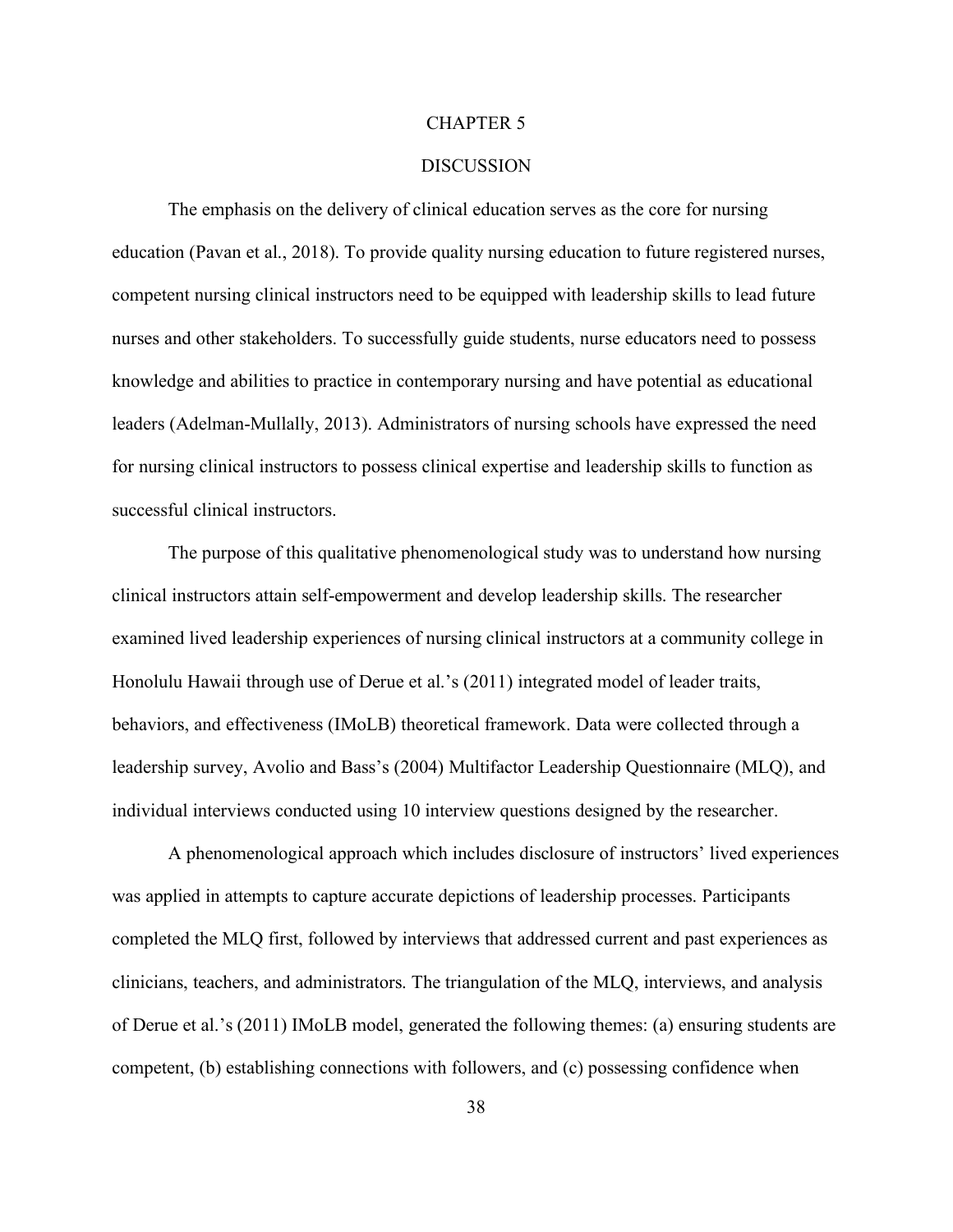leading students and other nursing clinical instructors. The following section includes a discussion of the findings as they related to the two research questions and research literature. Recommendations for cultivating leader development education for nursing clinical instructors were offered.

#### **Review of Research Questions and Summary of Responses**

<span id="page-50-0"></span>The first phase of the study involved collection and analysis of data from the MLQ. The MLQ yielded responses attributed to leader behaviors from all participants. Following completion of the MLQ, each participant engaged in semi-structured interviews that addressed other facets related to participants' leader behaviors. The following research questions were addressed in this study:

RQ1: What are the consistent leadership traits that clinical instructors within the nursing profession perceive as essential to effectively teach and lead?

RQ2: How do nursing clinical instructors perceive that they acquire self-empowerment and leadership skills that shape their roles?

#### <span id="page-50-1"></span>**Research Question 1: Leadership Traits**

The first research question concerned essential leadership traits of clinical nurse instructors. The MLQ items addressed how the seven nursing clinical instructors in the study perceived their own leadership traits. Additional information addressing this question was extracted from the interviews. The extent of responses varied, as some participants disclosed an abundant amount of information pertaining to their leadership traits in contrast to others who had little to offer.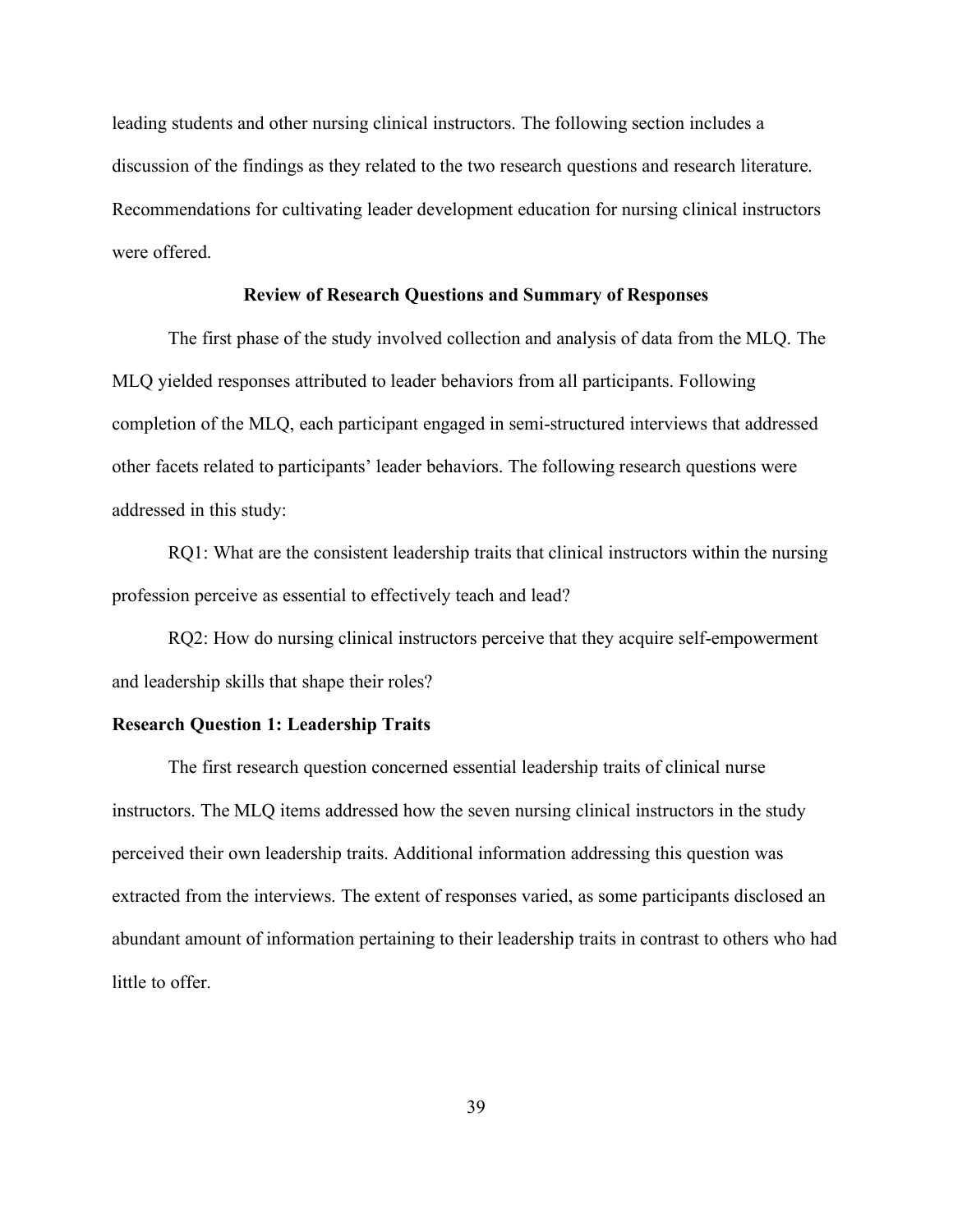#### *Example of When You Believed You Failed to Lead*

All participants offered various responses when asked this question. Participant 1 shared a situation when her entire class failed to follow instructions and as a result, they were not prepared to perform the skill of gastrointestinal tube feeding. Initially, she let her emotions get the best of her and felt she had created the situation. Eventually, the students were redirected and provided a second chance to perform the skill. Participant 1 demonstrated task-oriented behavior and management by active exception. Participant 6 was presented with a difficult situation when the student was apparently offended by the responses she offered to that student. "So I'm wondering, maybe I wasn't the only one that failed." This statement reflected passive leadership leader behavior and she demonstrated management by passive exception.

One explanation for why participants found themselves in circumstances where they failed to lead could be insufficient emotional intelligence in those situations. Allen et al. (2012) defined emotional intelligence (EI) as a person finding the "ability to adapt within an environment of interactions with oneself and with others" (p. 231). When Participant 1 shared her scenario, she was surprised that this event occurred because she had successfully taught in a similar manner with previous clinical cohorts without complications.

Participant 6, in subsequent statements following her initial admission of failing to lead, never expressed self-accountability for her situation. She stated, "Apparently things I said offended her, so I don't know what I could have done." The researcher believes Participant 6 faced a situation in which she lacked experience, insight, and possibly the emotional intelligence to properly address the situation. According to Allen et al. (2012), "EI could have implications for clinical nursing education because its acquisition could facilitate the distinct skills that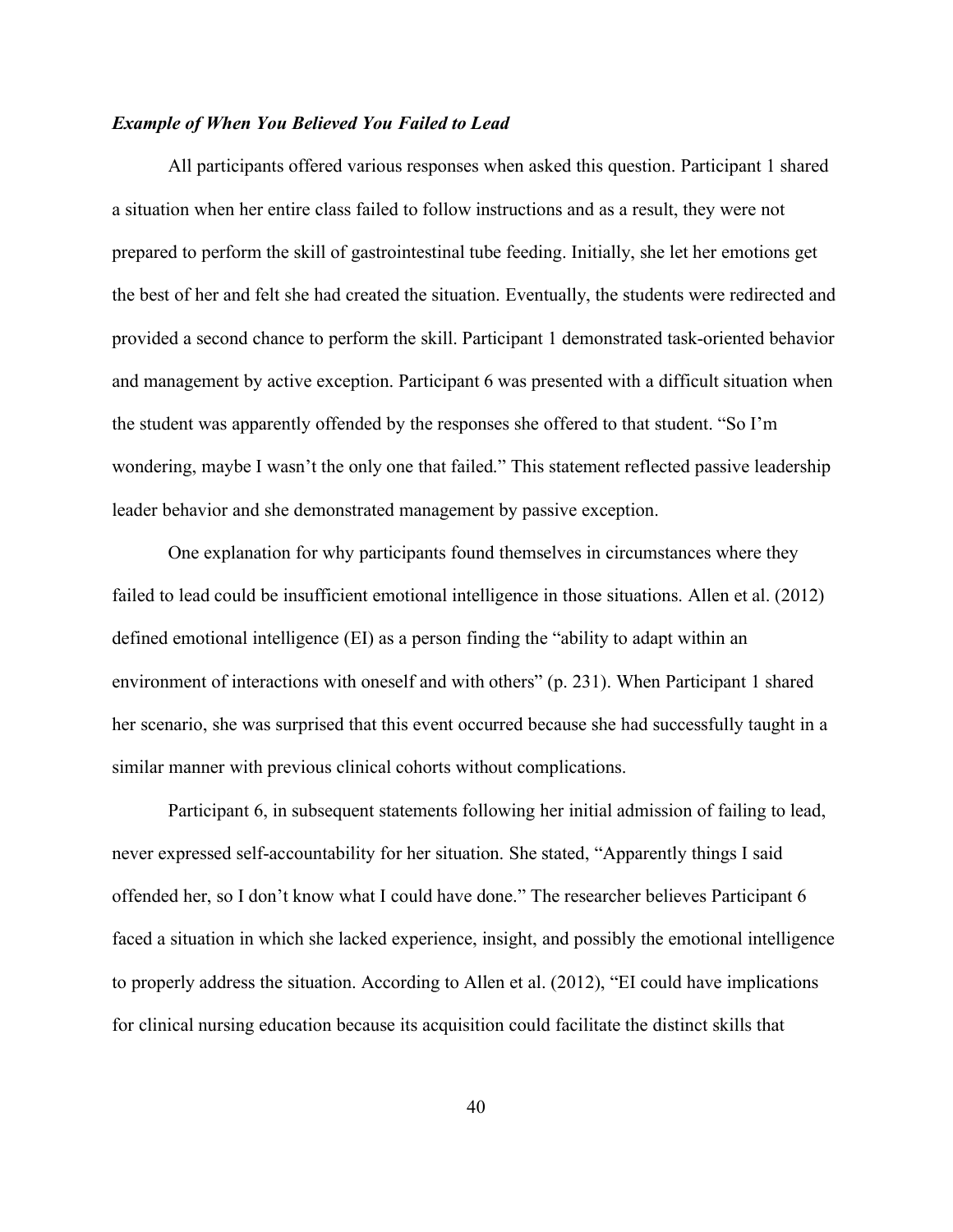constitute effectiveness of clinical teaching" (p. 232). Applying EI to interactions with students and other instructors is essential to be effective in the delivery of nursing clinical education.

#### *Explain Greatest Weakness as a Leader*

One aspect of effective leadership is when nursing clinical instructors possess the selfconcept to recognize strengths and weaknesses in their leader behaviors. Participant 2 stated, "I think sometimes what I perceive as being a confident leader, that can speak freely and openly and perhaps loudly, can also be interpreted as just wanting to drive the bus myself and not letting people on." She demonstrated relational-oriented behavior which is reflected in servant leadership. Participant 2 acknowledged that her passion to lead is sometimes misinterpreted and has worked on toning down her emotions behind the intent. Participant 6 admitted "sometimes I think I try to be too nice maybe or too much to please others. But it's hard for me to handle conflict. Participant 6's statement reflects passive leadership and a demonstration of laissez-faire behavior.

In longitudinal studies, Xu et al. (2014) found that traits are dynamic as they evolve over time and change in nature and intensity. For nursing clinical instructors, this explanation of traits supports the assertion that instructor leadership traits are enhanced in decision-making situations such as confronting a low-performing student or choosing to lead other stakeholders by using leadership styles they have previously implemented. The premise of Derue et al.'s (2011) IMoLB theoretical framework is that "leader behaviors [are] one possible mechanism through which leader traits influence leadership effectiveness" (p. 12). When integrating the IMoLB framework with the study, the exploratory meanings behind the instructors' actions support Derue et al.'s (2011) theoretical premise.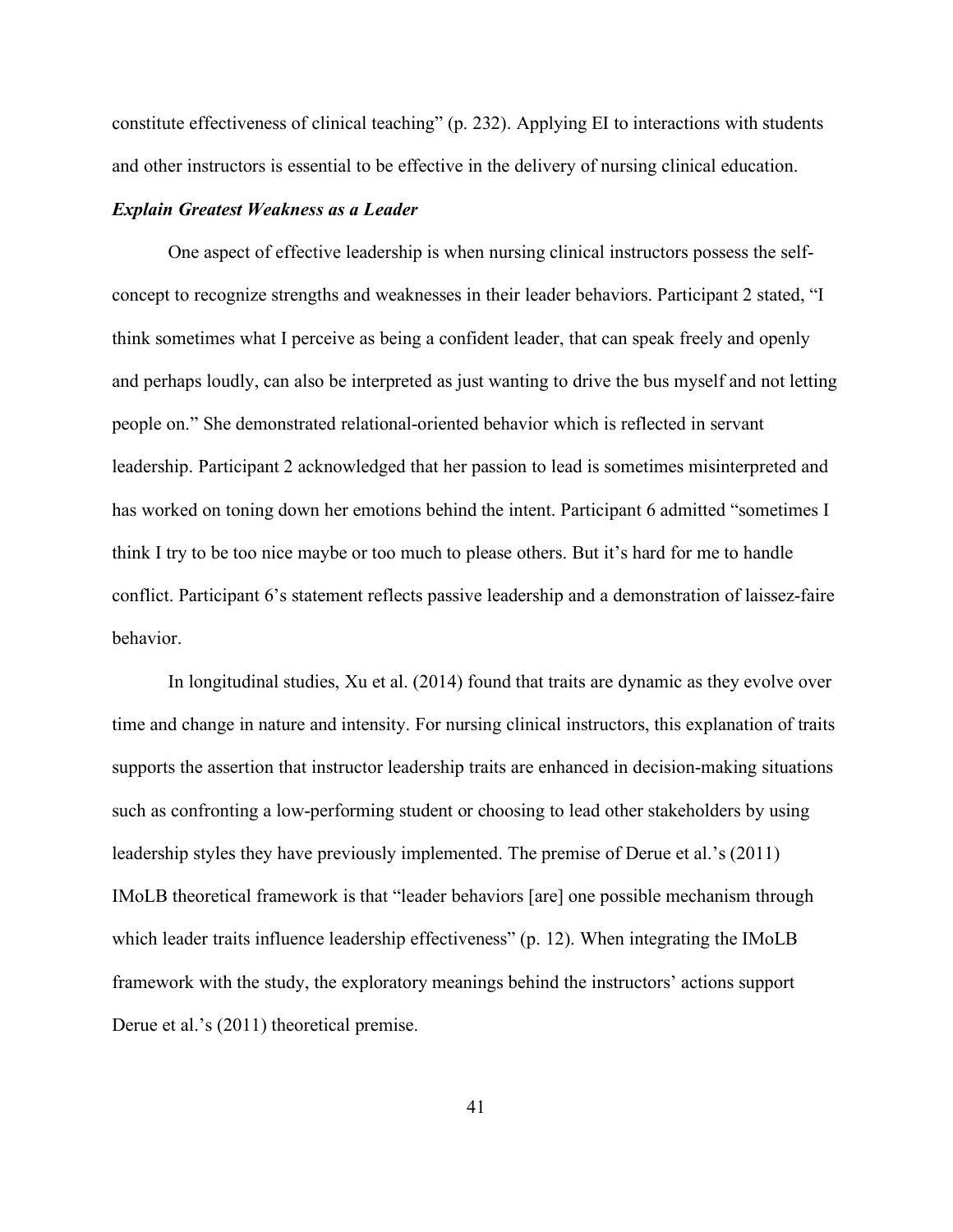#### <span id="page-53-0"></span>**Research Question 2: Empowerment and Leadership**

The second research question addressed how nursing clinical instructors perceive they acquire self-empowerment and leadership skills that shape their roles. Information addressing this question was extracted from the interviews. Some participants disclosed an abundant amount of information pertaining to their self-empowerment in contrast to others who had little to offer in regard to attainment of their leadership skills.

Participant 7 expressed her acquisition of leadership skills and empowerment stemmed from her many years teaching at PCC. She shared having seen numerous administrations step in and attempt to shape the current academic environment that exists at PCC. One aspect keeping her at the institution has been her openness to improving as a leader and attaining selfempowerment stemming from her natural tendency to ensure all students are competent when they reach graduation. This style of leadership reflects task-oriented and servant leadership behaviors.

When asked about experiences that shaped her leadership role, Participant 2 shared extensively how she was exposed to leadership at a very young age. She stated, "My father was the same way and I believe I have learned how to be an effective and collaborative leader by his example." Early influence of a mentor reflects Xu et al.'s (2014) assertion that leader traits can be strengthened and change when the person is exposed to decision-making situations as a leader. Participant 2 demonstrated task-oriented and servant leadership behaviors. Derue et al. (2011) asserted "that behaviors can also serve as a key mediator in the relationship between leader traits and effectiveness" (p. 12). Participant 2 demonstrated that her leader traits originated from childhood, and the traits heightened when she assumed her various leadership roles in administration and as a nursing clinical instructor.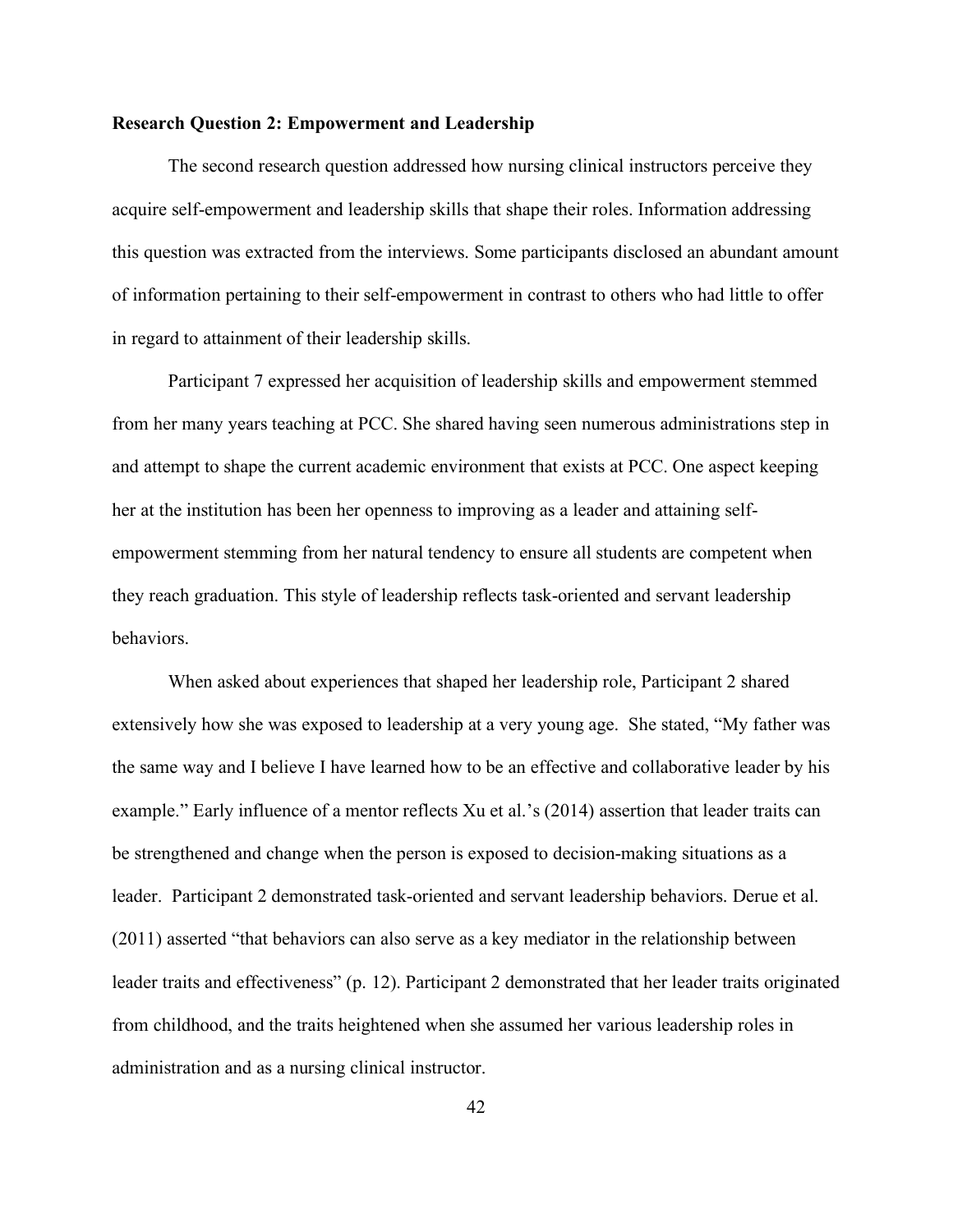Derue et al. (2011) proposed an integrated model that incorporates portions of Xu et al.'s (2014) leader trait theory, which spoke to how followers attribute and identify with leader traits. For example, Participant 2 deeply connected with her father and identified with his leader behaviors. The IMoLB framework explains how nursing clinical instructors gravitated to leadership styles that yielded the intended results for their goals. For example, when explaining the theme of ensuring students are competent, nursing clinical instructors overwhelmingly answered questions that contained task-oriented attributes on the MLQ. One questionnaire item on the MLQ which contained task-oriented attributes addressed meeting expectations. The overwhelmingly positive response to this question supports the natural tendencies of nursing clinical instructors to gravitate to task-oriented leadership. According to Derue et al. (2011), task-oriented behaviors involve structure and other transactional leader characteristics such as contingent reward and management by exception-active (MBEA). Primary components of taskoriented leader behavior is establishment of standards and ensuring members of a group demonstrate competence in adherence to those standards.

#### **Implications**

This study incorporated Derue et al.'s (2011) integrative model of leader traits, behaviors and effectiveness (IMoLB) with evidence-based support with from Xu et al.'s (2014) leader trait theories. Derue et al. (2011) IMoLB explained and answered research questions. The results of this study can serve as an impetus for other researchers to engage in an exploration of nursing clinical instructors. The responses synthesized from the study supported acknowledgement of the importance of studying nursing clinical behaviors.

Results from this study may heighten awareness of nursing school administrators to devote time to leadership training and continuing education. The background and past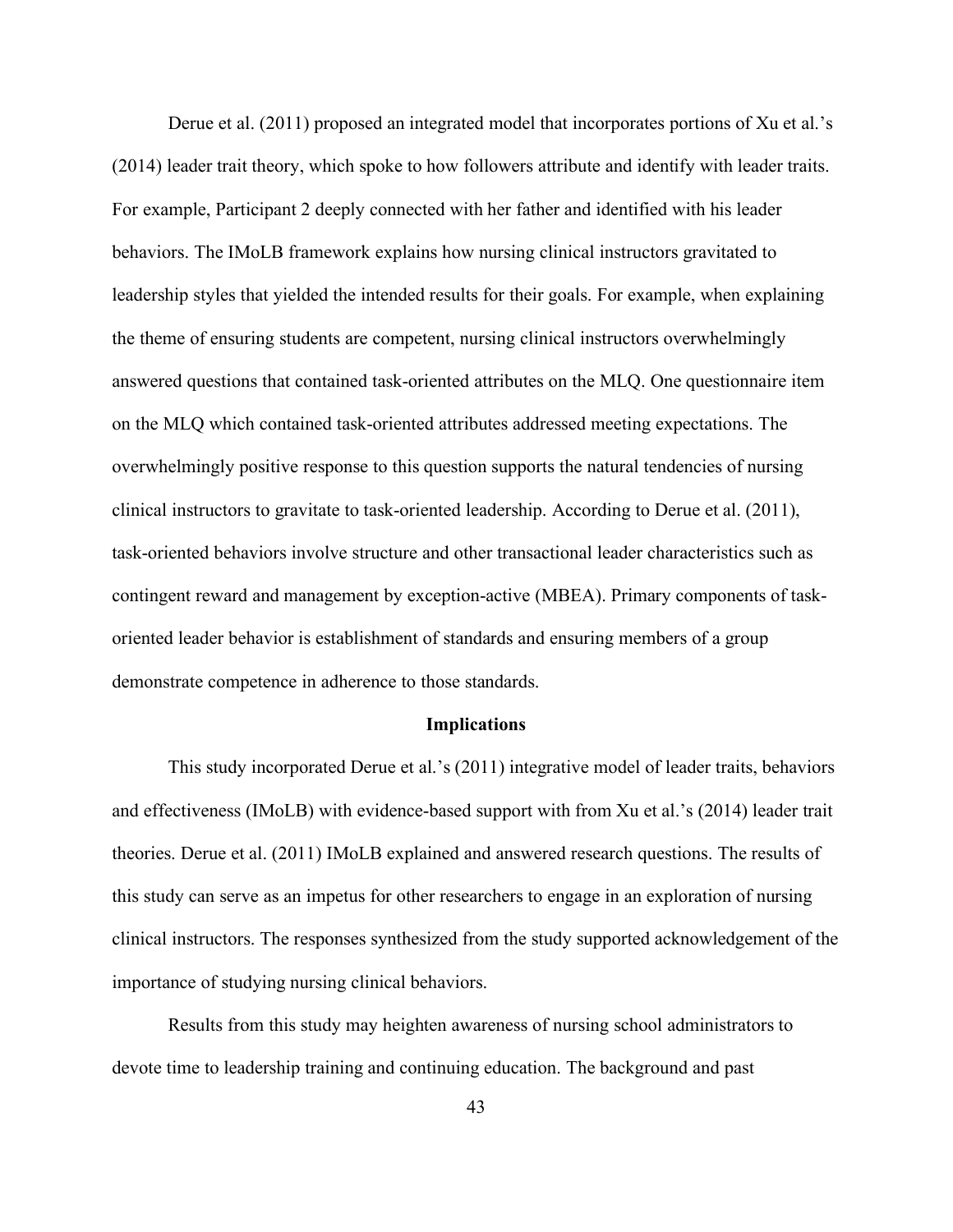experiences of nursing clinical instructors going into academia can vary like the participants in this study. Nevertheless, the participants' data and other researchers (Derue et al., 2011; Xu et al., 2014) suggest that nursing clinical instructors must attain leadership empowerment. As the participants expressed, nursing clinical instructors possess strong task-oriented and relationaloriented leader behaviors. This finding was unexpected for the researcher because prior to the study she assumed that most nursing clinical instructors gravitate to relational-oriented and change-oriented leadership styles. The assumption stemmed from the general public's assertion that nurses (including nursing clinical instructors) focus on relationships with patients and other stakeholders. However, two themes of the study, ensuring students are competent and establishing connections with followers, reflected the attributes of task-oriented and relationaloriented leader behaviors.

#### **Recommendations for Practice**

<span id="page-55-0"></span>Findings from this study suggest that formal leadership programs for nursing clinical instructors would strengthen their present roles. Nursing school administrators can develop and implement leadership development strategies for the instructors based on the evidenced-based findings from this research study. The creation of leadership education for nursing clinical instructors can result in stronger roles for nursing clinical instructors and stakeholders. Graduates of the nursing programs would possess strong leadership foundations.

Nursing schools can benefit from implementation of mentorships amongst nursing clinical instructors. Based on the interview findings that addressed mentoring, nursing clinical instructors do not possess natural abilities for mentoring other instructors. For example, one participant served as mentor to another instructor because the instructor-mentee wanted to learn how to teach a specific course. Unfortunately, the result was a negative outcome, as the mentee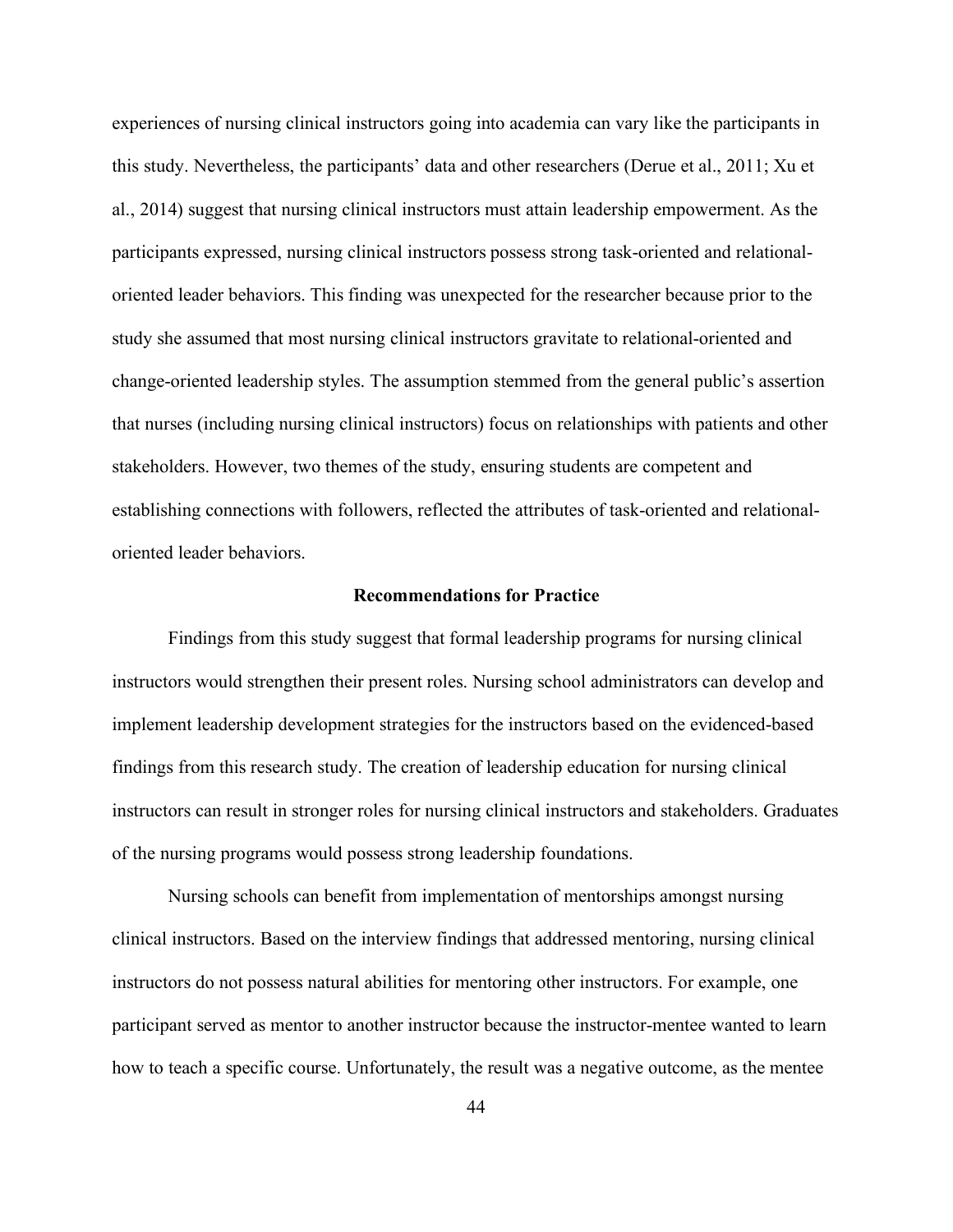dismissed the mentor prematurely because of mentor-mentee conflict. However, mentoring, when properly executed, can result in a positive outcome. One participant stated that she experienced a positive mentoring experience, and her mentoring relationship transformed to a continuing friendship. The long-term ramifications of implementing mentoring programs include increased professional satisfaction and philanthropy amongst nursing clinical instructors.

#### **Recommendations for Future Research**

<span id="page-56-0"></span>Based on this study, the following research is recommended:

- This study should be replicated at other nursing schools and geographical regions.
- The Associated Degree of Nursing (ADN) program was used for this study. Other programs such as the Bachelor of Science of Nursing (BSN) should be used for replication of the study.
- Future studies should contain quantitative components delving deeper into nursing clinical instructors' leadership decision-making.

#### <span id="page-56-1"></span>**Conclusion**

It is vital that nursing clinical instructors and all stakeholders remain open to attainment of nursing empowerment. The nursing profession continues to evolve regionally and globally and is supported by evidence-based research. Leadership theories and theoretical frameworks such as Derue et al.'s (2011) integrated model of leader traits, behaviors and effectiveness (IMoLB) can result in the evolution of new leadership frameworks. Nursing clinical instructors who are armed with strong leadership behaviors will lead future registered nurses to also seek leadership opportunities.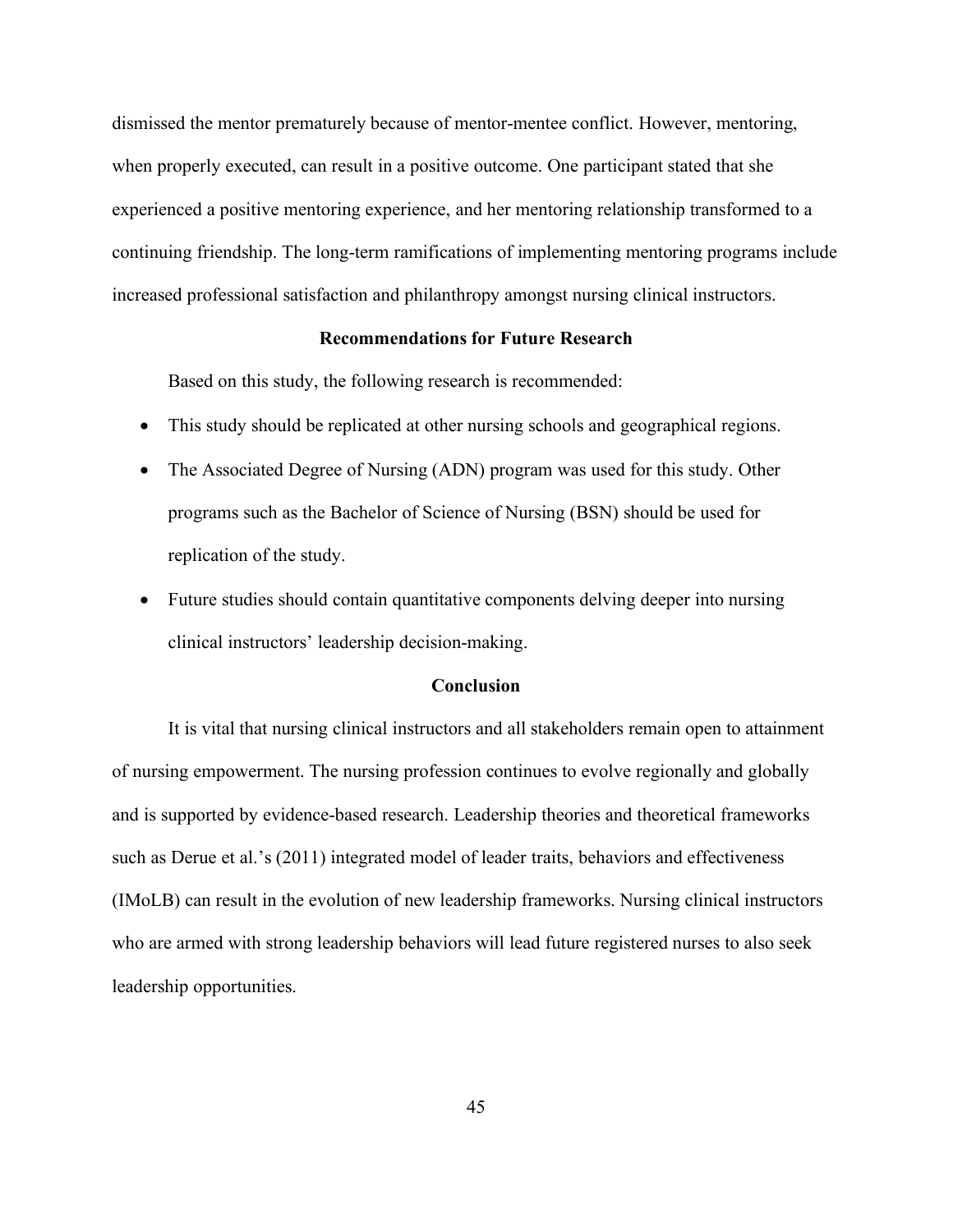#### REFERENCES

- <span id="page-57-0"></span>Adelman-Mullally, T., Mulder, C. K., McCarter-Spaulding, D. E., Hagler, D. A., Gaberson, K. B., Hanner, M. B., ... Young, P. K. (2013). The clinical nurse educator as leader. *Nurse Education in Practice*, *13*, 29-34. http://dx.doi.org/10.1016/j.nepr.20121.07.006
- Allen, D. E., Ploeg, J., & Kassalainen, S. (2012). The relationship between emotional intelligence and clinical teaching effectiveness in nursing faculty. *Journal of Professional Nursing*, *28*, 231-240. http://dx.doi.org/10.1016/j.profnurs.2011.11.018
- Avolio, B. J. & Bass, B.M. (2004). *Multifactor Leadership Questionnaire* (3rd ed.)*: Manual and Sample Set*. https://mindgarden.com
- Babbie, E. (1990). *Survey research methods* (2nd ed.). Belmont, California: Wadsworth.
- Behrendt, P., Matz, S., & Goritz, A. S. (2017). An integrative model of leadership behavior. *The Leadership Quarterly*, *28*, 229-244. http://dx.doi.org/10.1016/j.leagua.2016.08.002
- Carlson, J. S. (2015). Factors influencing retention among part-time clinical nursing faculty. *Nursing Education Perspectives*, 42-45. http://dx.doi.org/10.5480/13-1231

College of the Mainland. (n.d.). *Associate degree in nursing*. https://www.com.edu

- Collier, A. D. (2018). Characteristics of an effective nursing clinical instructor: The state of the science. *Journal of Clinical Nursing*, *27*, 363-374. http://dx.doi.org/10.1111/jocn.13931
- Creswell, J. W. (2015). *Educational research: Planning, conducting, and evaluating quantitative and qualitative research* (5th ed.). Pearson Education.
- Derue, D. S., Nahrgang, J. D., Wellman, N., & Humphrey, S. E. (2011). Trait and behavioral theories of leadership: An integration and meta-analytic test of their relative validity. *Personnel Psychology*, *64*, 7-52. http://dx.doi.org/10.1111/j.1744-6570.2010.0120.x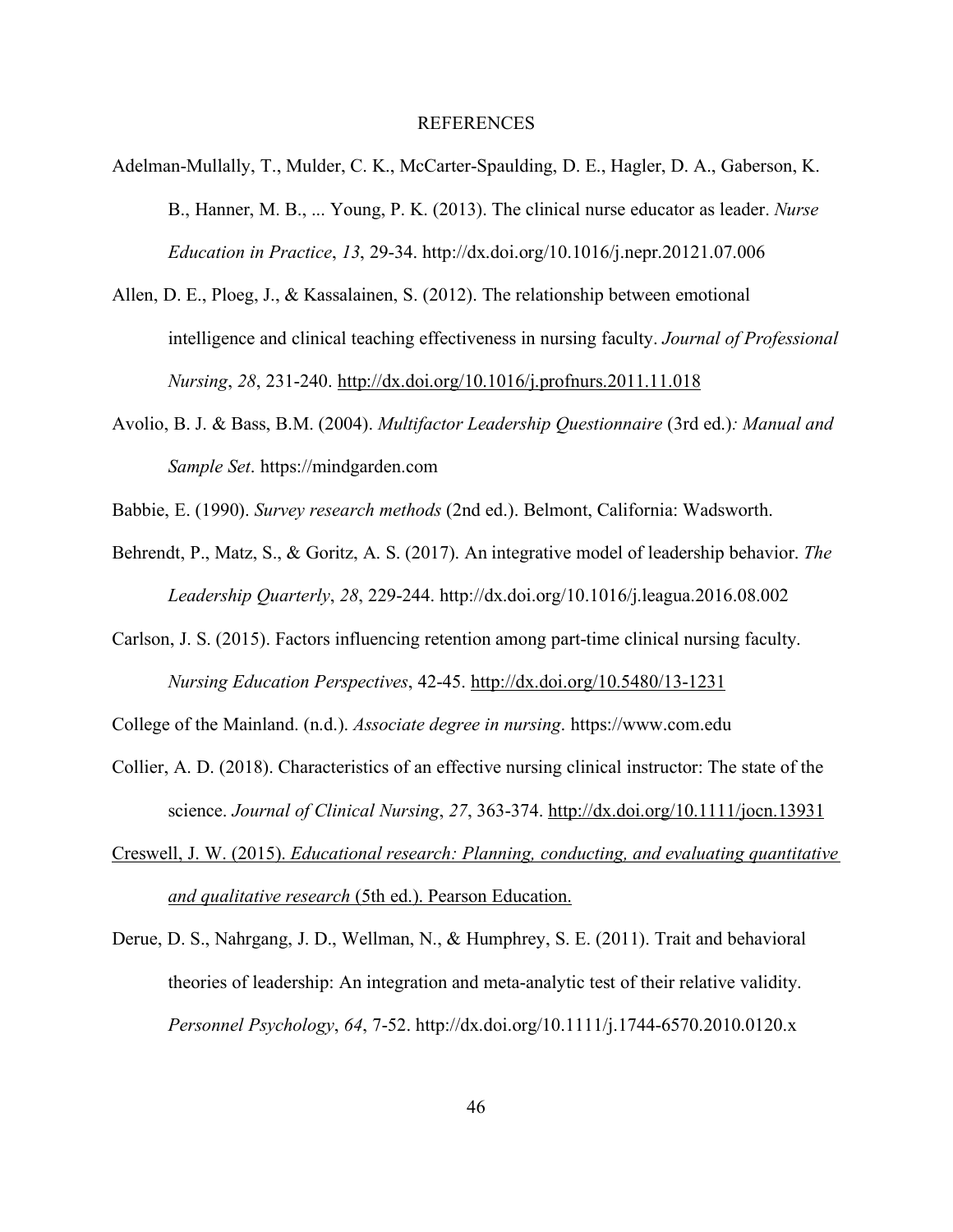- Fardellone, C., Musil, C. M., Smith, E., & Click, E. R. (2014). Leadership behaviors of frontline staff nurses. *The Journal of Continuing Education in Nursing*, *45*, 506-513. http://dx.doi.org/10.3928/00220124-20141023-05
- [Gaines,](https://nurse.org/about) K. (2020). What is a clinical nurse instructor? https://nurse.org/resources/clinical-nurseinstructor-career-guide/#what-do-clinical-nurse-instructors-do

Glossary of Education Reform. (n.d.). Professional development (para. 1). https://www.edglossary.org

Hou, X., Zhu, D., & Zheng, M. (2010). Clinical nursing faculty competence inventorydevelopment and psychometric testing. *Journal of Advanced Nursing*, *67*, 1109-1117. http://dx.doi.org/10.1111/j.1365-2648.2010.05520.x

- Johnson K. V. (2016). Improving adjunct nursing instructors' knowledge of student assessment in clinical courses. *Nurse Educator, 41*(2), 108–110. https://doi.org/10.1097/NNE.0000000000000205
- Kouzes, J. & Posner, B. (2003). *The Leadership Practices Inventory: Facilitator's guide package* (3rd ed.). Pfeiffer.
- Kring, D. L., Ramseur, N., & Parnell, E. (2013). How effective are hospital adjunct clinical instructors? *Nursing Education Perspectives*, *34*, 34-36. https://doi.org/10.1097/00024776-201301000-00008

Leonard, V. (1994). A Heideggerian phenomenological perspective on the concept of person. In P. Benner (Ed.), *Interpretive phenomenology: Embodiment, caring, and ethics in health and illness* (pp. 43-63). [ProQuest Ebook Central]. https://doi.org/10.4135/9781452204727.n3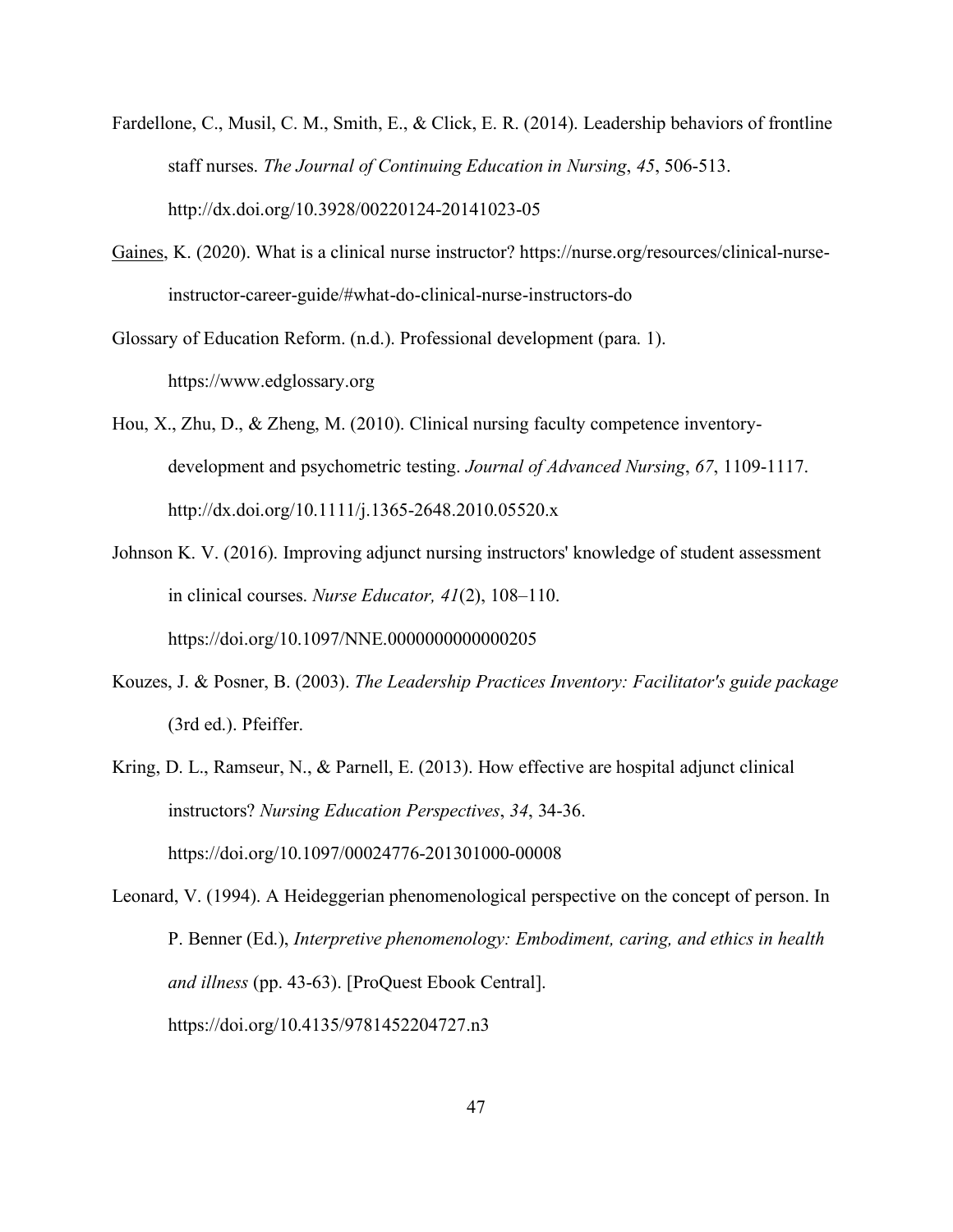- McAllister, M., Tower, M., and Walker, R. (2007). Gentle interruptions: Transformative approaches to clinical teaching. *Journal of Nursing Education, 46(7),* 304-312. https://doi.org/10.3928/01484834-20070701-04
- Merriam-Webster. (n.d.). Community college. In *Merriam-Webster.com* dictionary. Retrieved August 23, 2021, from https://www.merriam-webster.com/dictionary/communitycollege.
- Morgan, J., & Knox, J. E. (1987). Characteristics of 'best' and 'worst' clinical teachers as perceived by university nursing faculty and students. *Journal of Advanced Nursing*, *12*(3), 331–337. https://doi.org/10.1111/j.1365-2648.1987.tb01339.x.

National Council of State Boards of Nursing (NCSBN). (n.d.). htttps://www/ncsbn.org.

Parvan, K., Hosseini, F., & Bagherian, S. (2018). The relationship between nursing instructors' clinical teaching behaviors and nursing students' learning in Tabriz University of Medical Sciences in 2016. *Education for Health, 31*(1), 32-38.

http://dx.doi.org.une.idm.oclc.org/10.4103/1357-6283.239044

- Reeve, M. M. (1994). Development of an instrument to measure effectiveness of clinical instructors. *Journal of Nursing Education.;33*: 16-19. https://doi.org/10.3928/0148-4834- 19940101-05
- Saravo, B., Netzel, J., & Kiesewetter, J. (2017, August 25). The need for strong clinical leaders: Transformational and transactional leadership as a framework for resident leadership training. *PLoS One*, *12*, 1-13. https://doi.org/10.1371/journal.pone.0183019
- Shahsavari, H., Yekta, Z. P., Z, Z., & Sigaroodi, A. E. (2014). Iranian effective clinical nurse instructor evaluation tool: Development and psychometric testing. *Iranian Journal of Nursing & Midwifery Research*, *19*, 132-138. https://pubmed.ncbi.nlm.nih.gov/24834081/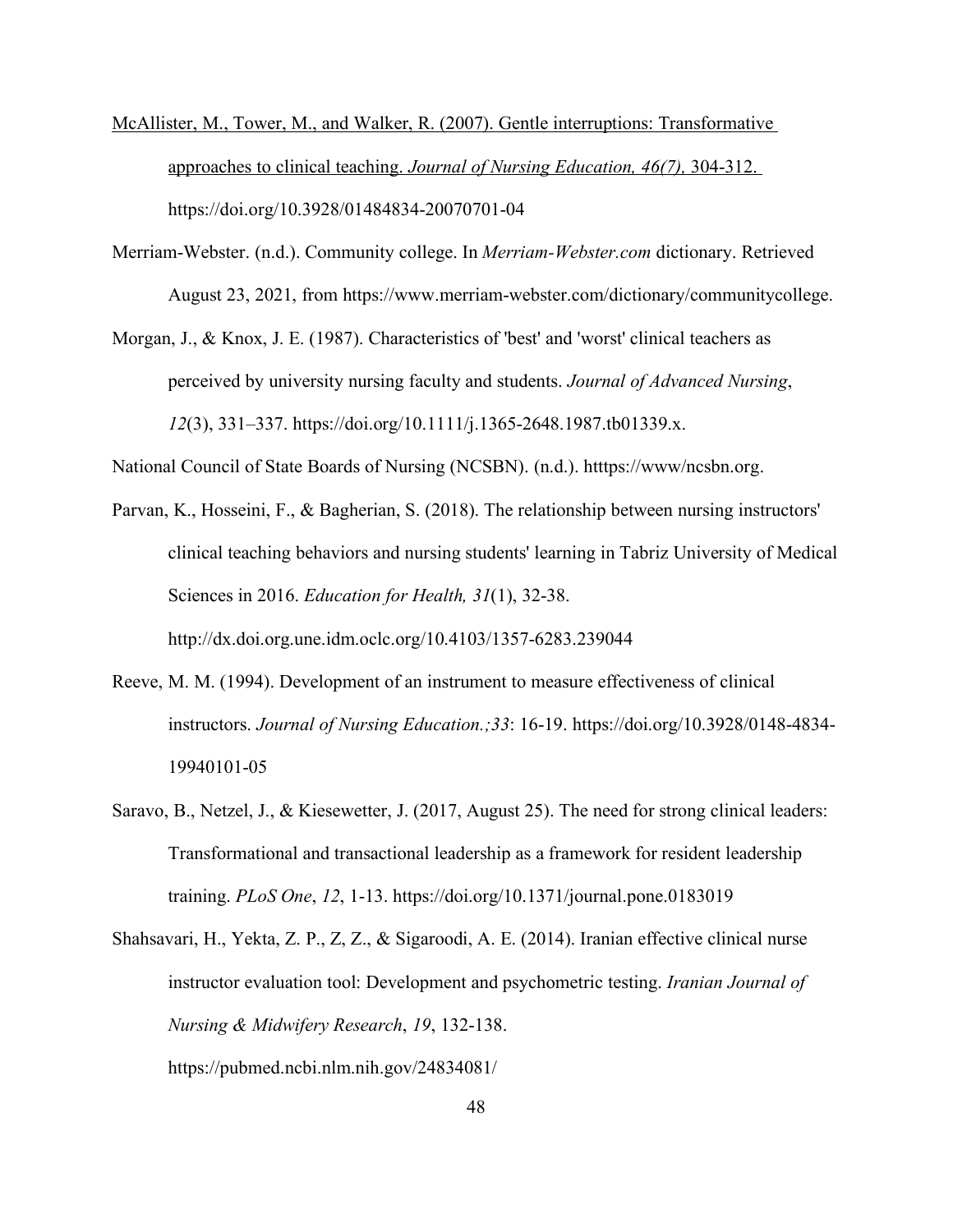- Stevens, K. E., & Duffy, E. A. (2017). A toolkit for nursing clinical instructors. *Teaching and Learning in Nursing*, *12*, 170-172. https://doi.org/10.1016/j.teln.2016.04.003
- Wiens, S., Babenko-Mould, Y., & Iwasiw, C. (2014). Clinical instructors' perceptions of structural and psychological empowerment in academic nursing environments. *The Journal of Nursing Education, 53*(5), 265–270. https://doi.org/10.3928/01484834- 20140421-01
- Xu, L., Fu, P., Xi, Y., Zhang, L., Zhao, X., Cao, C., ... Ge, J. (2014). Adding dynamics to a static theory: How leader traits evolve and how they are expressed. *The Leadership Quarterly*, *25*, 1095-1119. http://dx.doi.org/10.1016/j.leaqua.2014.10.002